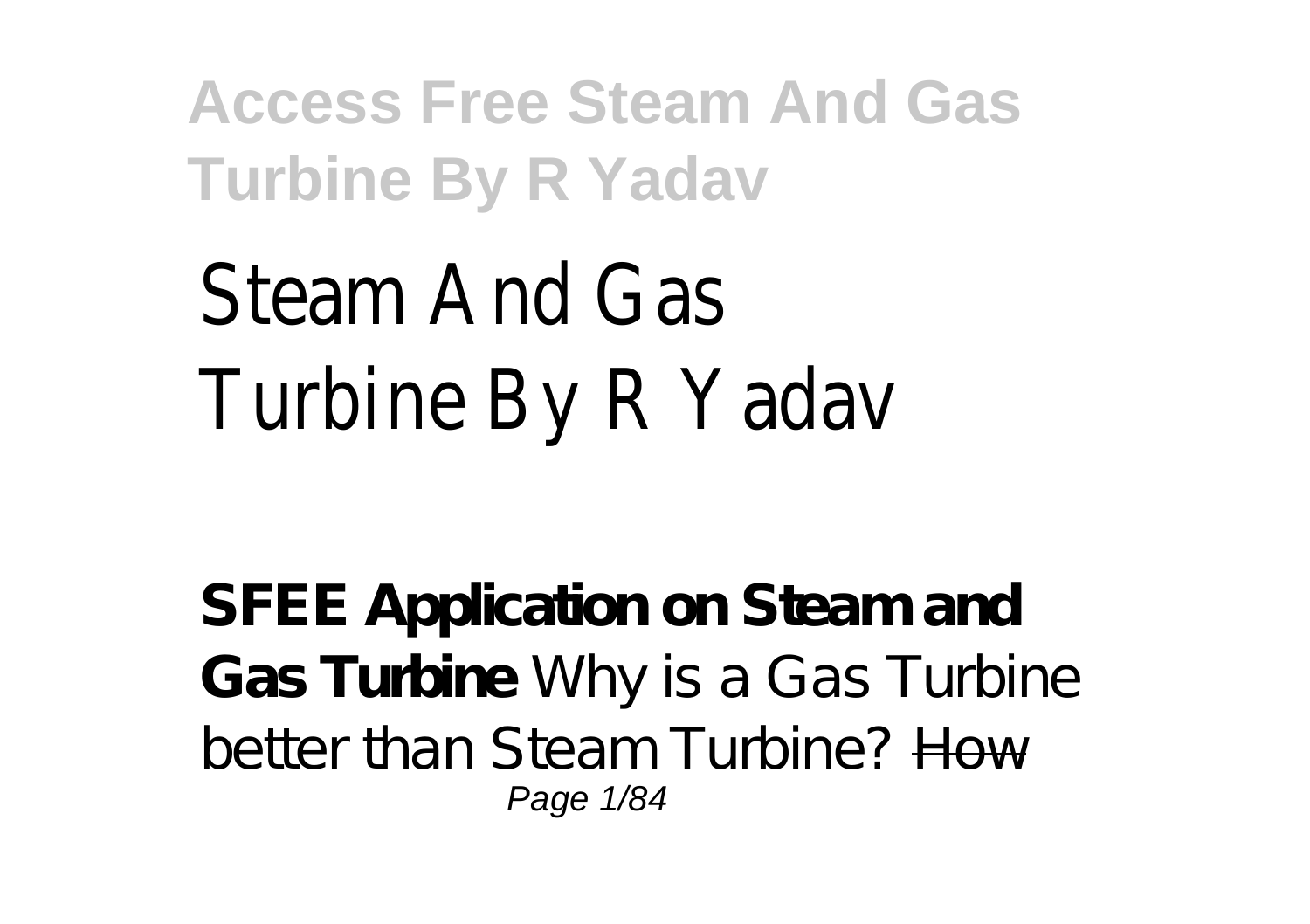does a Steam Turbine Work ? gas turbine vs steam turbine Gas turbine steam turbine plant **What is a Gas Turbine? (For beginners)** *Engines of Union Pacific Episode 1, The Gas Turbines Steam and Gas Turbine : h-s Plots and velocity*

Page 2/84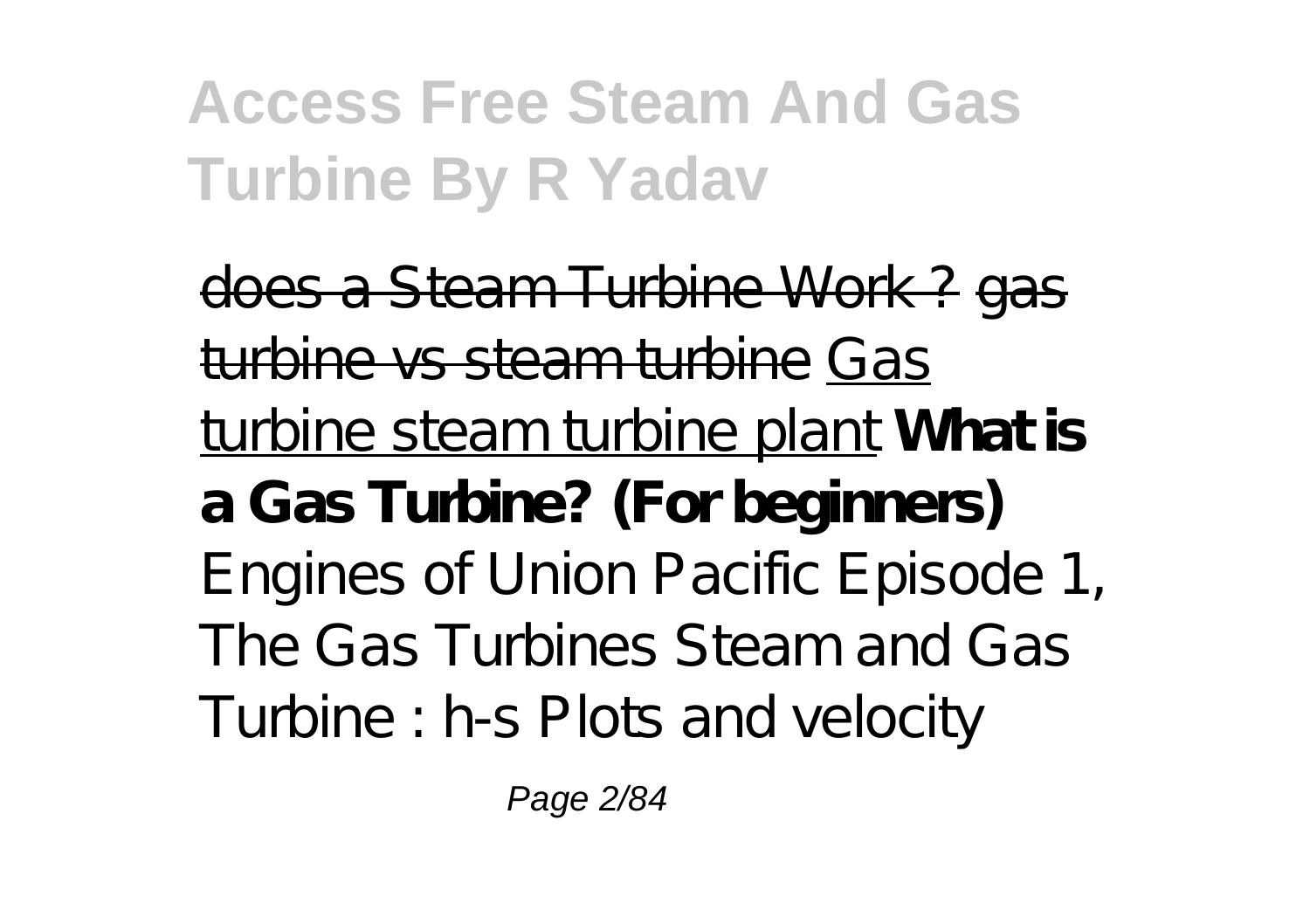*triangle* **Laser alignment of steam and Gas turbines** How a Gas Turbine Works | Gas Power Generation | GE Power Steam Turbine, Compressor, and Gas Turbine Services Houston Facility *How Jet Engines Work*

Page 3/84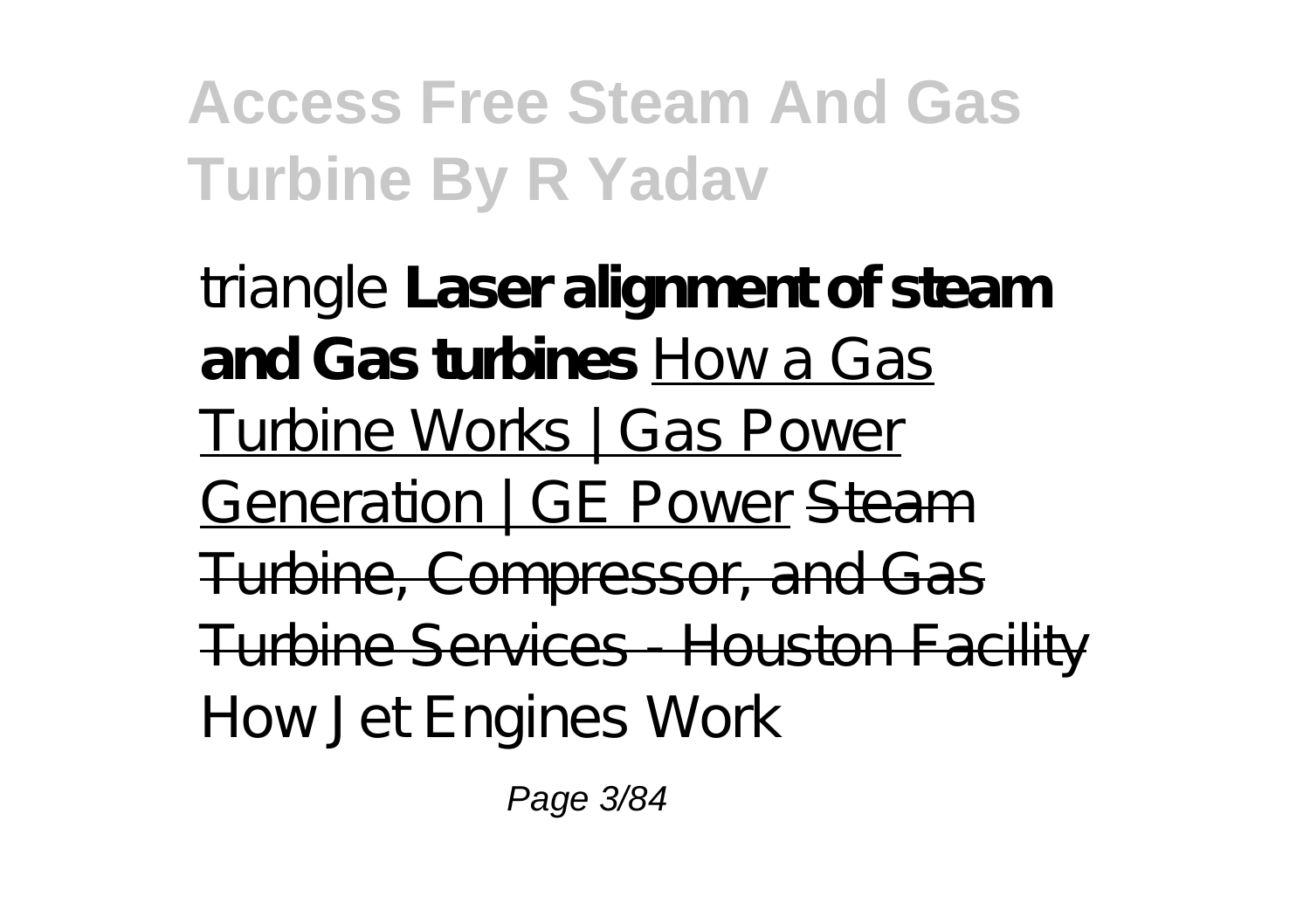Compressors - Turbine Engines: A Closer Look

*D3* يزاغلا نيبروتلا لمع

*animation of industrial gas turbine working principle* How A Combined Cycle Power Plant Works | Gas Power Generation | GE Power

Page 4/84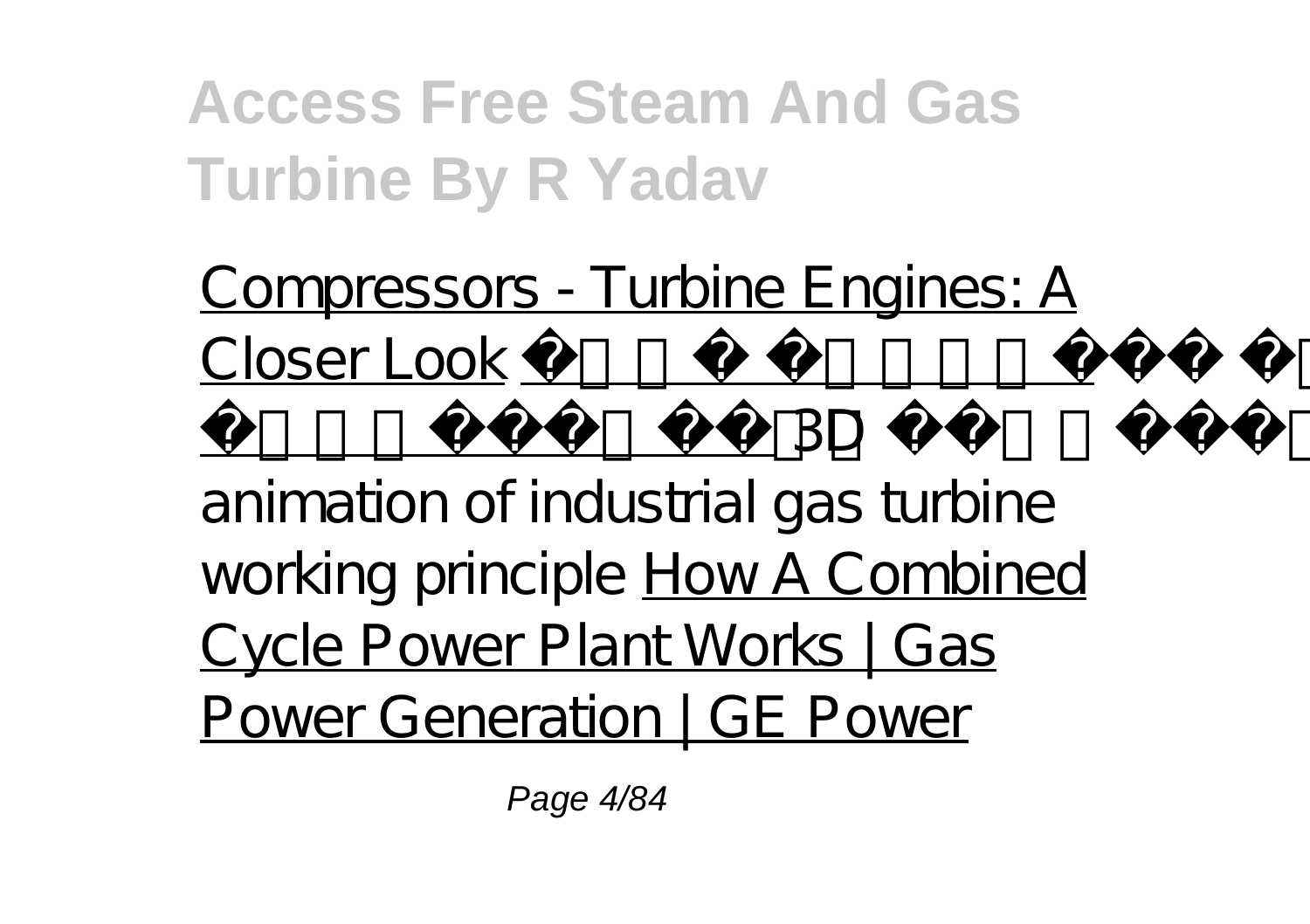*Steam Turbine Maintenance, Repair \u0026 Overhaul* How Plane Engines Work? (Detailed Video) #powerplant #Steamturbine : How Does a Steam Turbine Process?. Why Steam Turbine is better than Reciprocating Engine? Steam

Page 5/84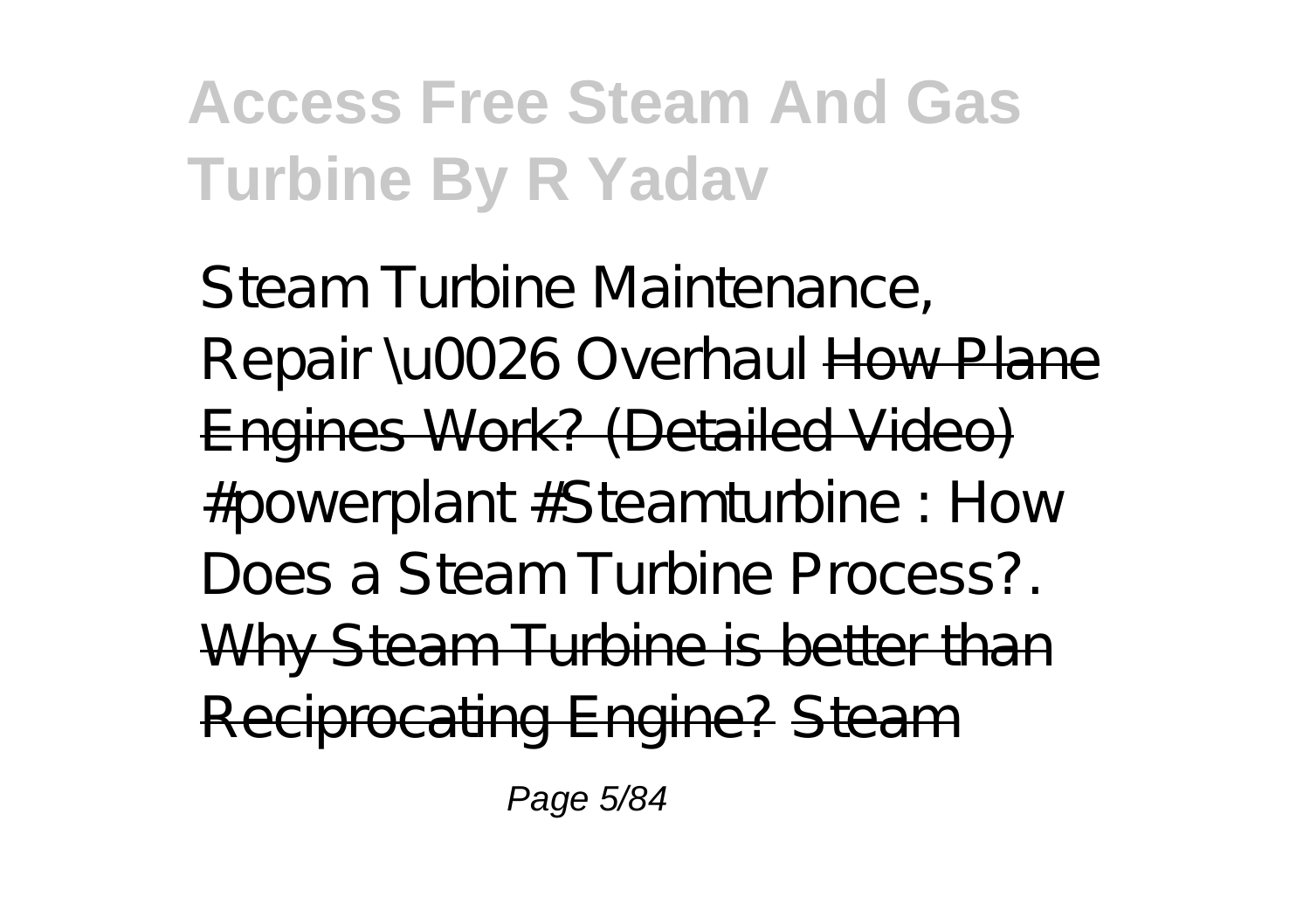#### Boiler

Fundamentals|Basic|and|Operation

5. Power Plant Engg.(Gas Turbines) All Books Very Imp Objectives for SSC JE and all level Exams Steam and Gas Turbine : Introduction and classification The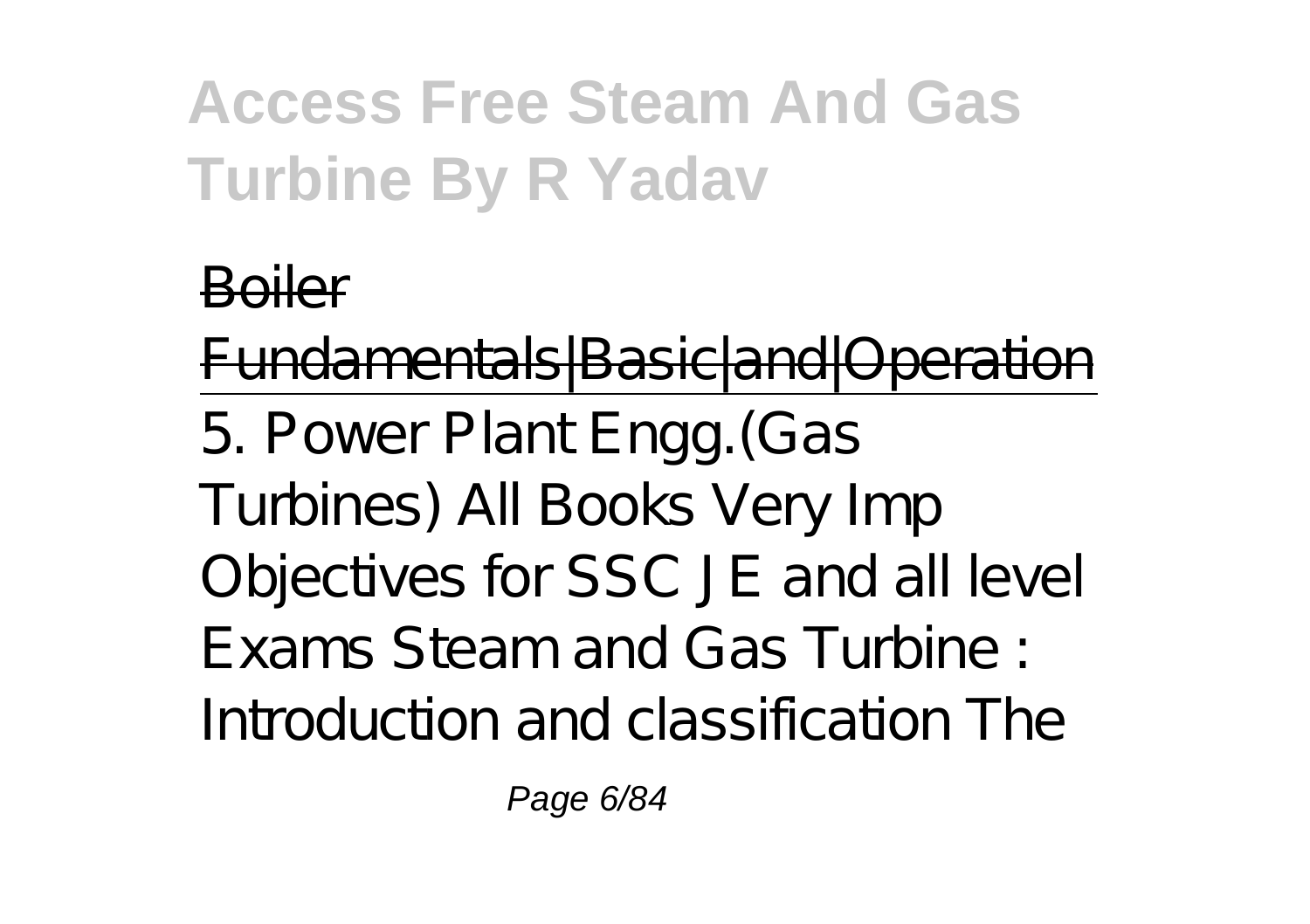Siemens SGT-800 A 50-MW-class industrial gas turbine *Know the Difference between Gas Turbine Engine and Steam Turbine Engine* parts of turbine | gas turbine | steam turbine<del>Introduction to Steam</del> Turbine | Thermodynamics and

Page 7/84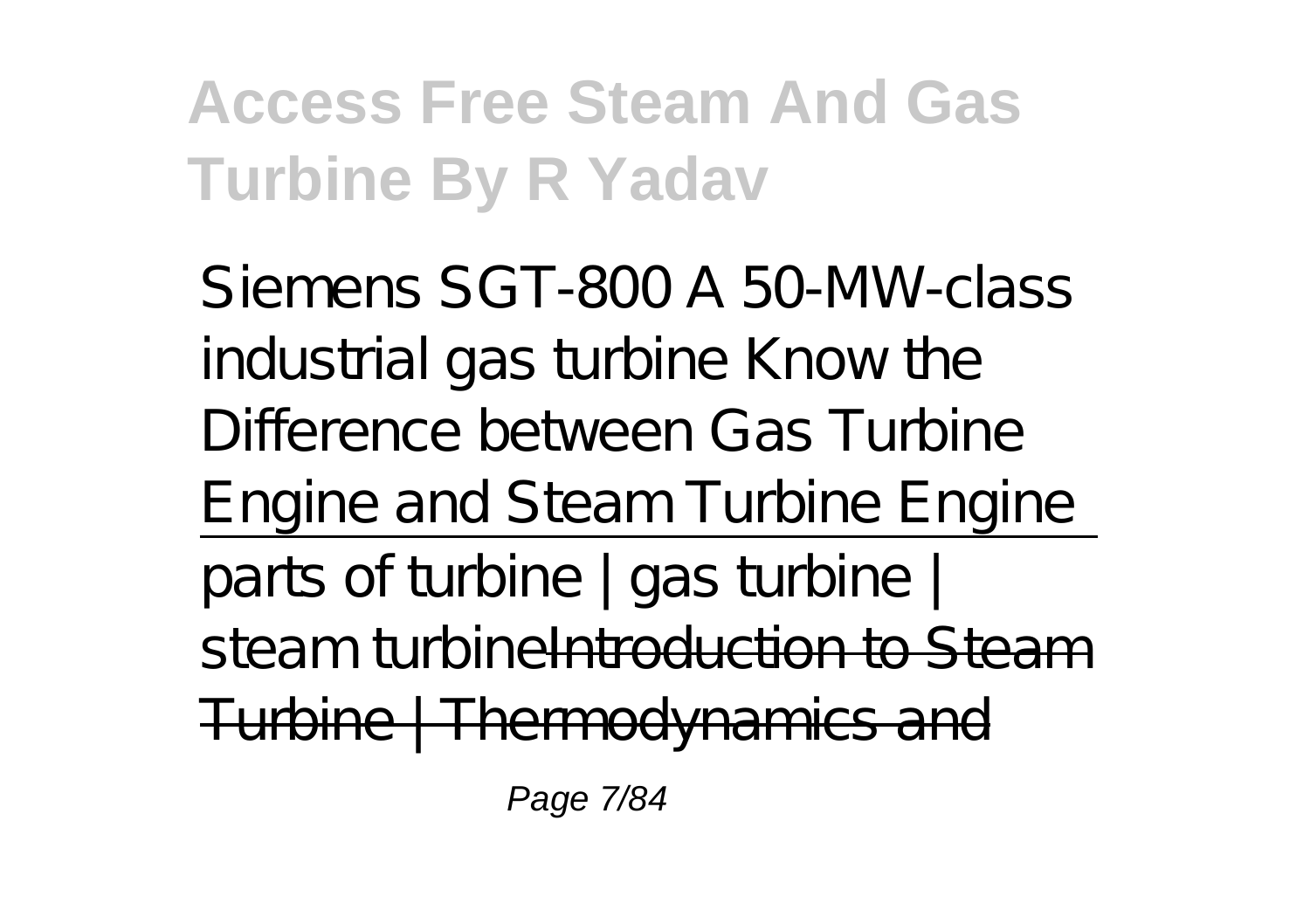Applied Thermodynamics | New GATE 2021 Syllabus *Potentials of steam-injected and waterrecovering gas turbine* Steam And Gas Turbine By

Steam turbines therefore do not come into contact with the fuel

Page 8/84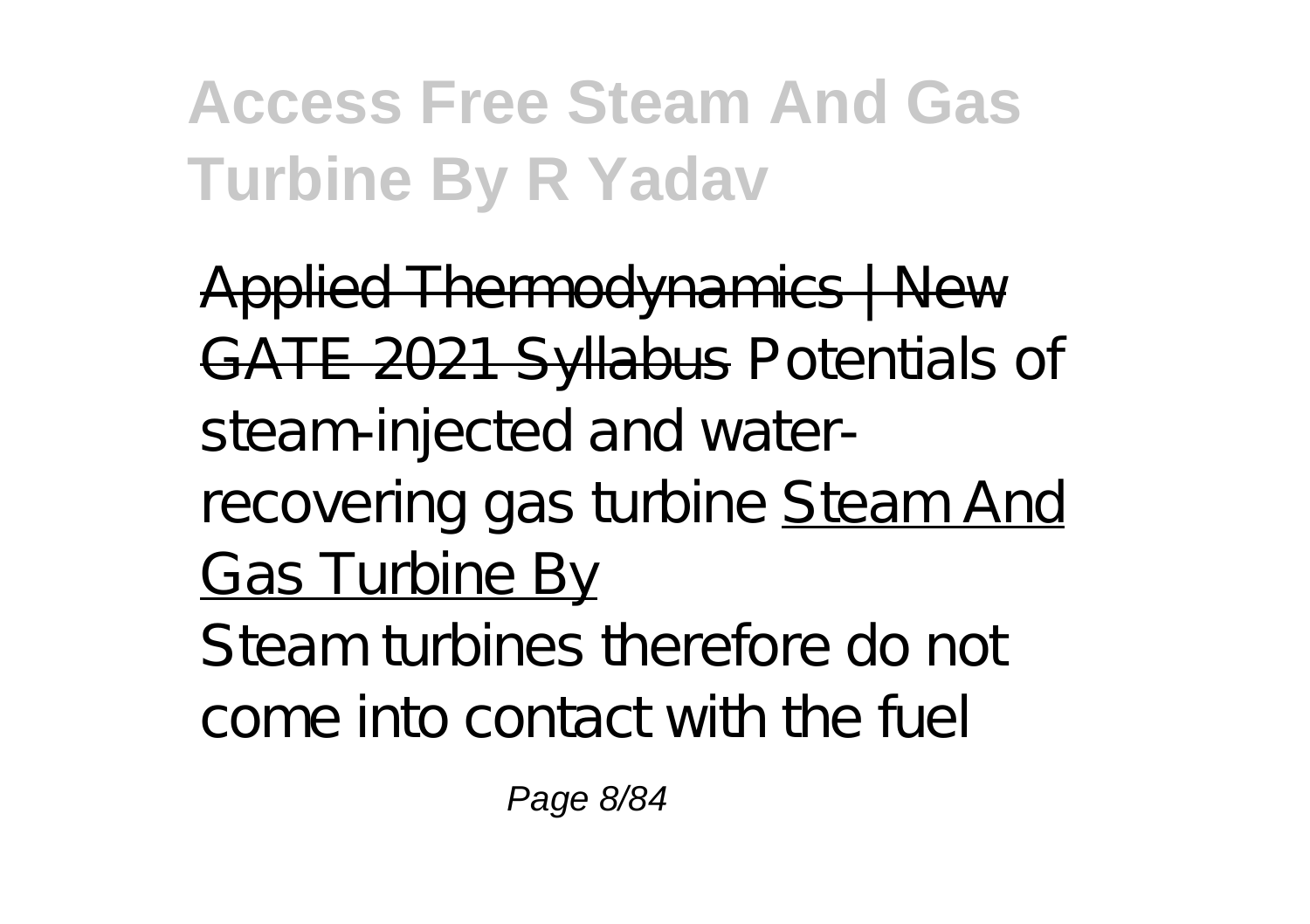deployed and work at temperatures between 500 and 650 °C. Several steam turbines are often arranged in a row so that – configured for high, medium and low pressure – they are able to optimally convert the respective steam pressure into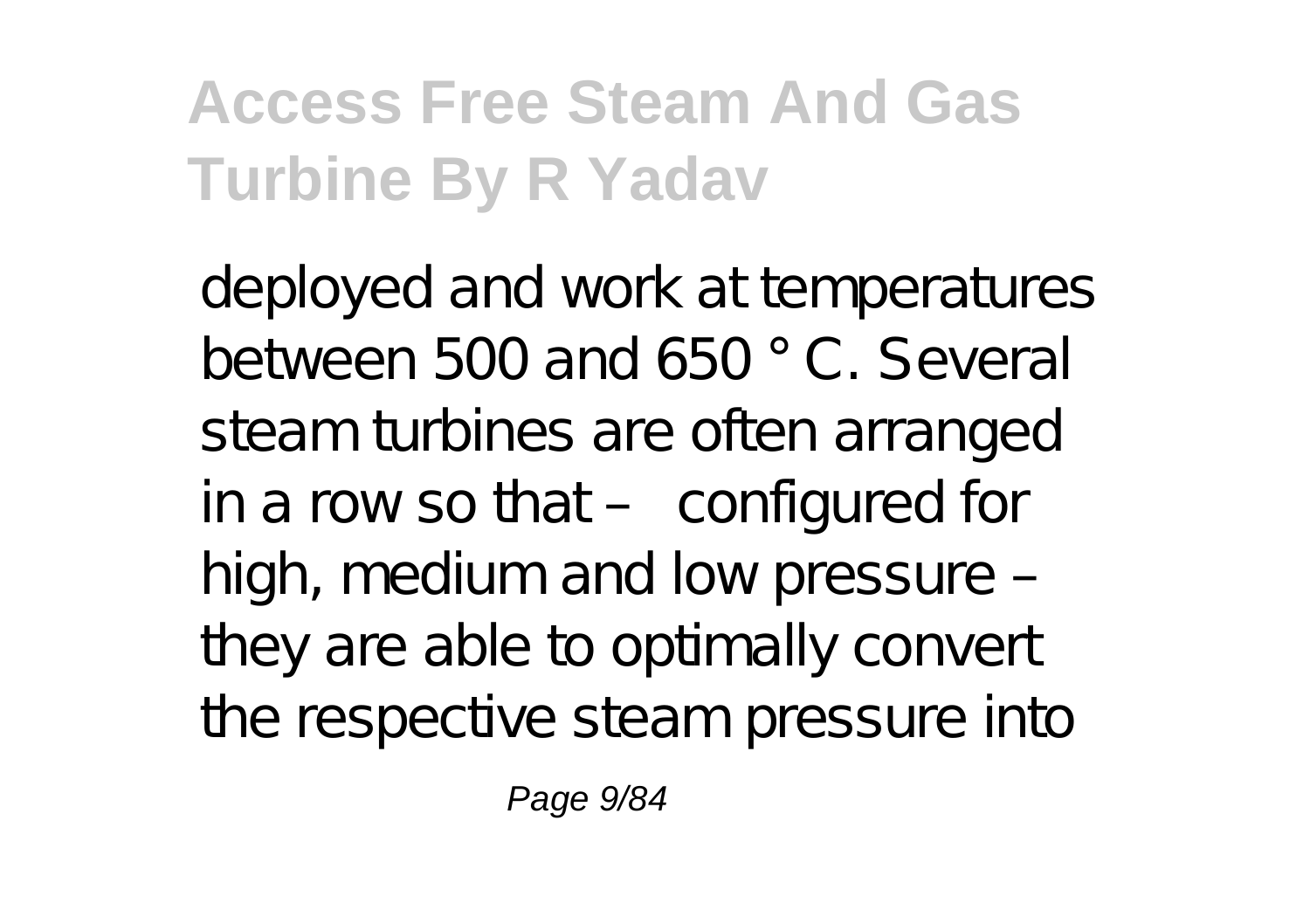rotational movement. Gas turbines on the other hand rotate directly in the hot combustion gases. With temperatures up to 1500 °C, these gases are much hotter than those in steam turbines.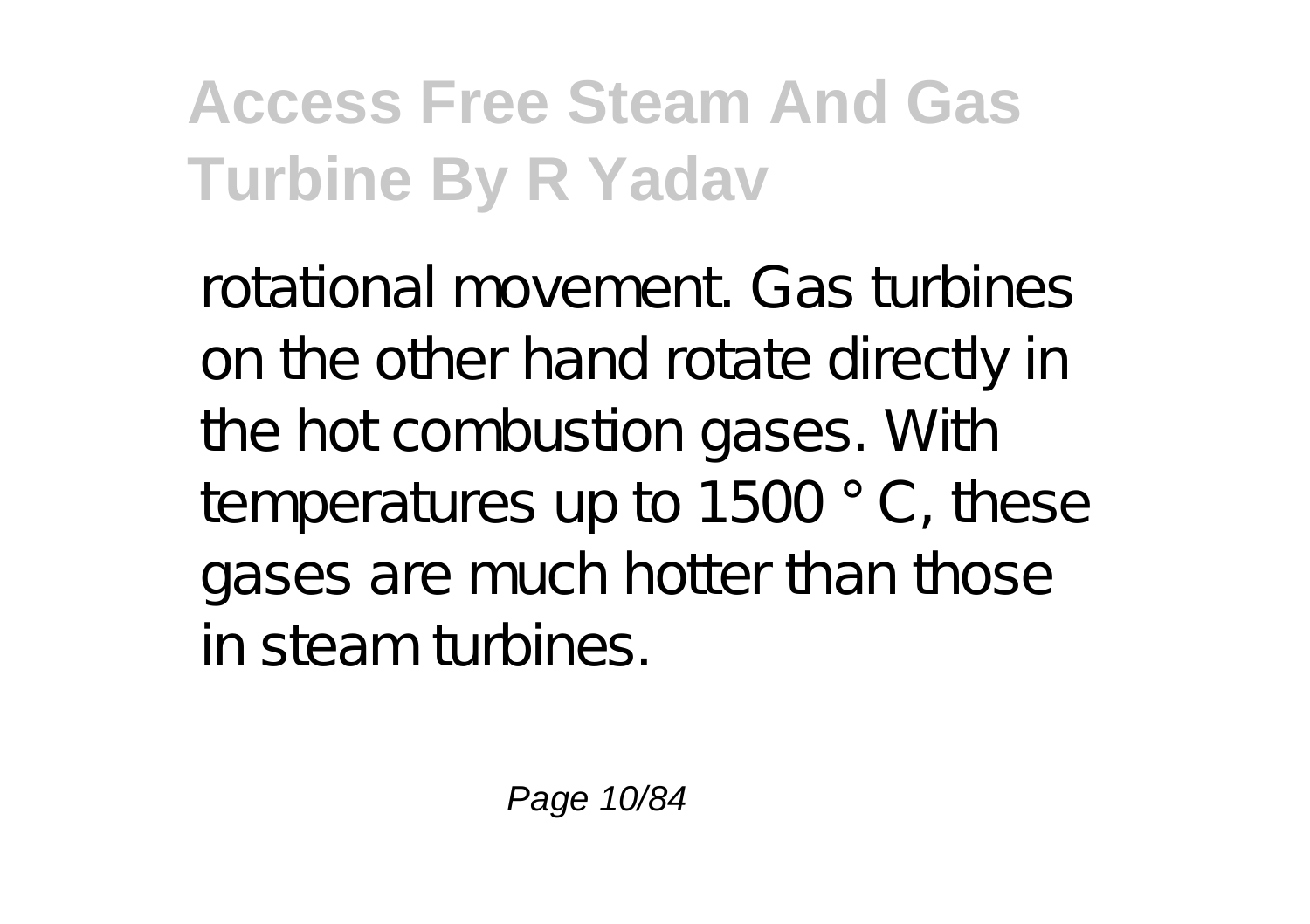The difference between steam and gas turbines - Kraftwerk ... The primary difference between steam and gas turbines is the fact that steam turbines receive power from expanding steam. Fuels such as natural gas can heat condensed

Page 11/84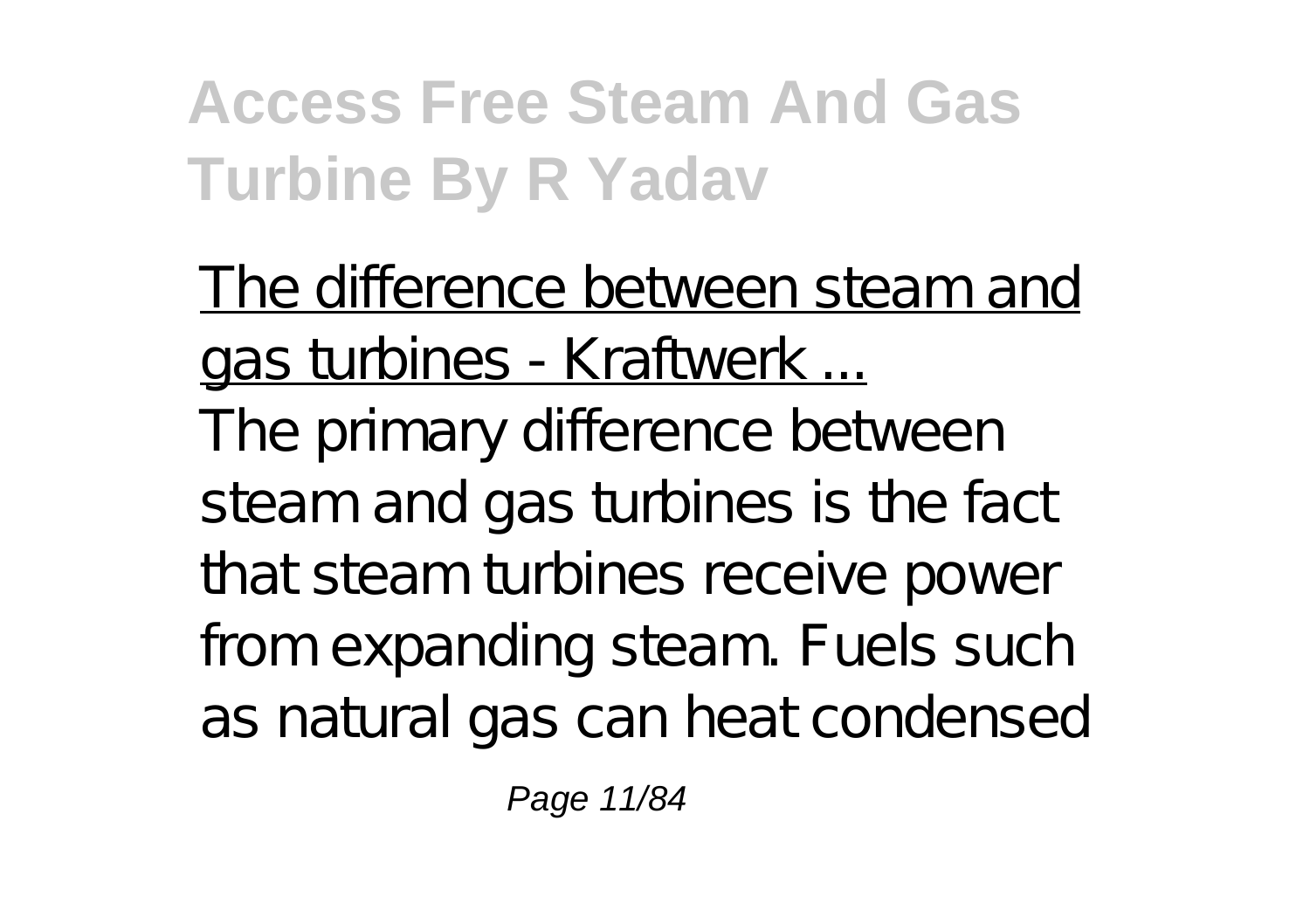water in a boiler, but it's also possible to utilize renewable thermal energy for this heating. This heated water evaporates into steam, which rotates turbine blades to create power. The internal temperature only reaches 500 to

Page 12/84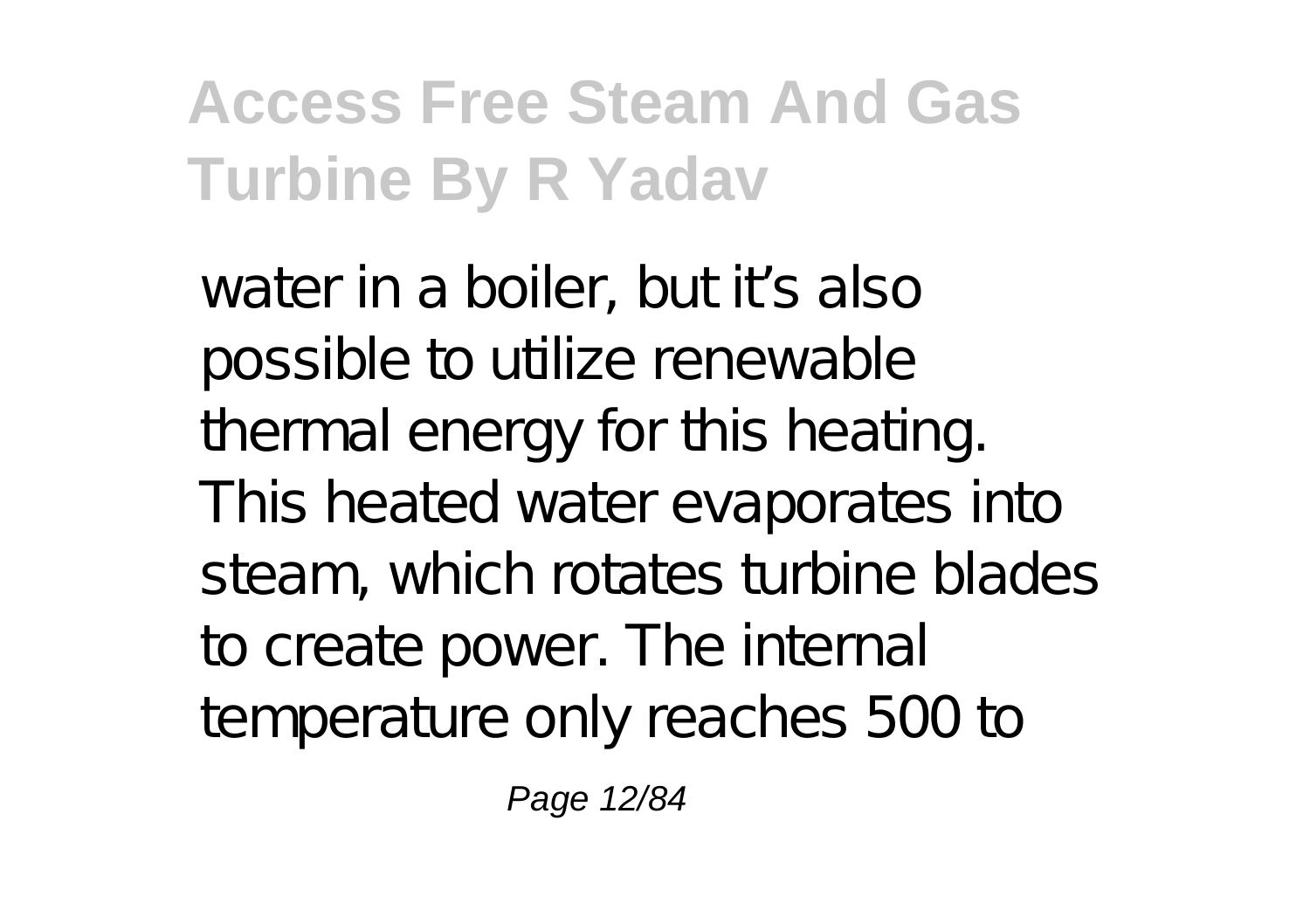650 degrees Celsius, less than half of the temperature of gas turbine reactions.

The Difference Between Steam and Gas Turbines Combined gas and steam (

Page 13/84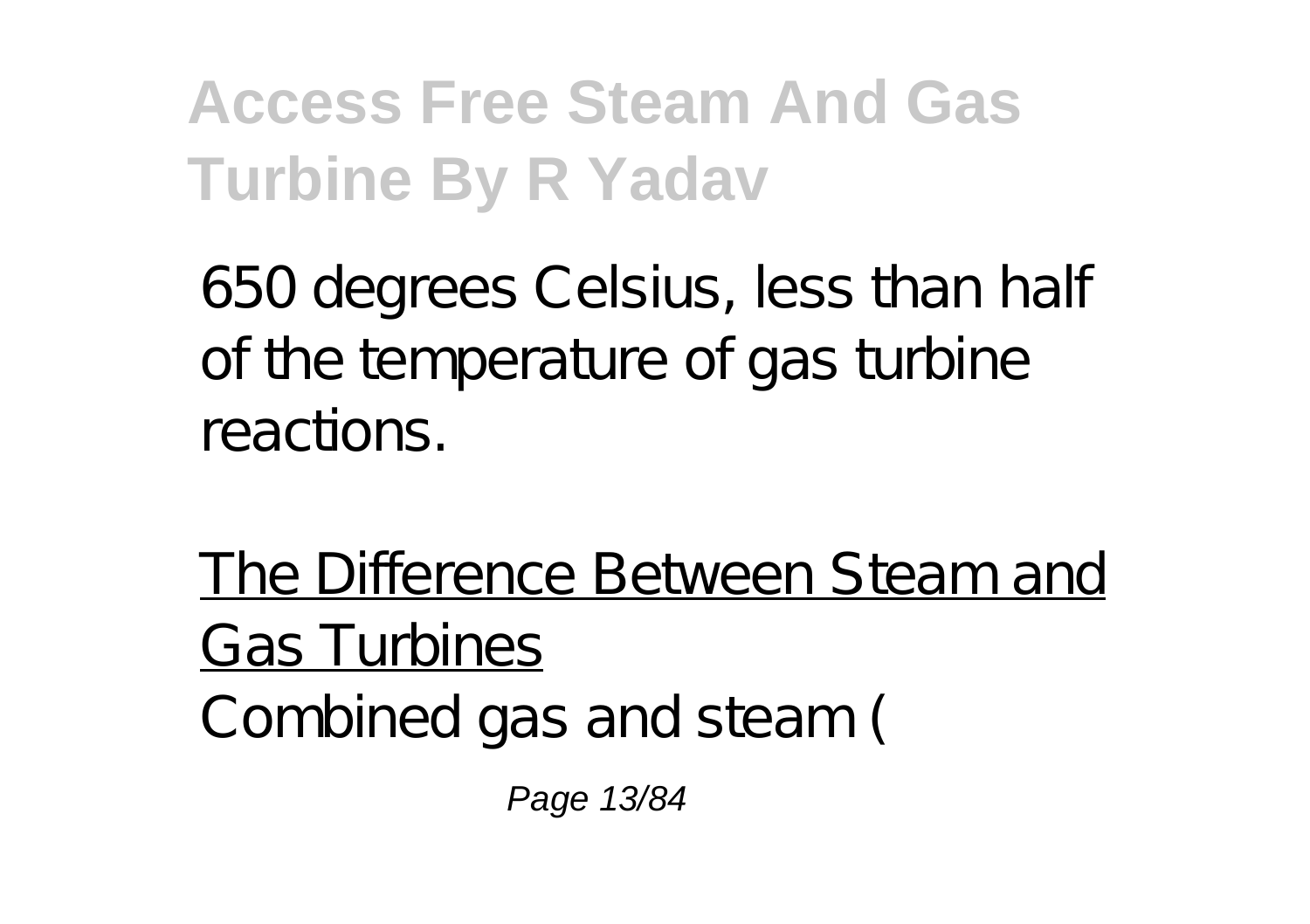COGAS) is the name given to marine compound powerplants comprising gas and steam turbines, the latter being driven by steam generated using the heat from the exhaust of the gas turbines. In this way, some of the otherwise lost

Page 14/84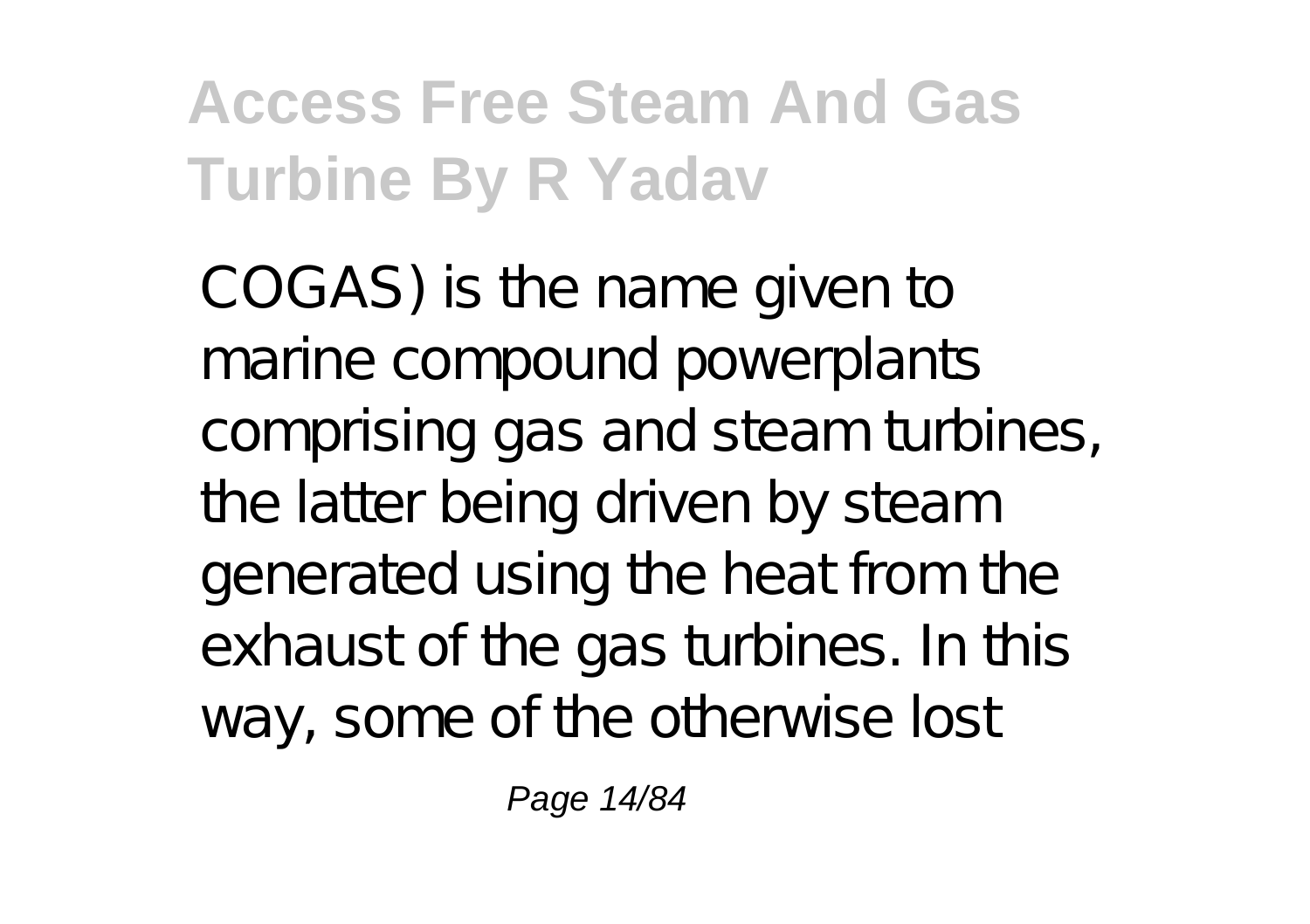energy can be reclaimed and the specific fuel consumption of the plant can be decreased.

Combined gas and steam - **Wikipedia** 

• Steam turbine uses high pressure

Page 15/84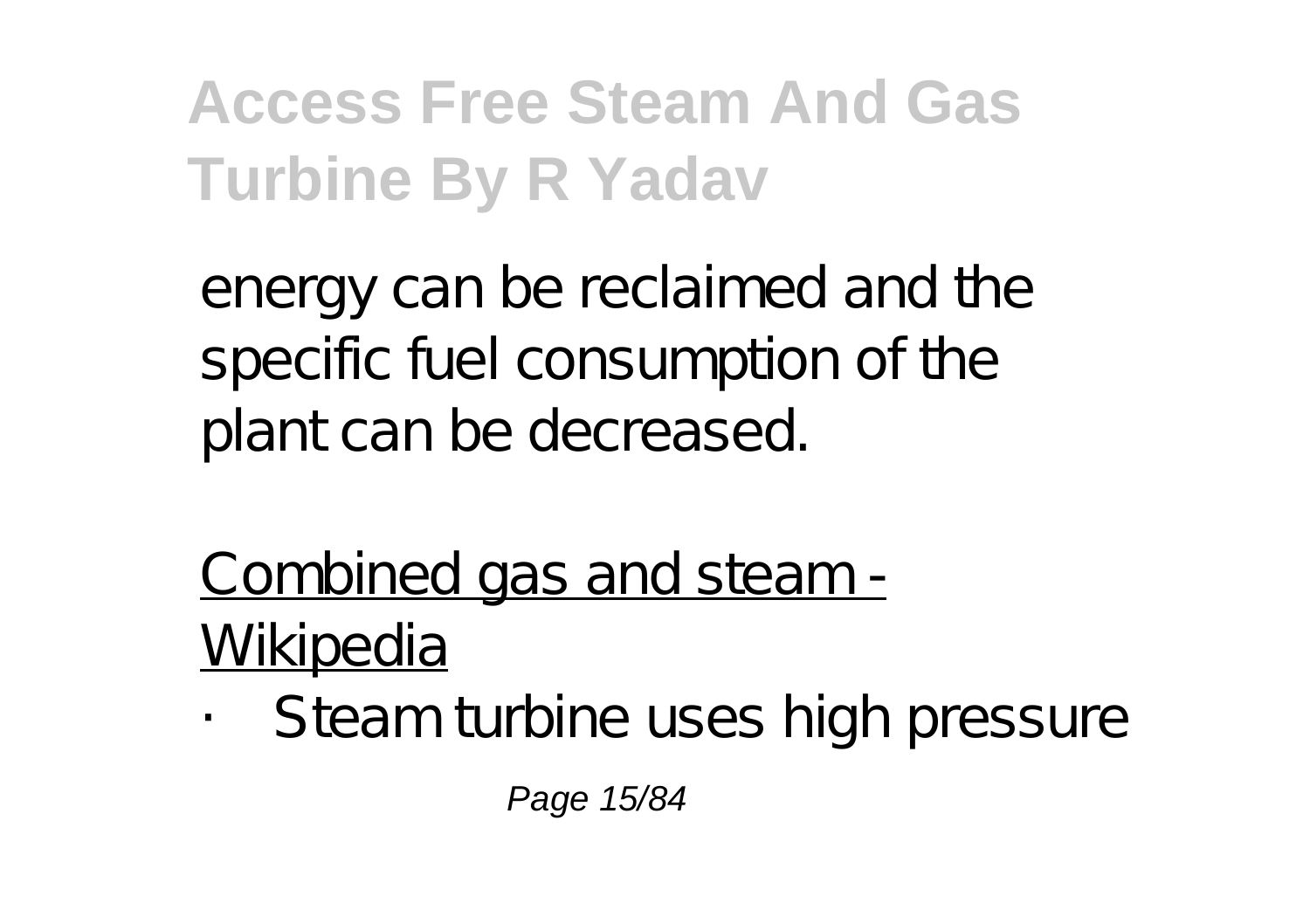steam as the working fluid, while the gas turbine uses air or some other gas as the working fluid. • Steam turbine is basically an expander delivering torque as the work output, while a gas turbine is a combined device of compressor,

Page 16/84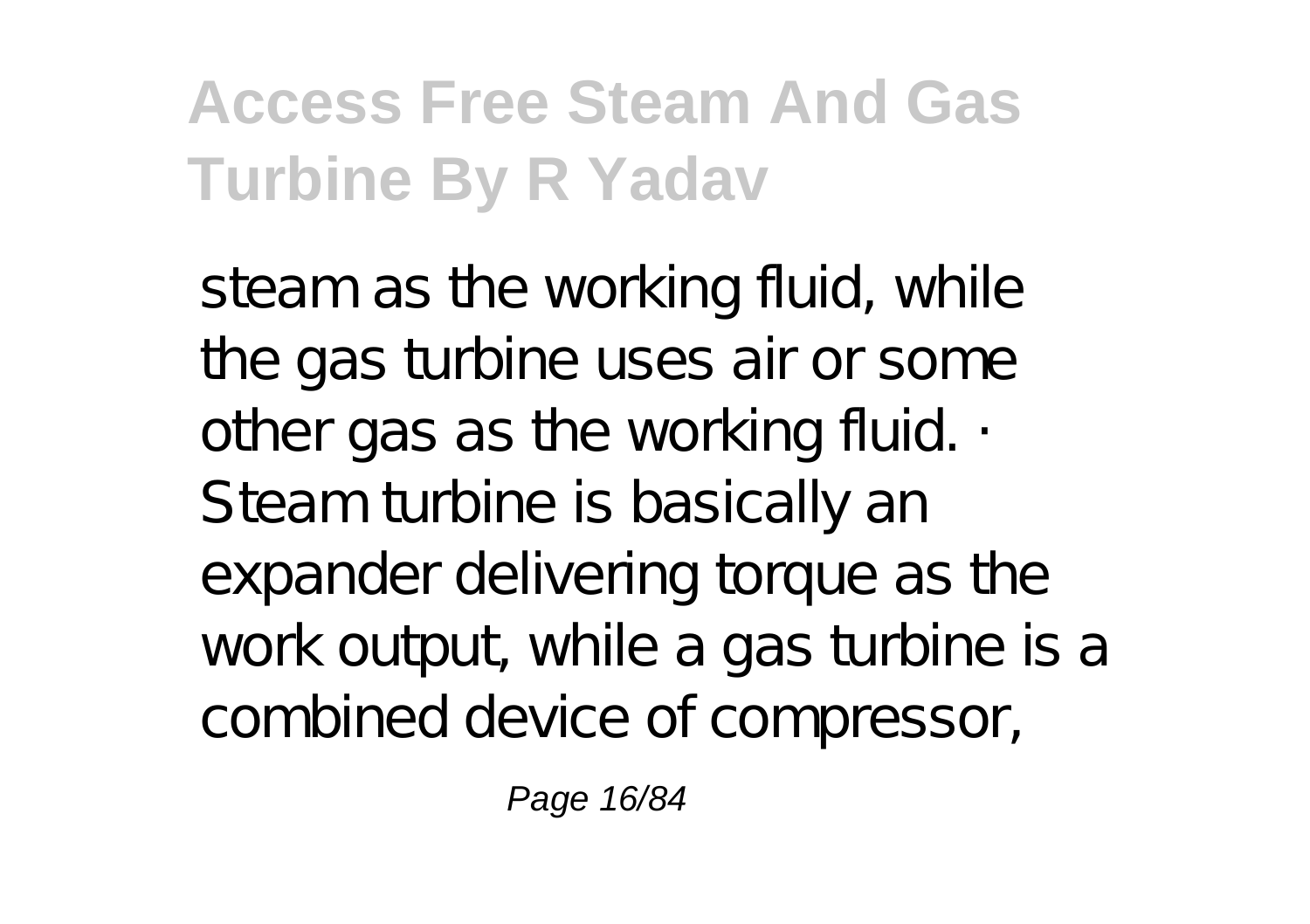combustion chamber, and turbine executing a cyclic operation to deliver work as either torque or thrust.

Difference Between Gas Turbine and Steam Turbine | Compare ...

Page 17/84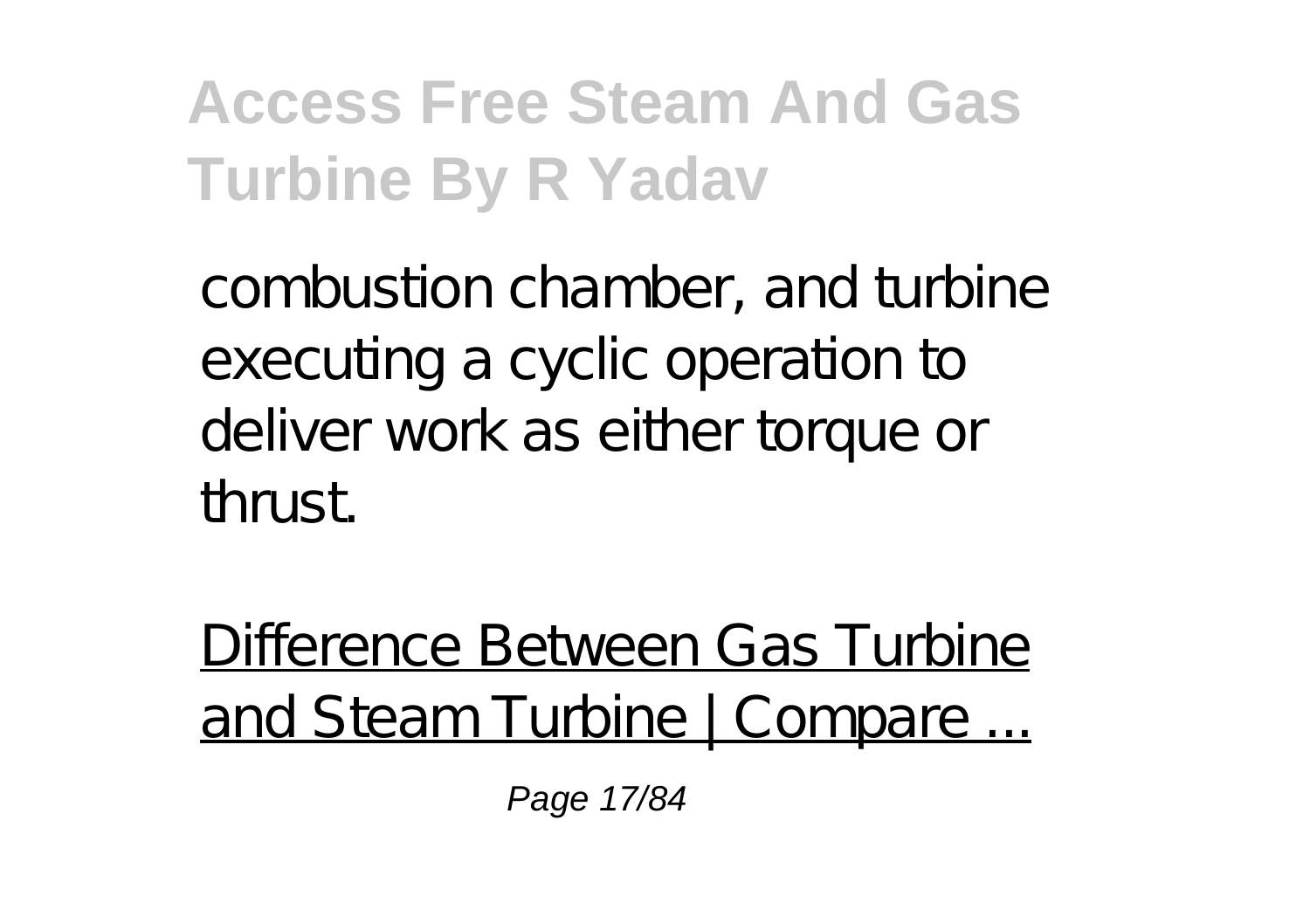Gas Turbine: Steam Turbine. 1. In the gas turbine, the compressor and combustion chamber are important components. In the steam turbine, the steam boiler and accessories are important components. 2. Less space for

Page 18/84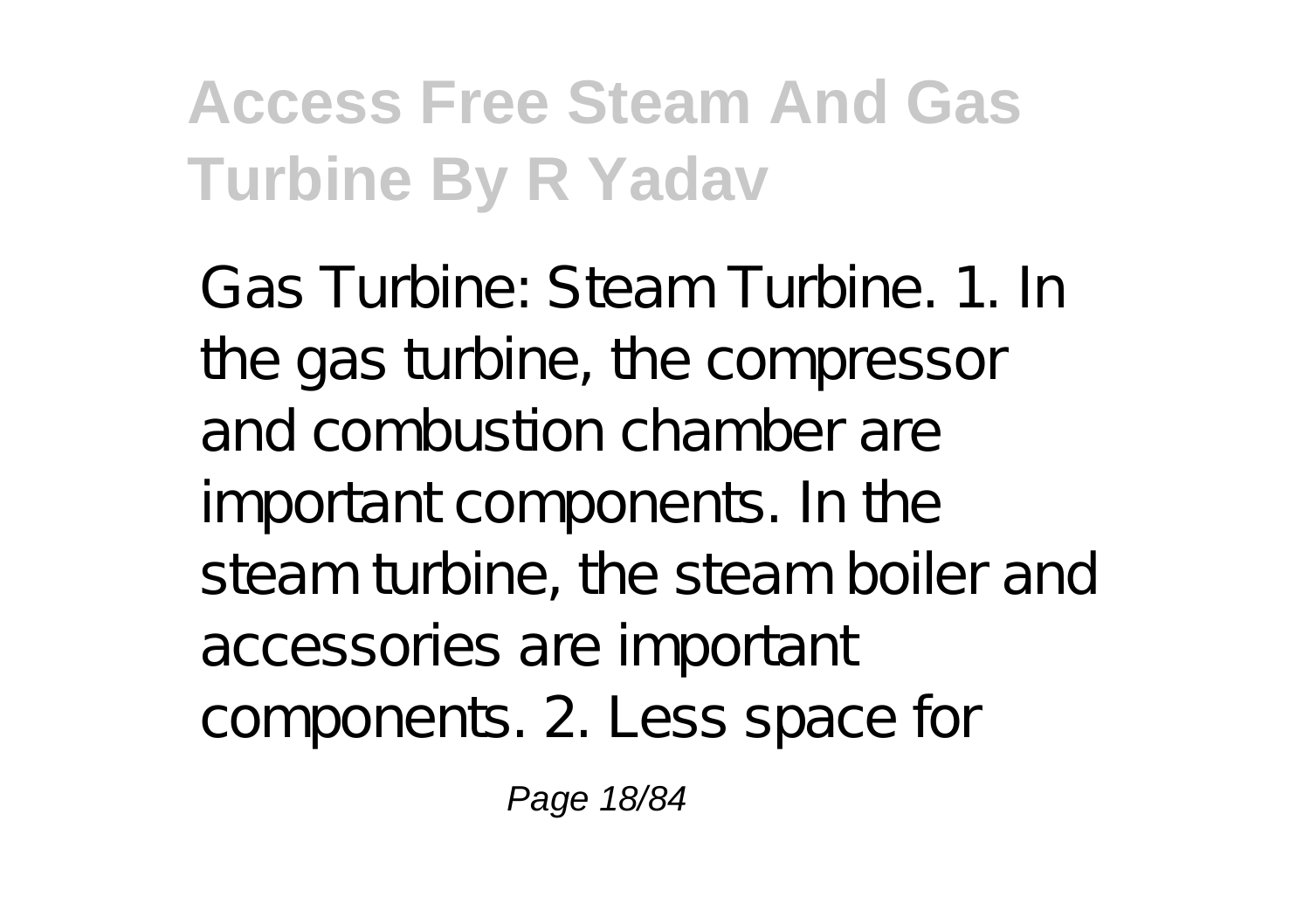installation is required. More space for installation is required. 3. The mass of gas turbines per kW produced is less.

Difference Between Gas Turbine and Steam Turbine ...

Page 19/84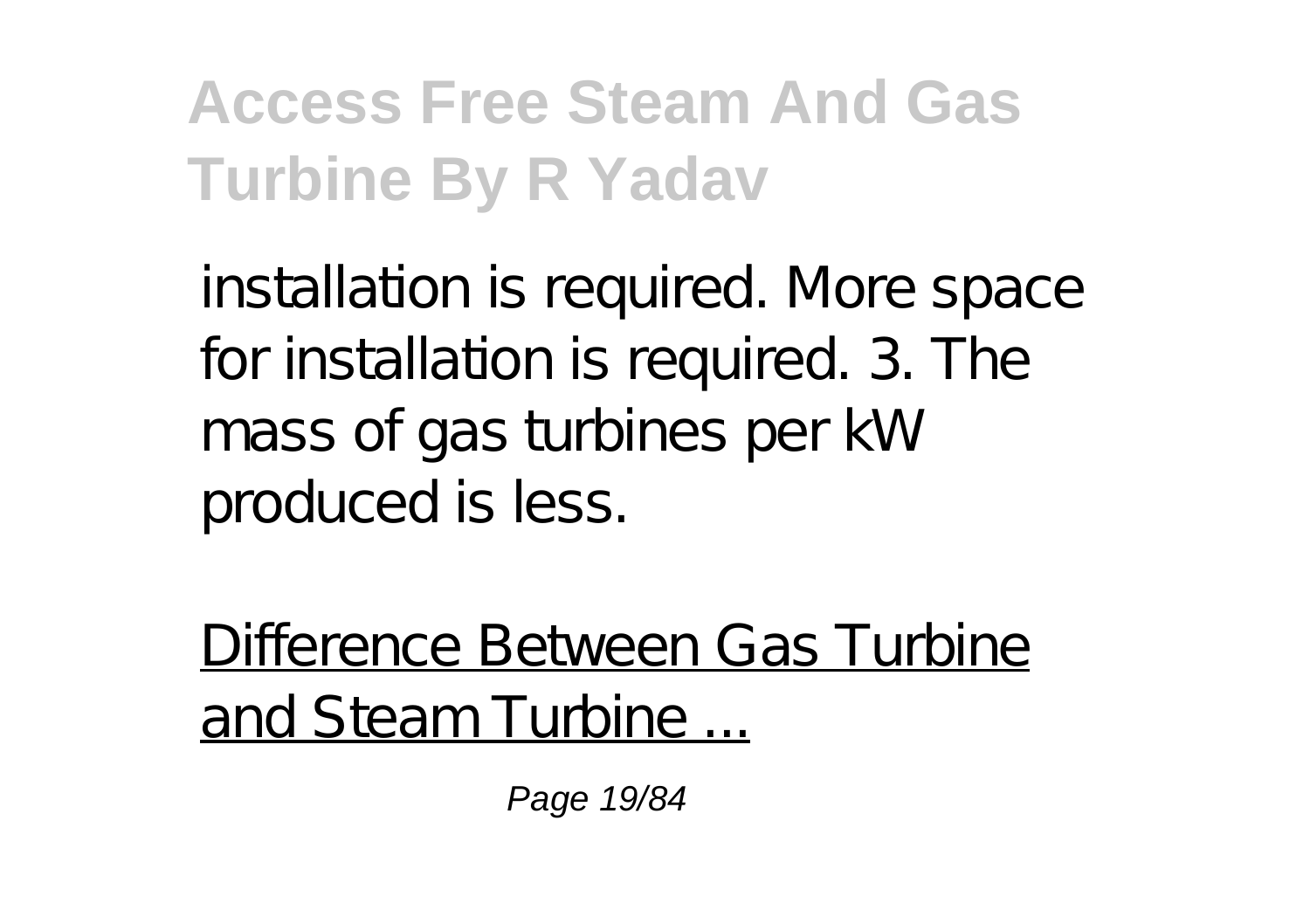Steam Turbines. The two main standards for steam turbines are API 611—General Purpose Steam Turbines, and API 612—Special-Purpose Steam Turbines. When selecting a steam turbine as a driver for an oil and gas application,

Page 20/84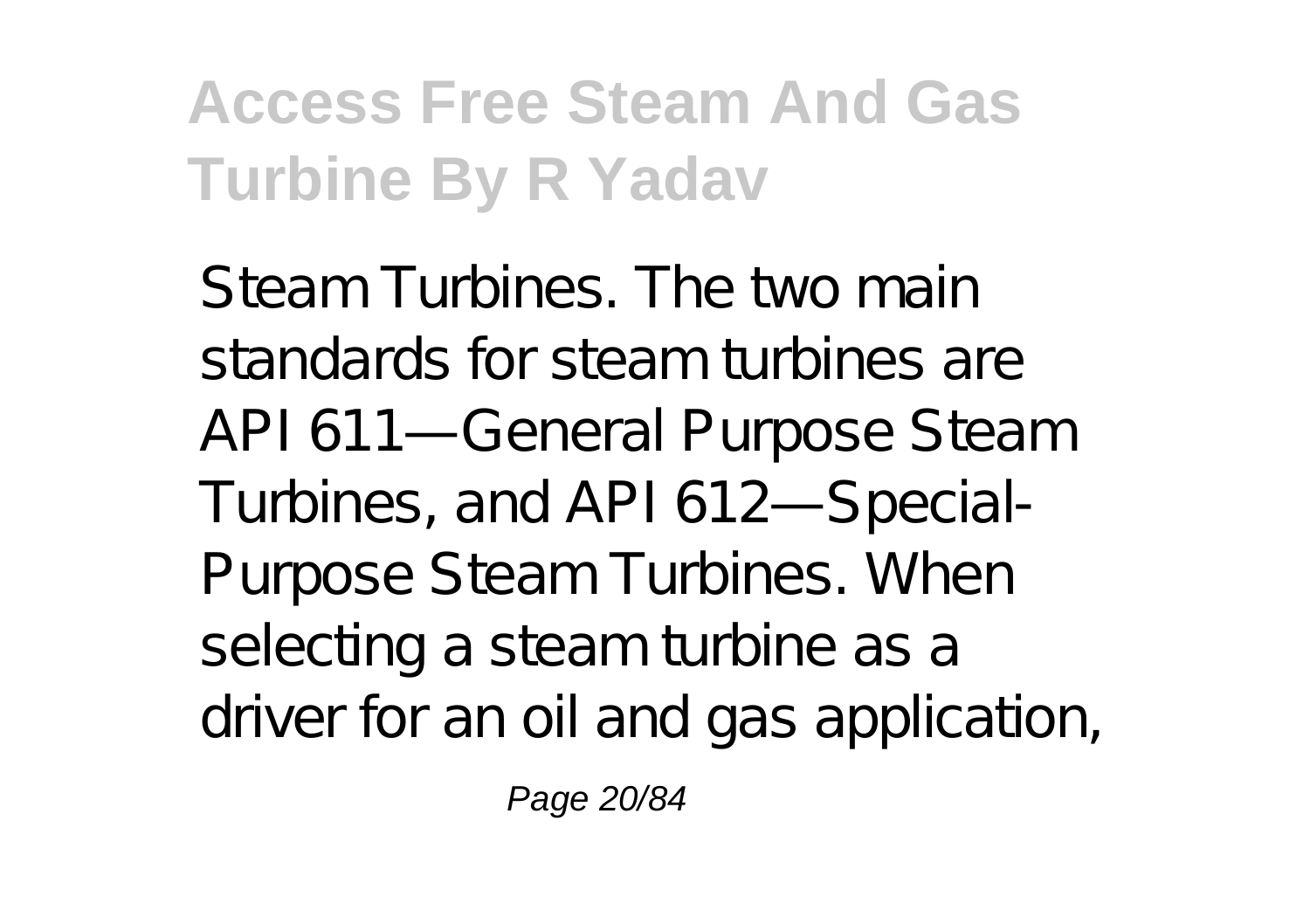the user must select either API 611 or API 612 standard to be followed.

Steam Turbine - an overview | ScienceDirect Topics MAN steam turbines for CHP plant in Leipzig Wednesday, May 13,

Page 21/84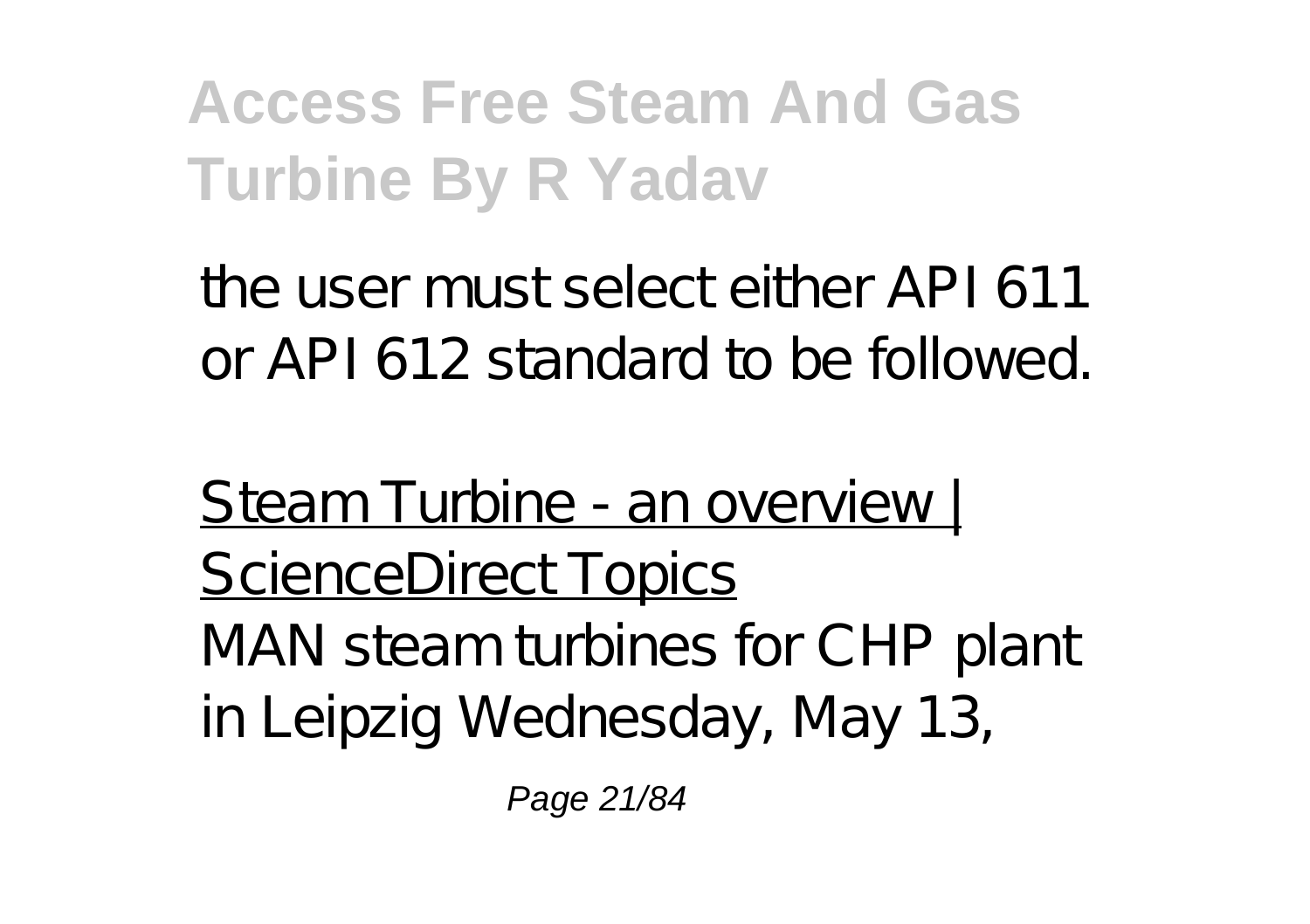2020 by MAN Energy Solutions has been awarded the contract for two MST050 steam turbines, each with a gearbox, generator and auxiliary components. The steam turbines, with a total power output... Siemens starts field tests of high efficiency

Page 22/84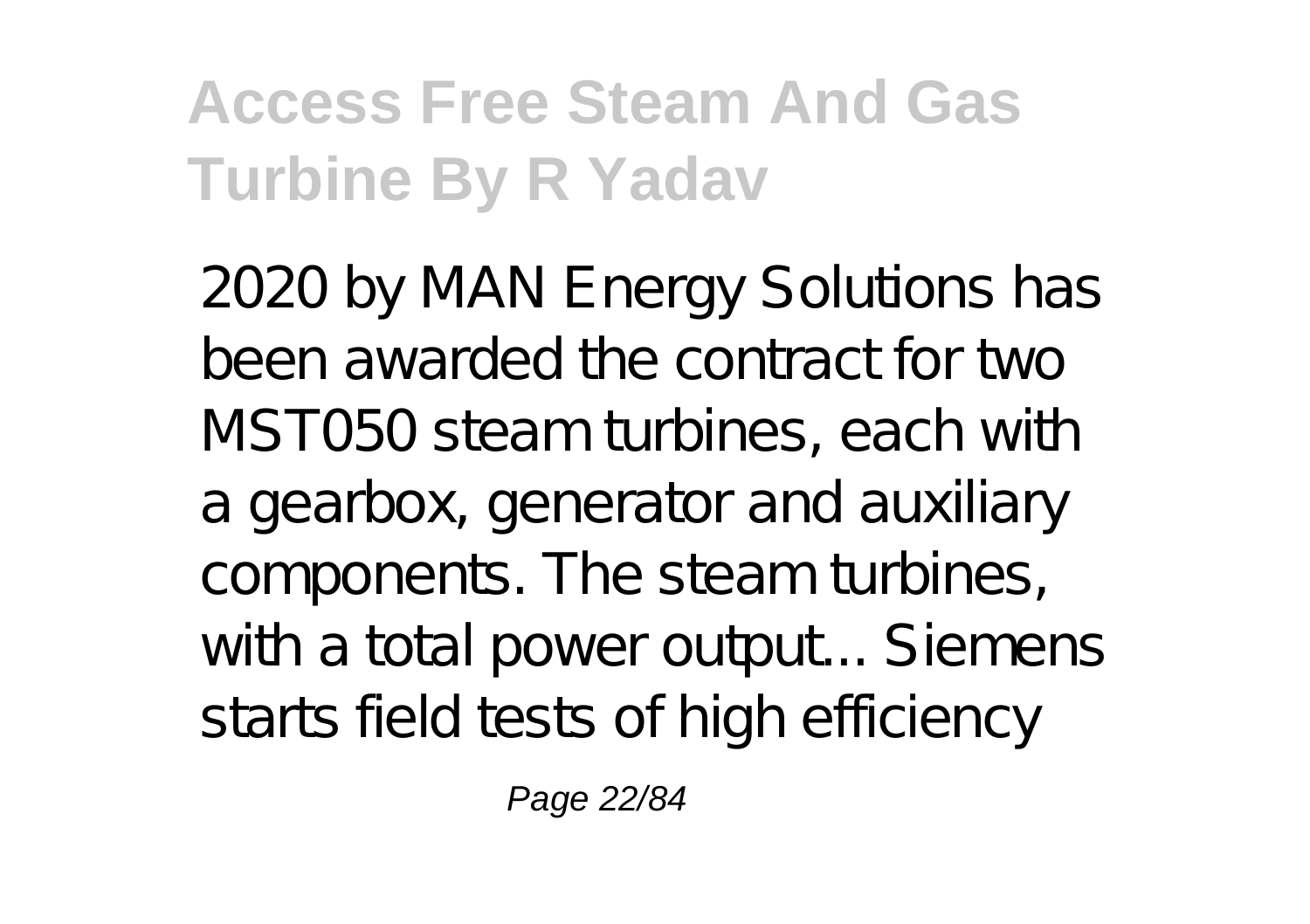GT technology

Steam and gas turbine technology News, Page 1 - Modern ... A combined-cycle power plant uses both a gas and a steam turbine together to produce up to 50

Page 23/84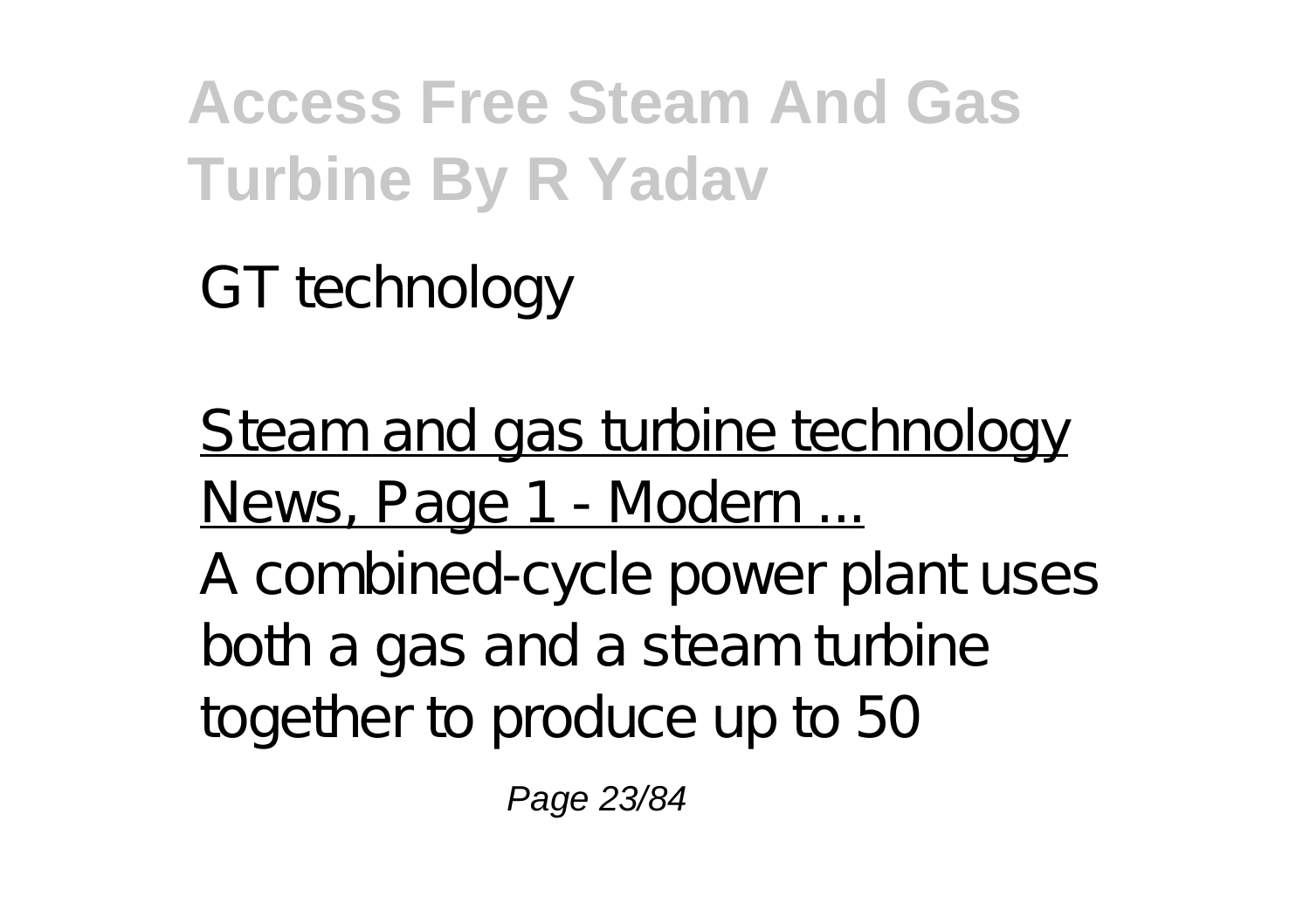percent more electricity from the same fuel than a traditional simplecycle plant. The waste heat from the gas turbine is routed to the nearby steam turbine, which generates extra power. Improve Performance with Digital

Page 24/84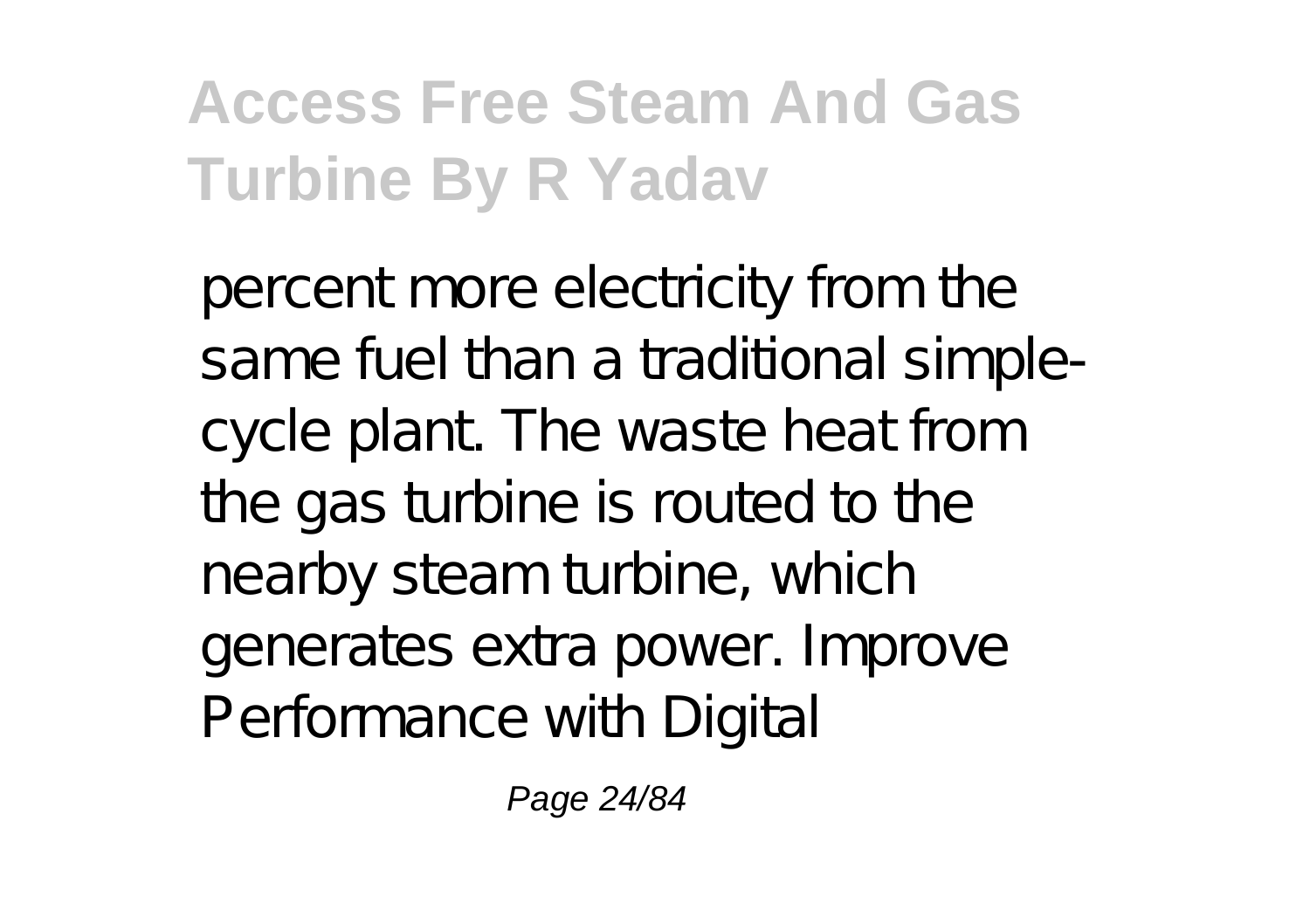Combined-Cycle Power Plant – How it Works | GE Power ... Steam turbine systems are essentially heat engines for converting heat energy into mechanical energy by alternately

Page 25/84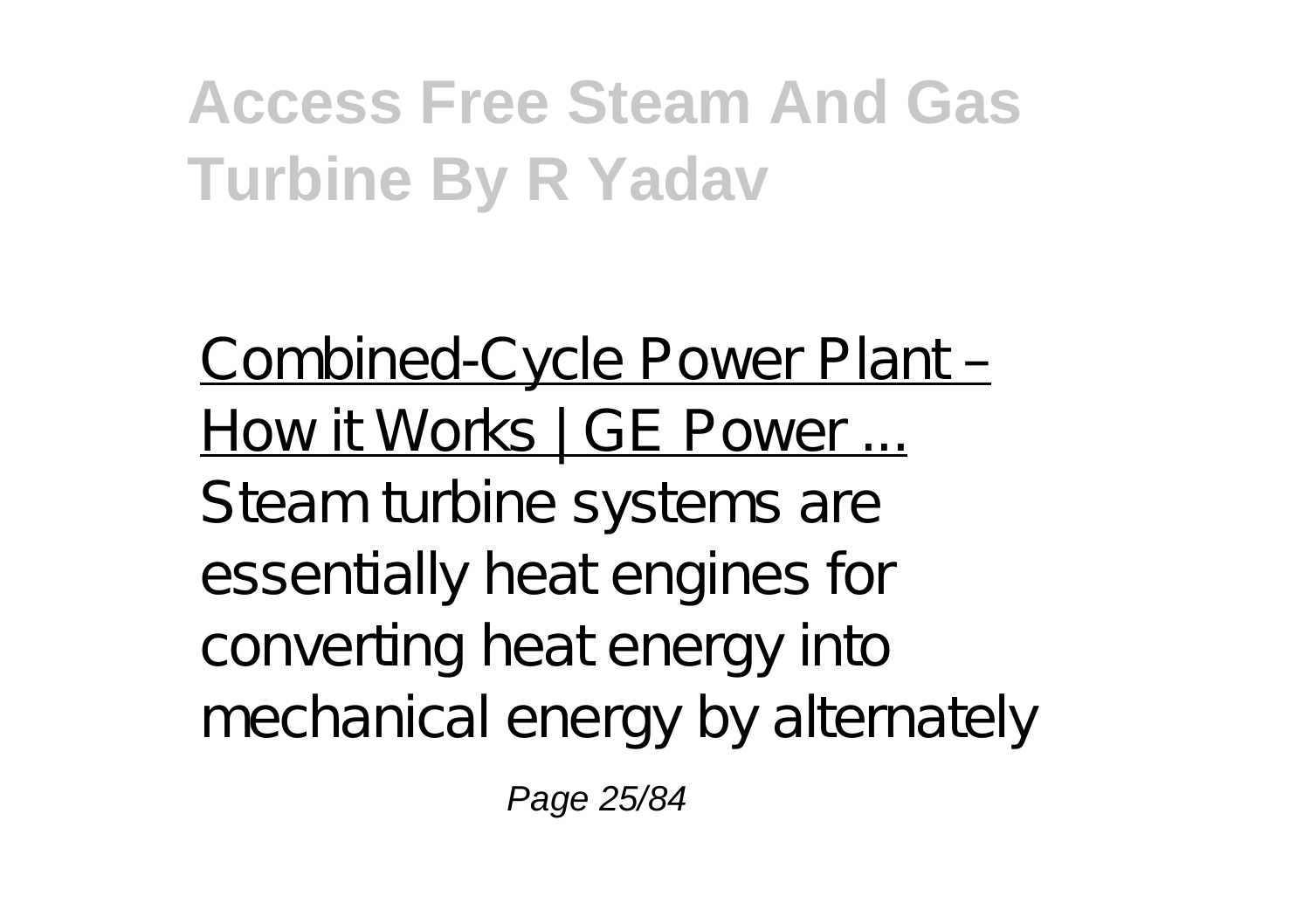vaporising and condensing a working fluid in a process in a closed system known as the Rankine cycle.

Electricity Generation using Steam Turbines

Page 26/84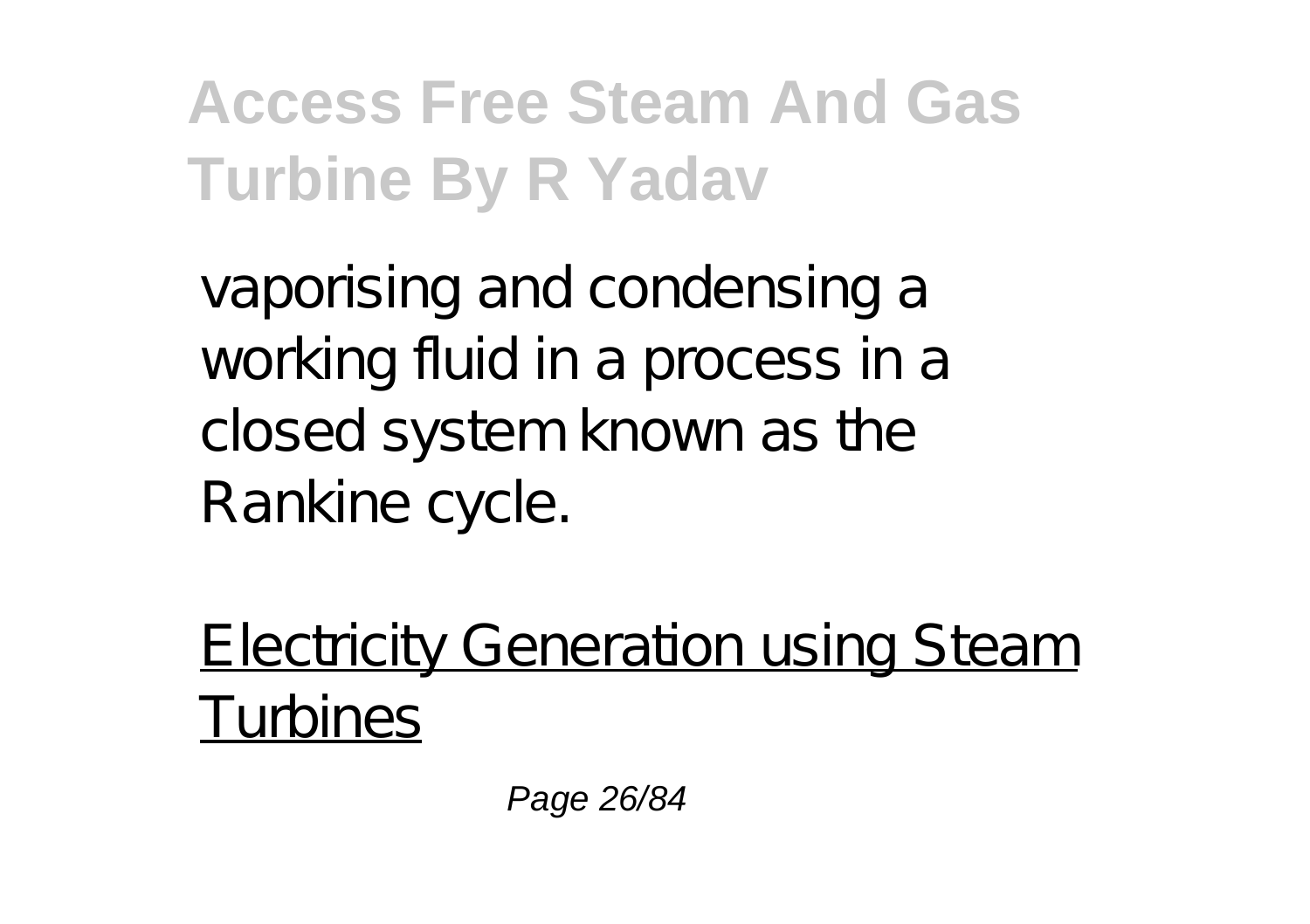The gas turbines made by Mitsubishi undergo rigorous testing in a combined cycle power plant before being installed at their destination facilities. The J series gas turbines produced by this company have the largest capacity

Page 27/84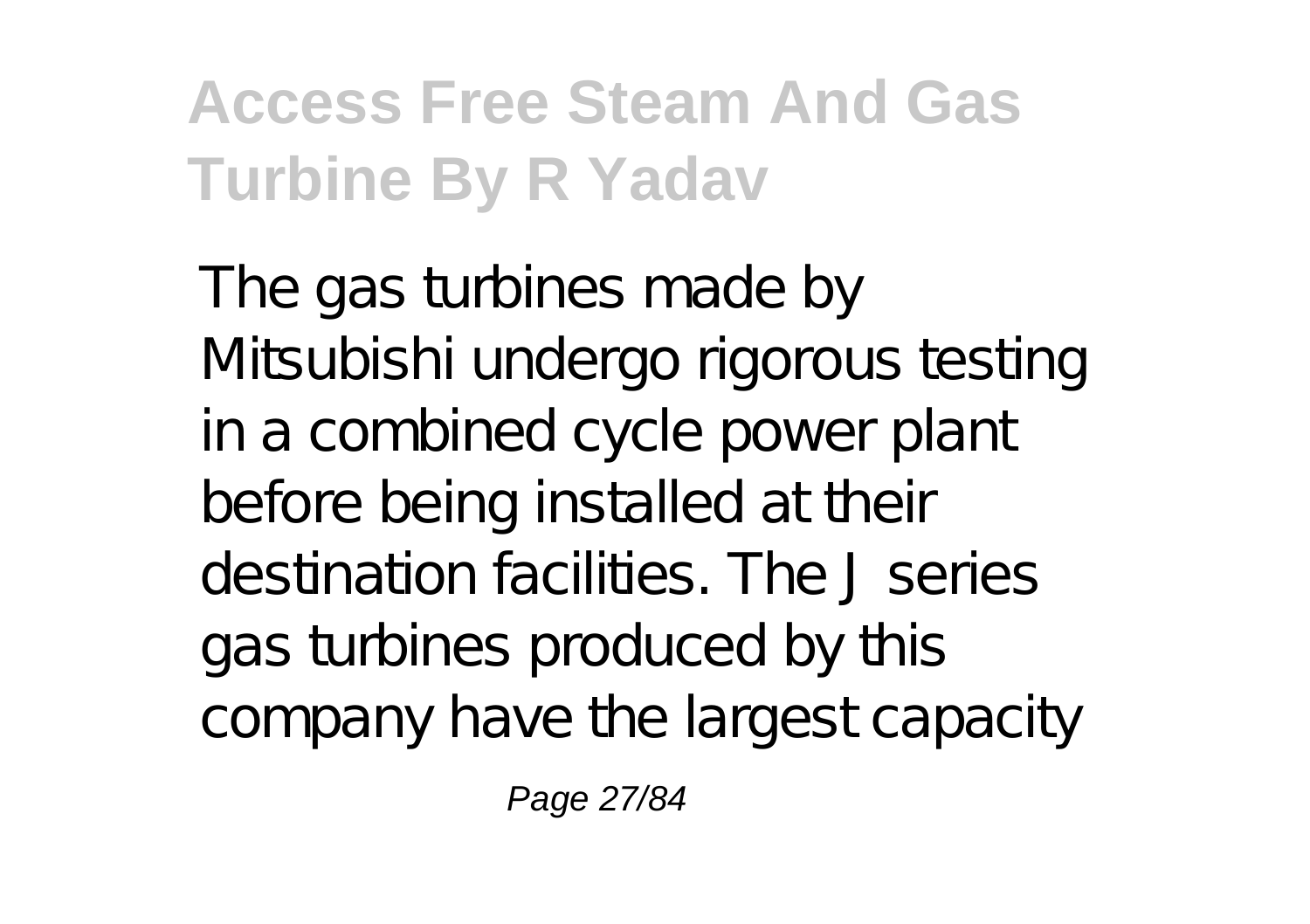and can achieve high efficiency with a turbine inlet temperature of 1600 o C.

Top 10 Gas Turbine Manufacturers in the World  $2018$   $\lfloor$  G as ... The steam turbine is one kind of

Page 28/84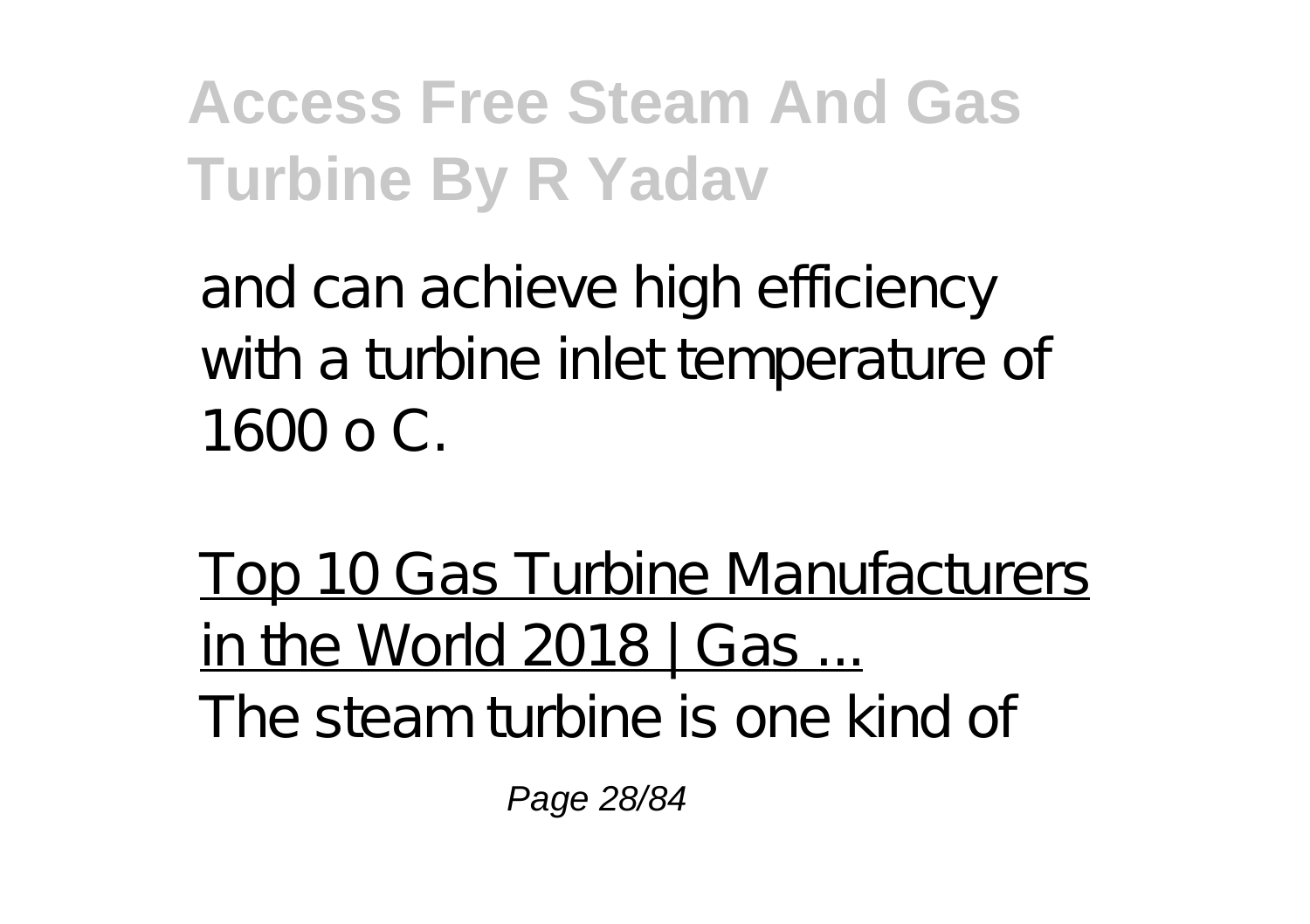heat engine machine in which steam's heat energy is converted to mechanical work.The construction of steam turbine is very simple.There is no piston rod,flywheel or slide valves attached to the turbine.So

Page 29/84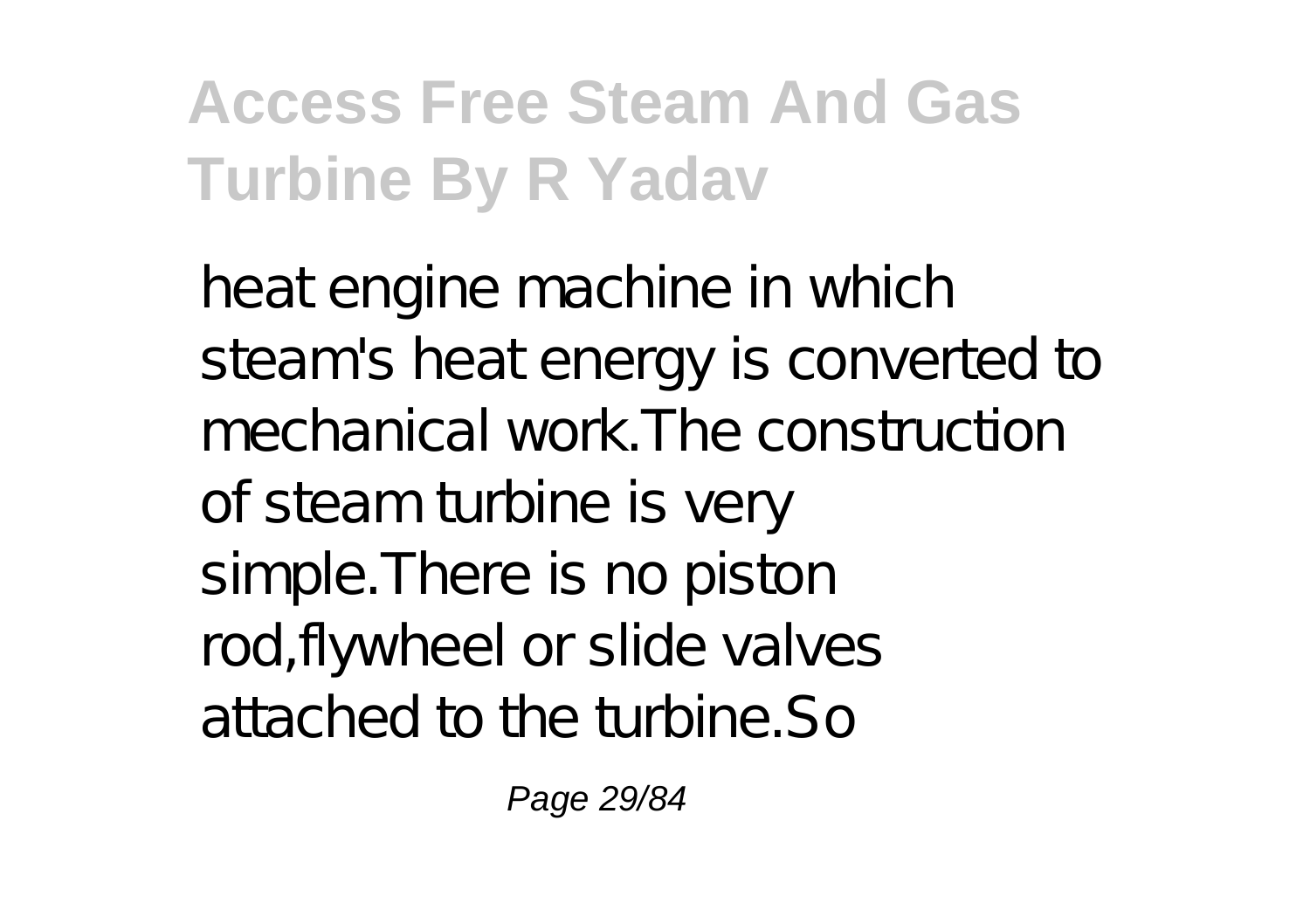maintenance is quite easy.It consists of a rotor and a set of rotating blades which are attached to a shaft and the shaft is placed in the middle of the rotor.An electric generator known as steam turbine generator is connected to the rotor

Page 30/84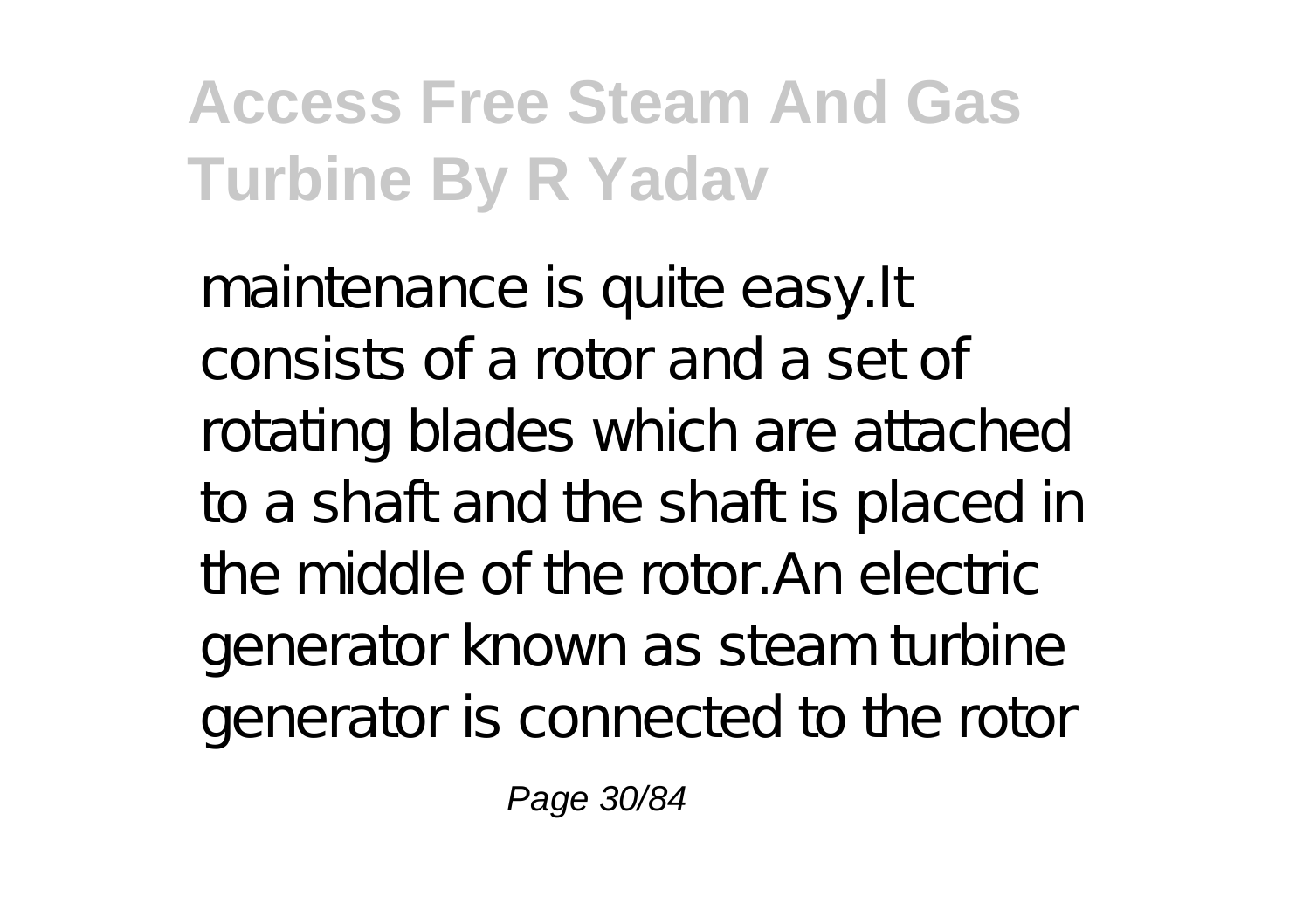$shaffThe$  turbine ...

Steam Turbine - Working Principle and Types of Steam Turbine Steam turbines. Steam turbines were fueled by coal or, later, fuel oil or nuclear power. The marine

Page 31/84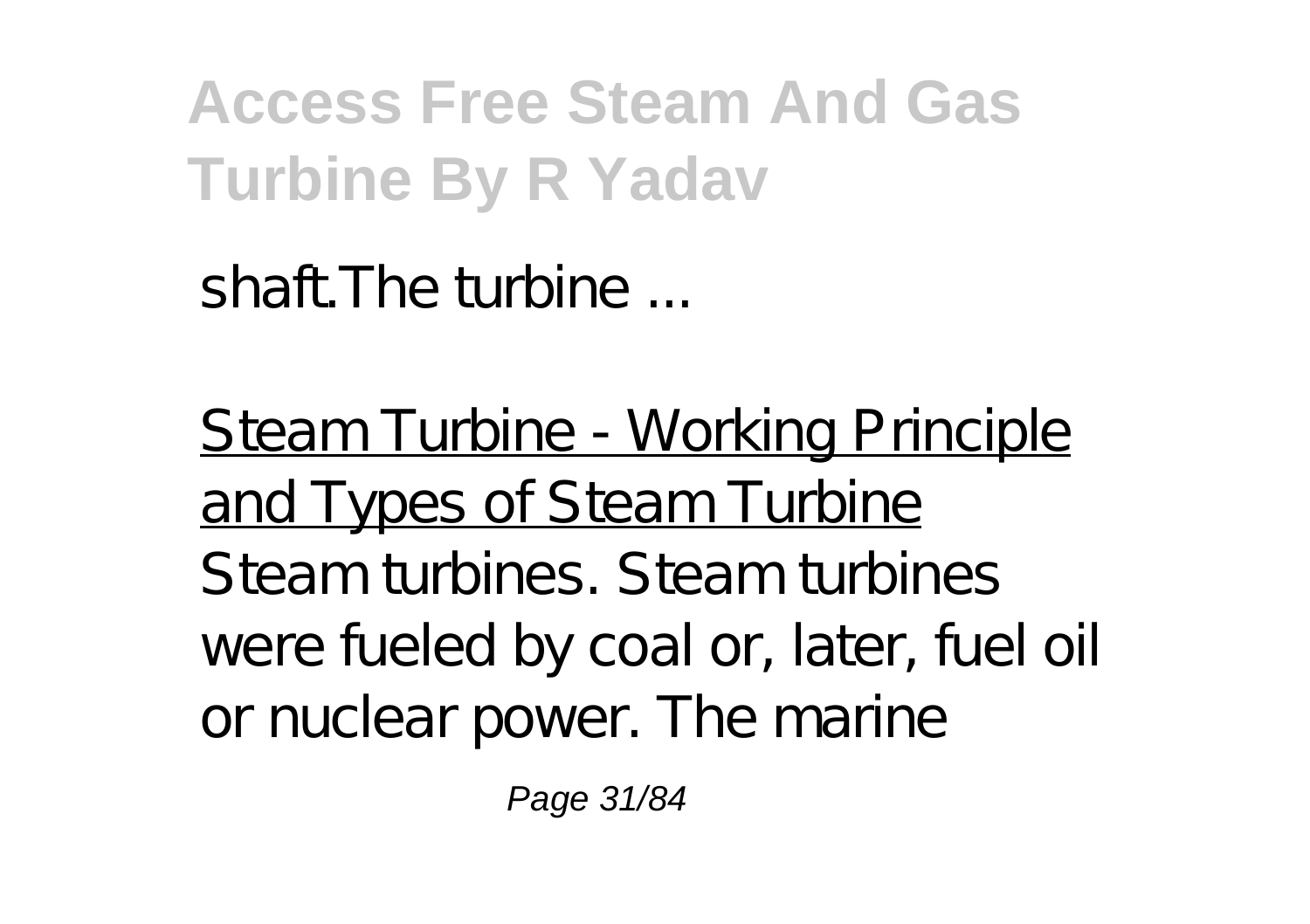steam turbine developed by Sir Charles Algernon Parsons raised the power-to-weight ratio. He achieved publicity by demonstrating it unofficially in the 100-foot (30 m) Turbinia at the Spithead Naval Review in 1897. This facilitated a

Page 32/84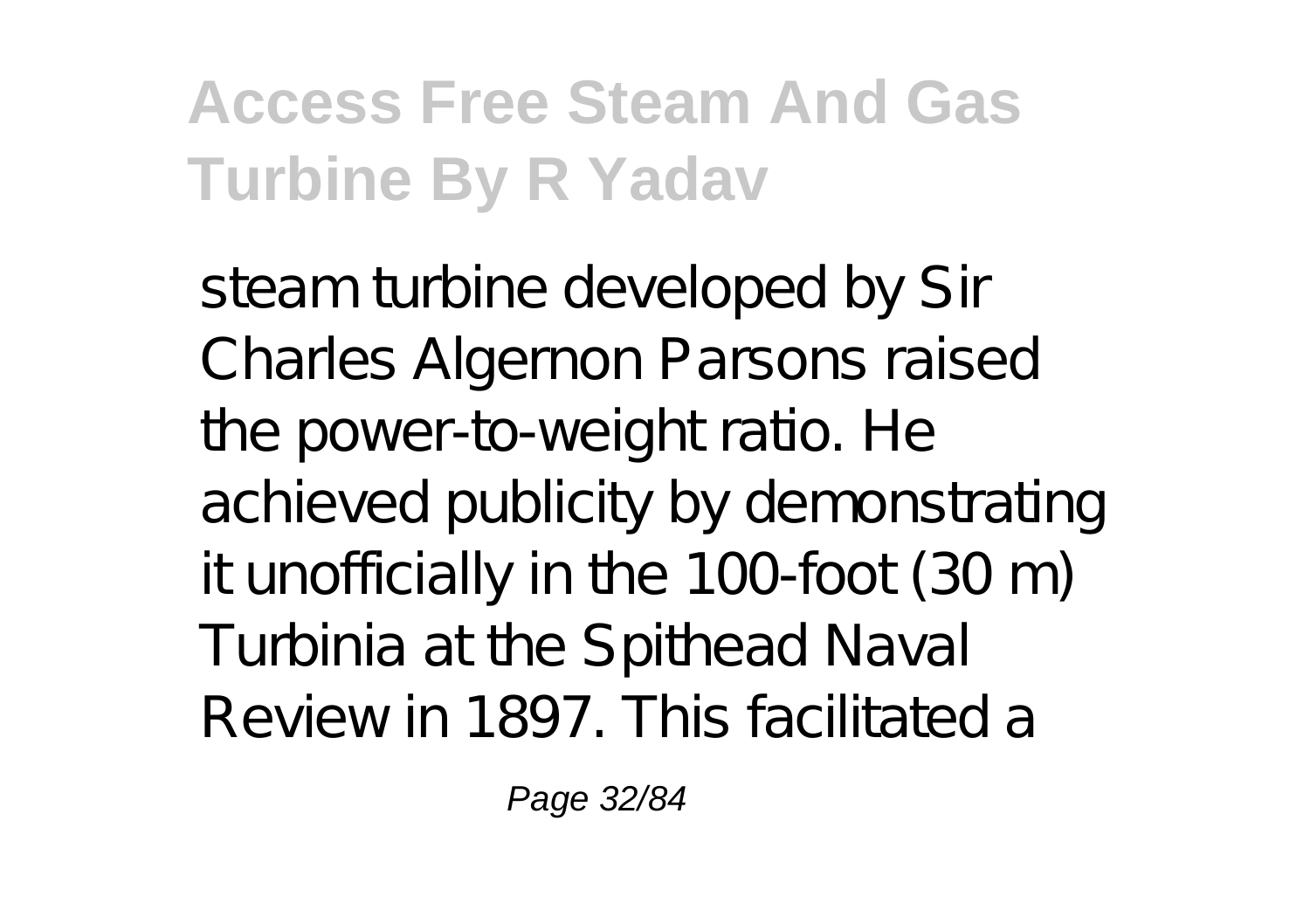generation of high-speed liners in the first half of the 20th century, and rendered the reciprocating steam engine obsolete; first in warships, and later in ...

Marine propulsion - Wikipedia

Page 33/84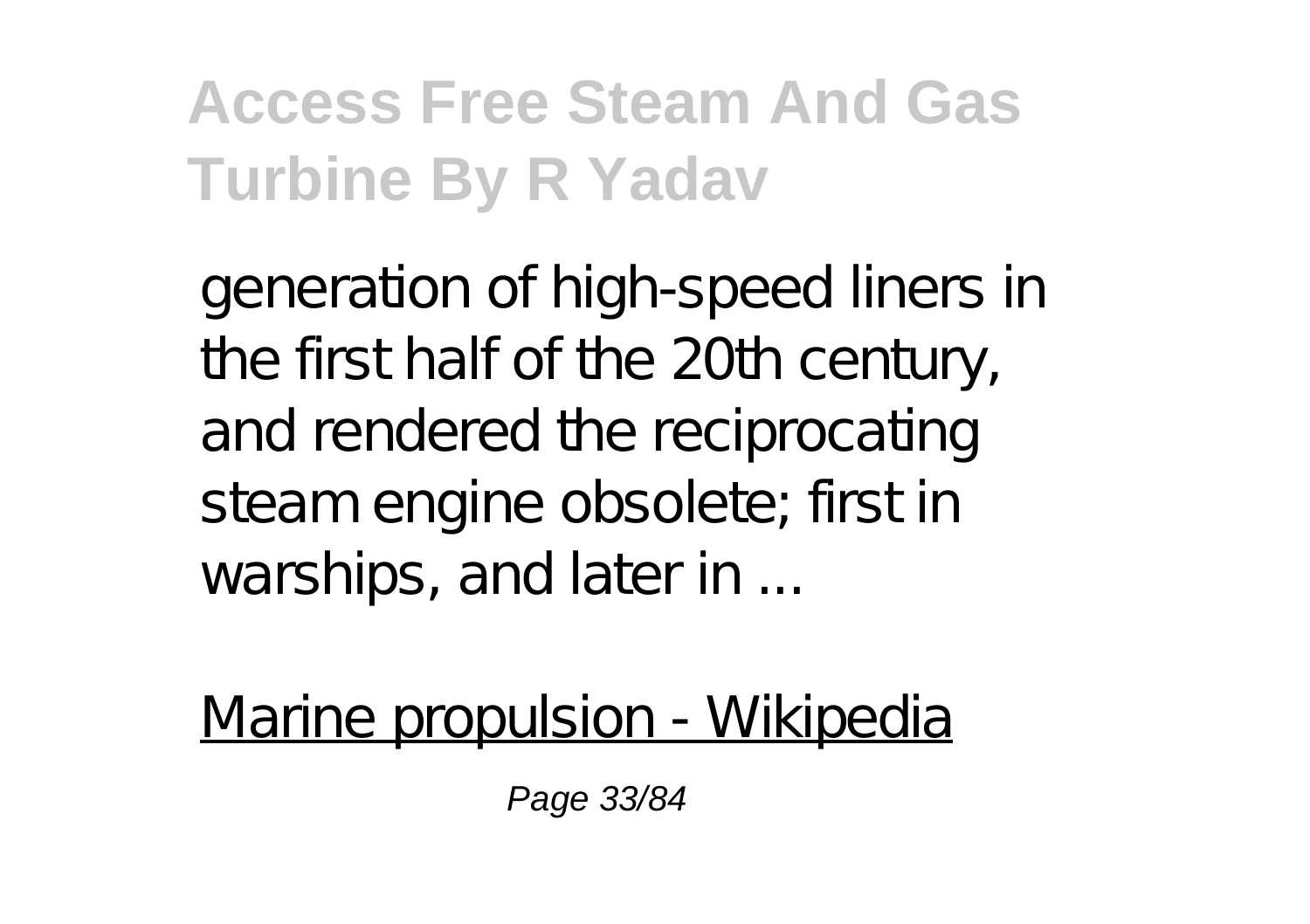Steam and Gas Turbine Stations globally have capabilities to perform in-place machining repairs while stations in the Middle East and Asia have broader turbine repair and maintenance capabilities.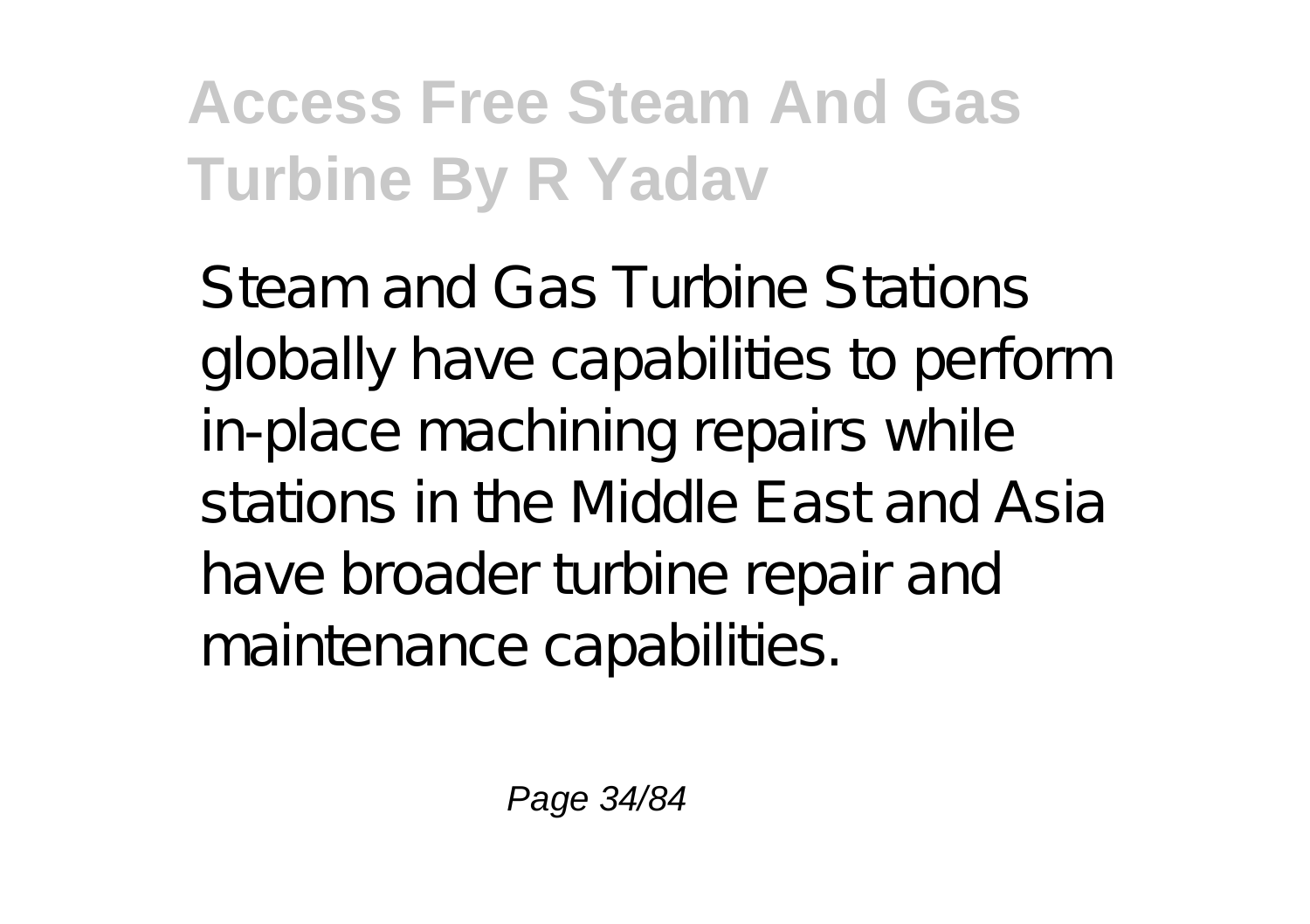Steam & Gas Turbine industry Parts & Repair | Goltens Scope: 12 x SCC5-8000H (2x1), each with 2 x SGT5-8000 gas turbines, 1 x SST5-5000 steam turbine, 3 x SGen5-2000H generator, SPPA-T3000 I&C

Page 35/84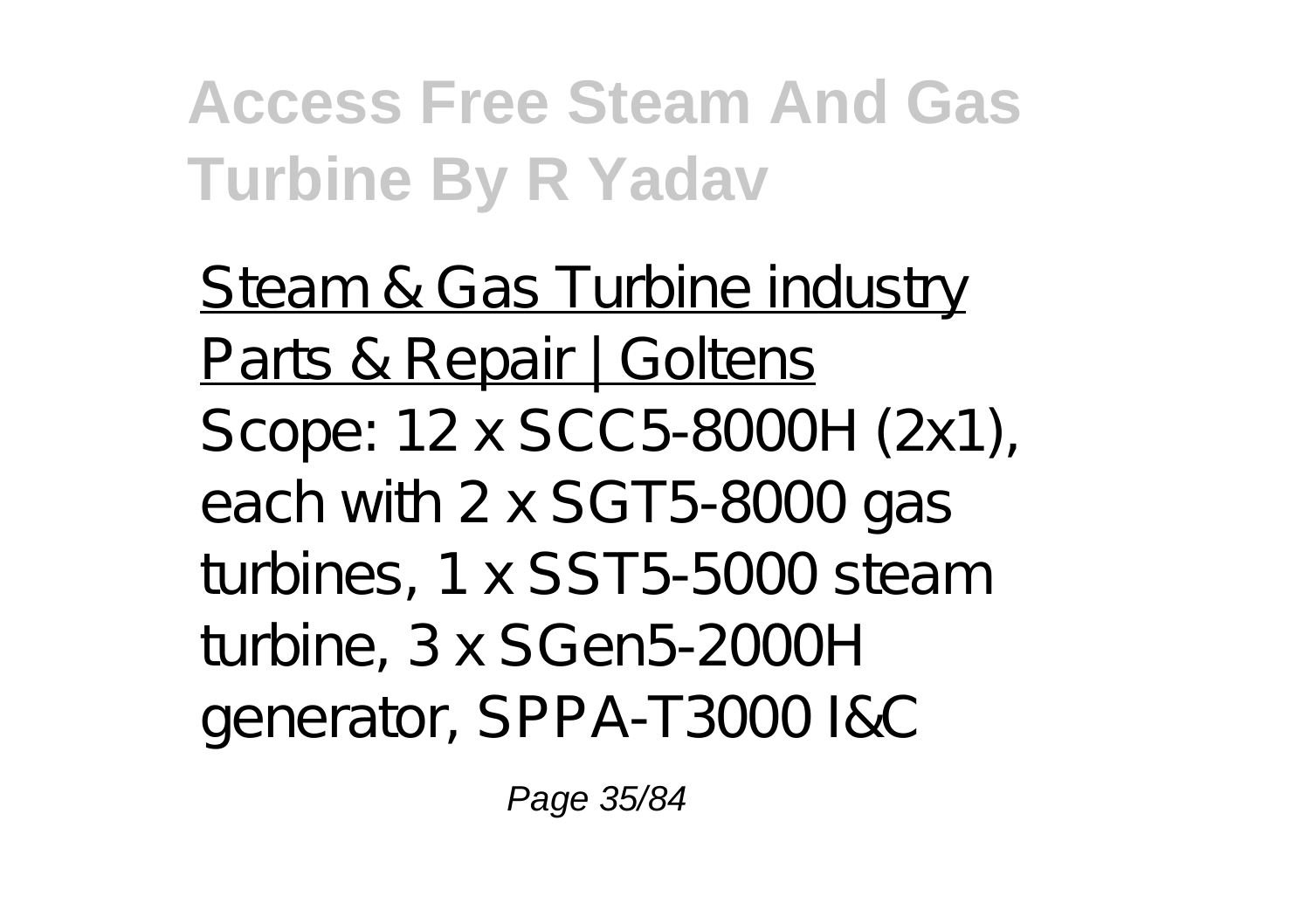system, HRSG Combined-cycle power plant Düsseldorf, Germany (2016)

Steam Turbines | Power Generation | Siemens Energy Global

Page 36/84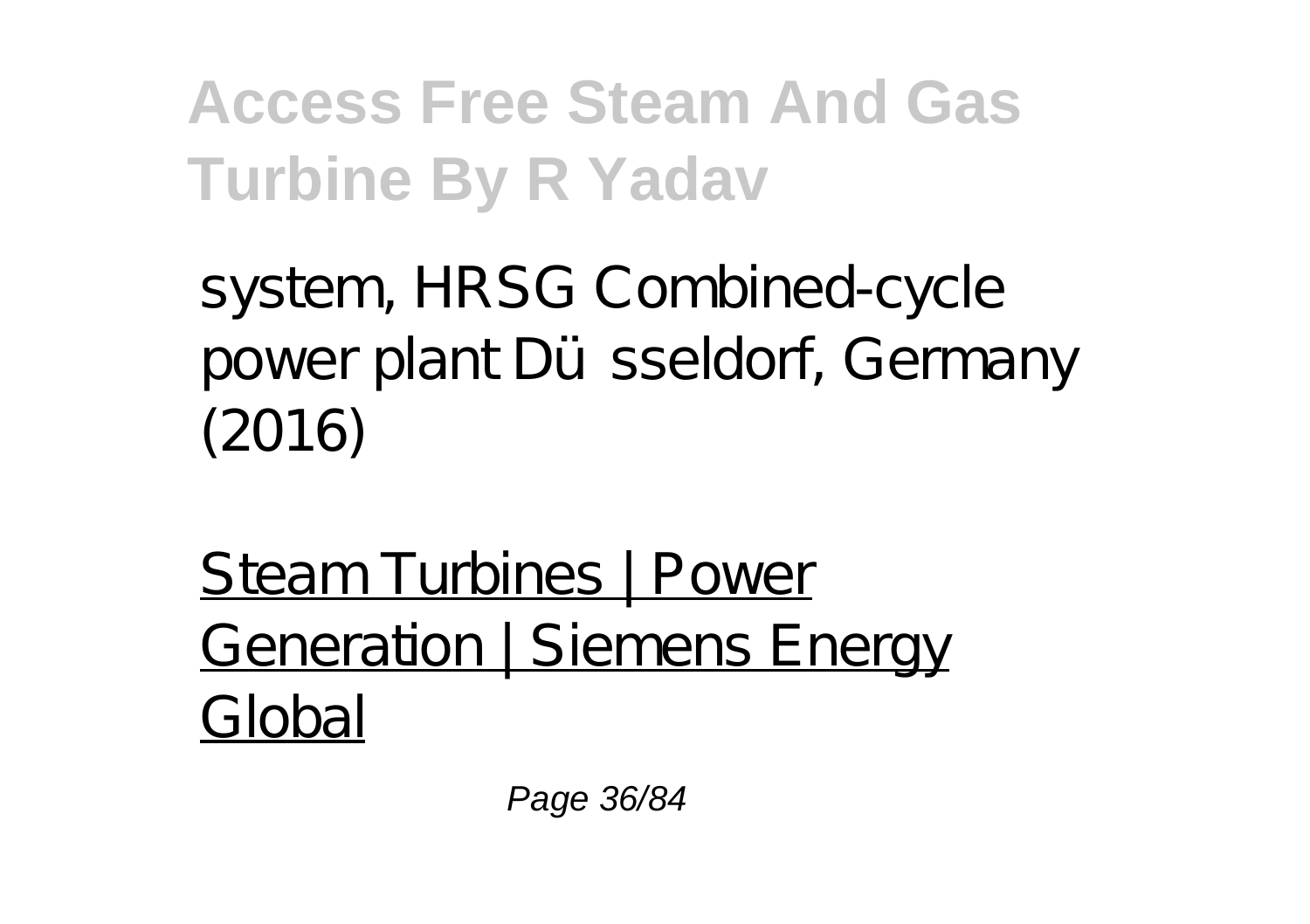Steam turbine was invented in 1884 by Sir Charles Parsons, whose first model was connected to a dynamo that generated 7.5 kW (10 hp) of electricity. Steam turbine is a common feature of all modern and also future thermal power plants. In

Page 37/84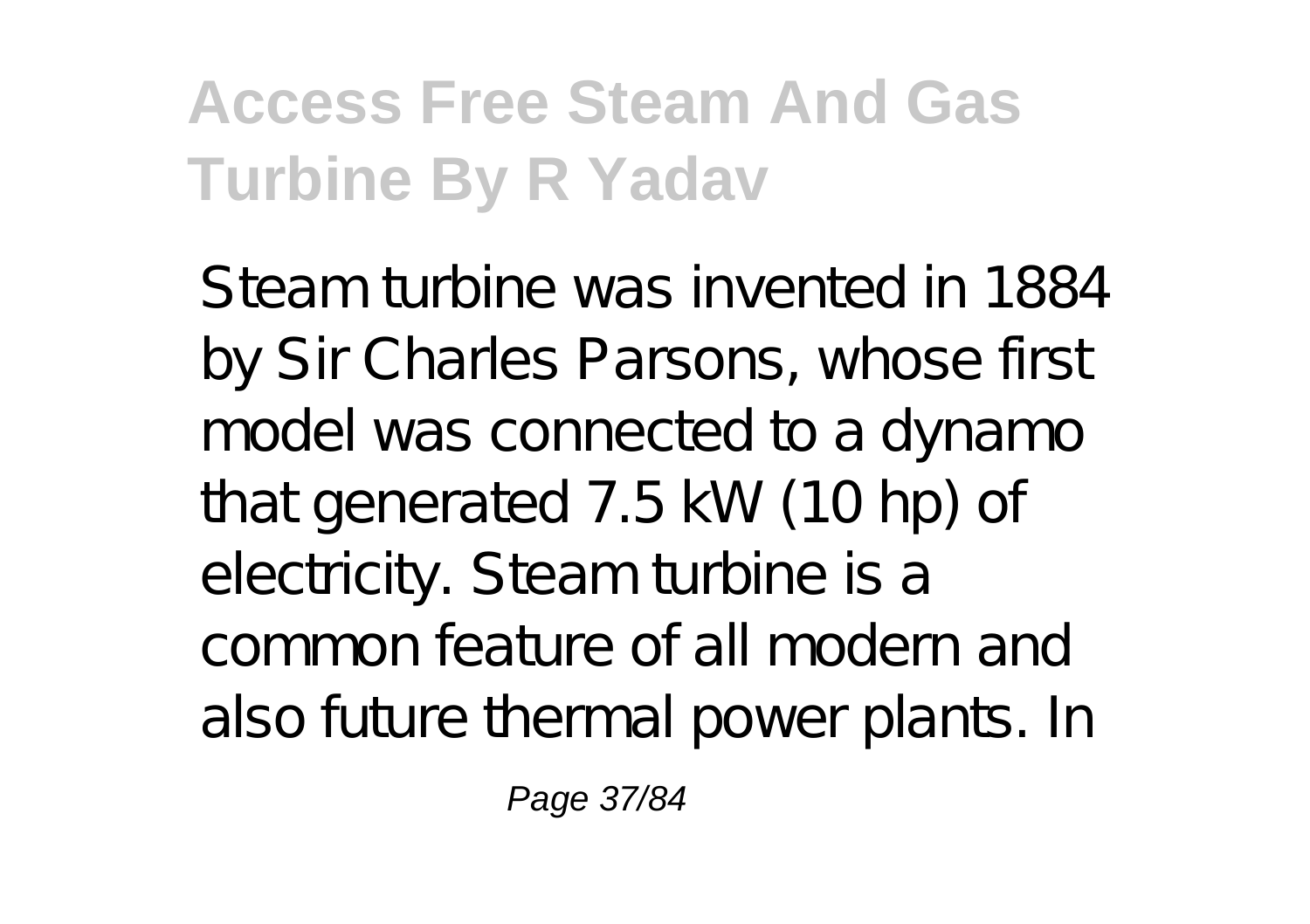fact, also the power production of fusion power plants is based on the use of conventional steam turbines.

What is Theory of Steam Turbines -Thermodynamics - Definition Gas, steam, and water turbines

Page 38/84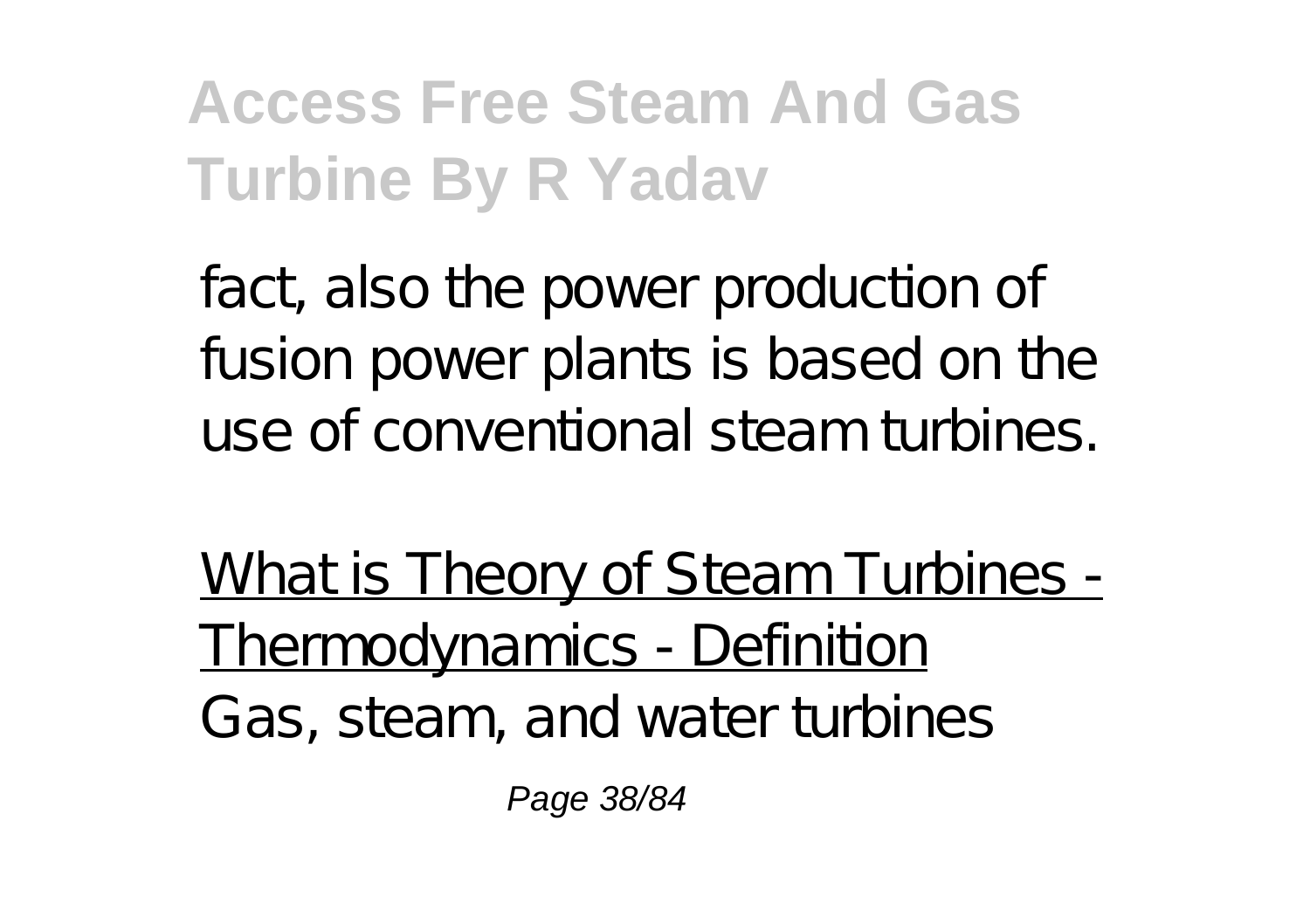have a casing around the blades that contains and controls the working fluid. Credit for invention of the steam turbine is given both to Anglo-Irish engineer Sir Charles Parsons (1854–1931) for invention of the reaction turbine, ...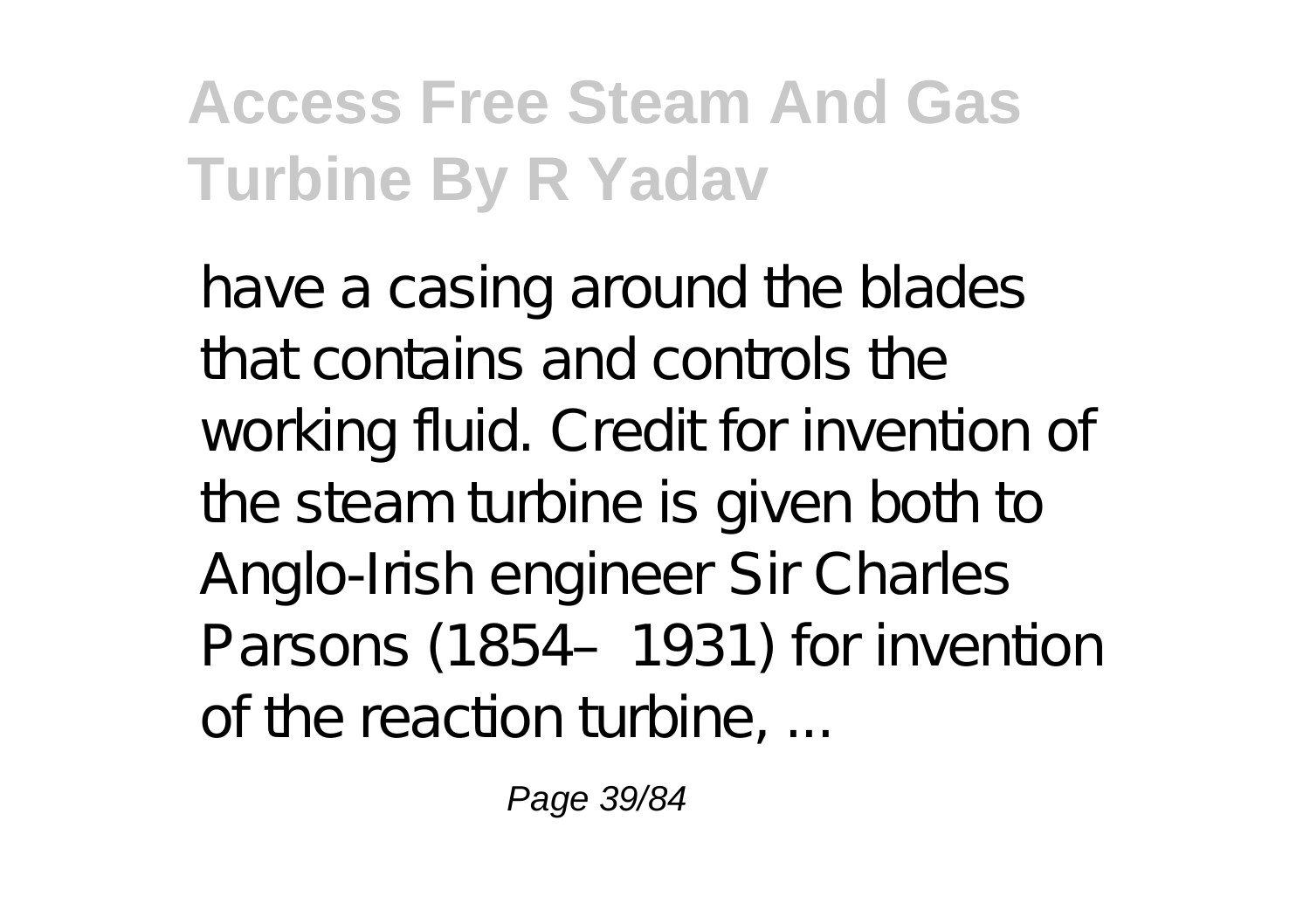#### Turbine - Wikipedia

Gas and steam turbines represent particularly demanding motion control applications because motion control is the key to machine performance, safety and ultimately

Page 40/84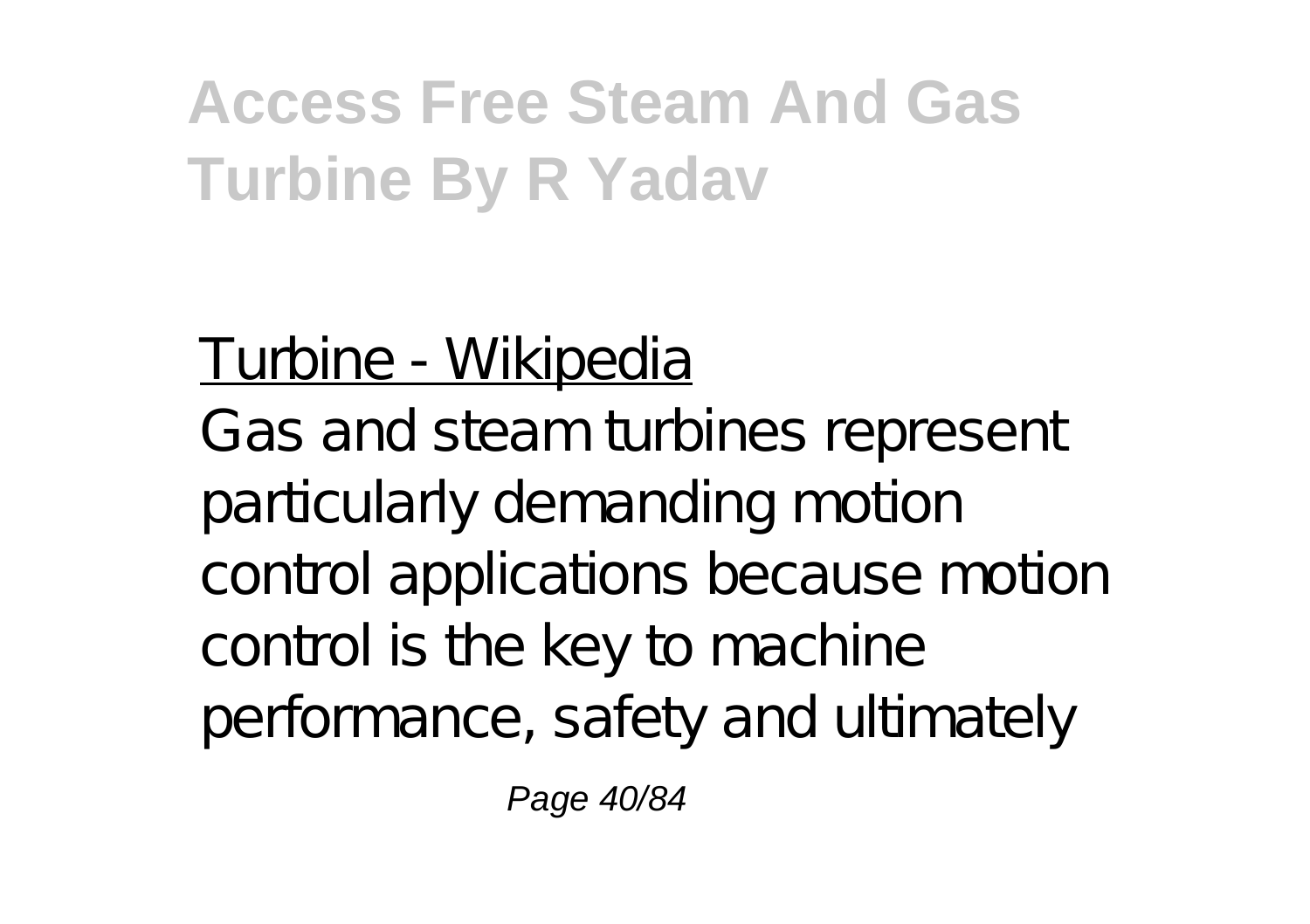the ability to supply power to households around the world.

Gas and Steam Turbines - Moog Inc.

Steam and Gas Turbine Turbine work Combine: Sir Charles Parsons

Page 41/84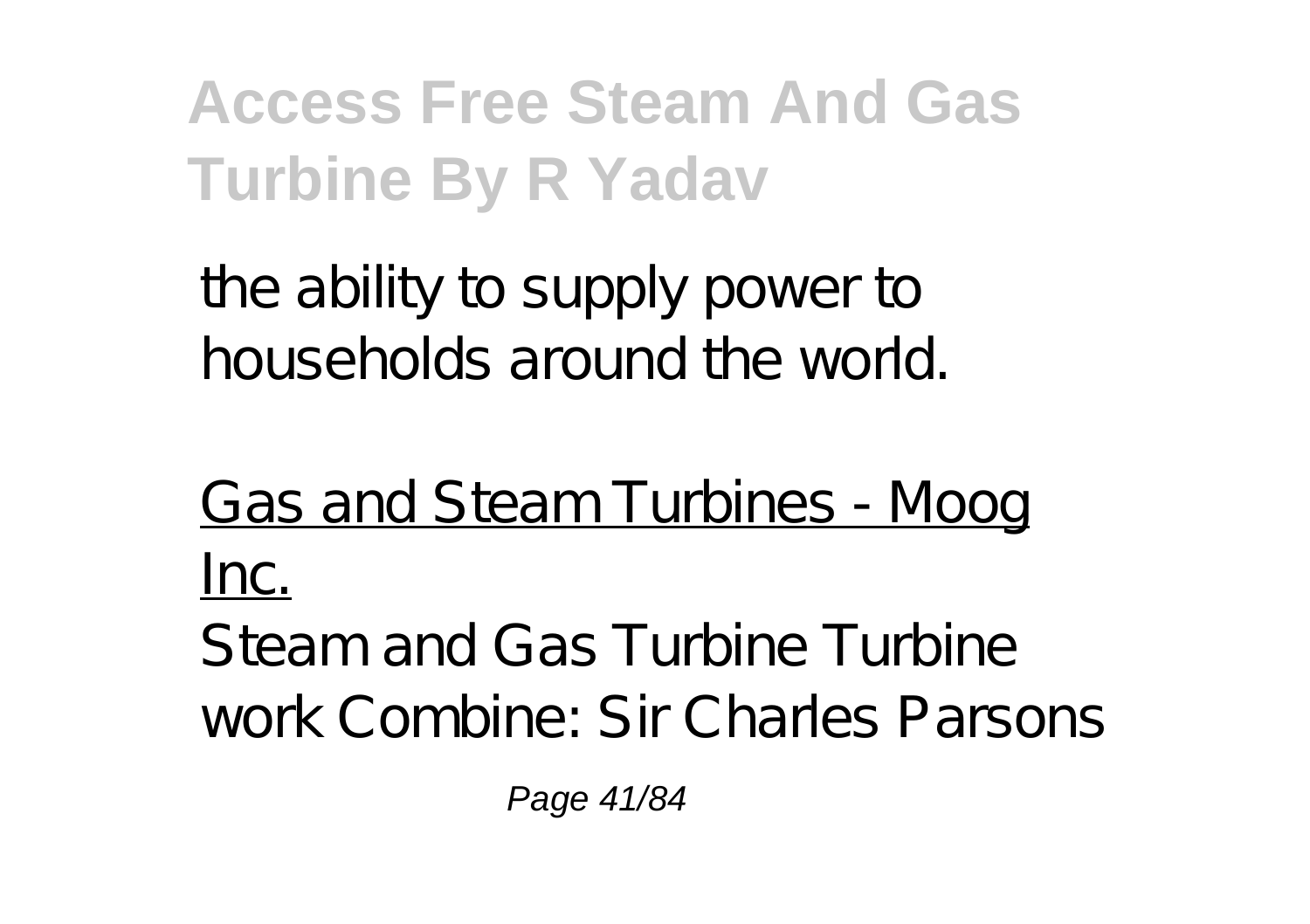built the first steam turbine used in a power station in Cambridge, England. Charles Curtis (US) develops a different design and sells the patent to E.W. Rice at General Electric.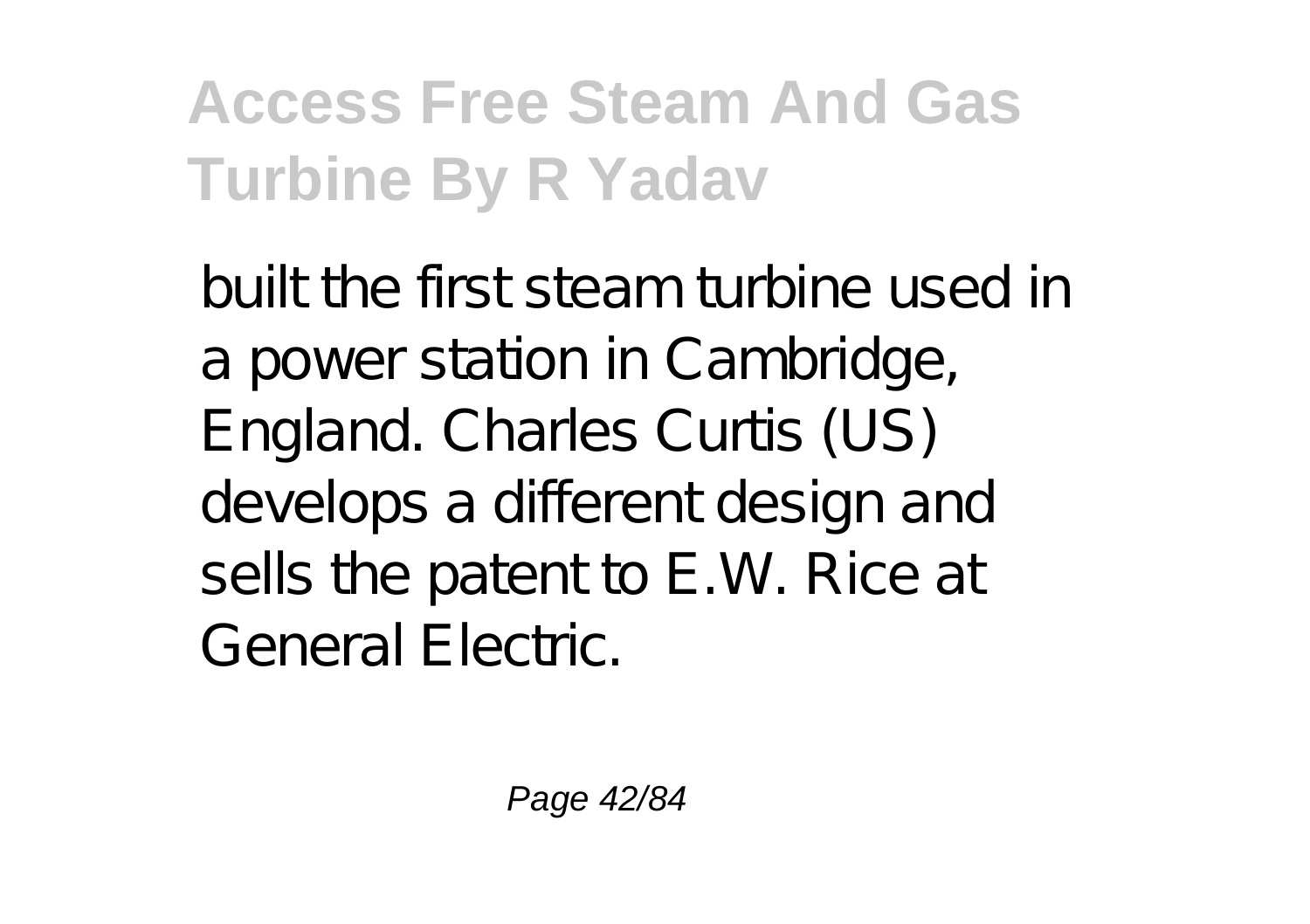**SFEE Application on Steam and Gas Turbine** Why is a Gas Turbine better than Steam Turbine? How does a Steam Turbine Work ? gas turbine vs steam turbine Gas

Page 43/84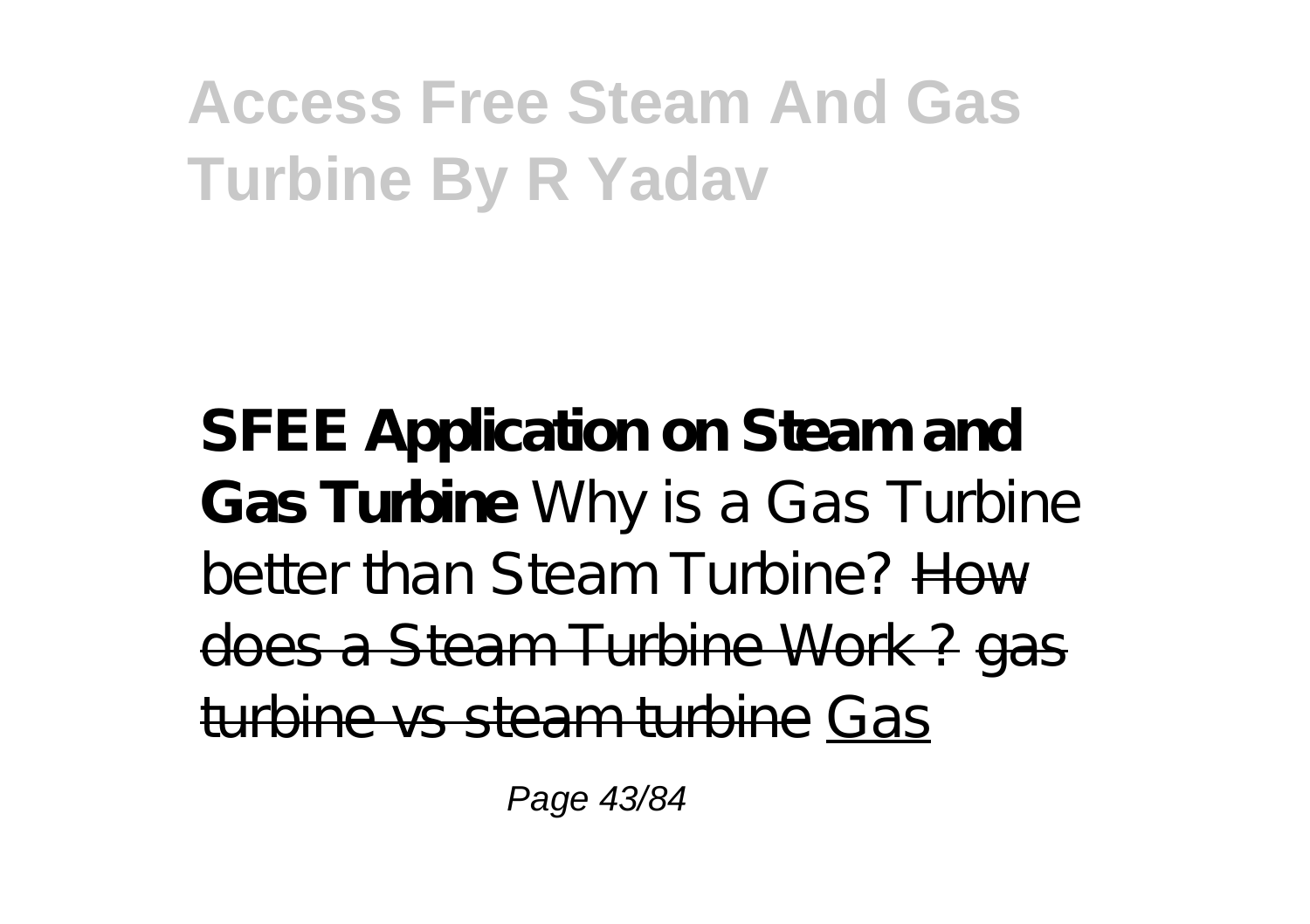turbine steam turbine plant **What is a Gas Turbine? (For beginners)** *Engines of Union Pacific Episode 1, The Gas Turbines Steam and Gas Turbine : h-s Plots and velocity triangle* **Laser alignment of steam and Gas turbines** How a Gas

Page 44/84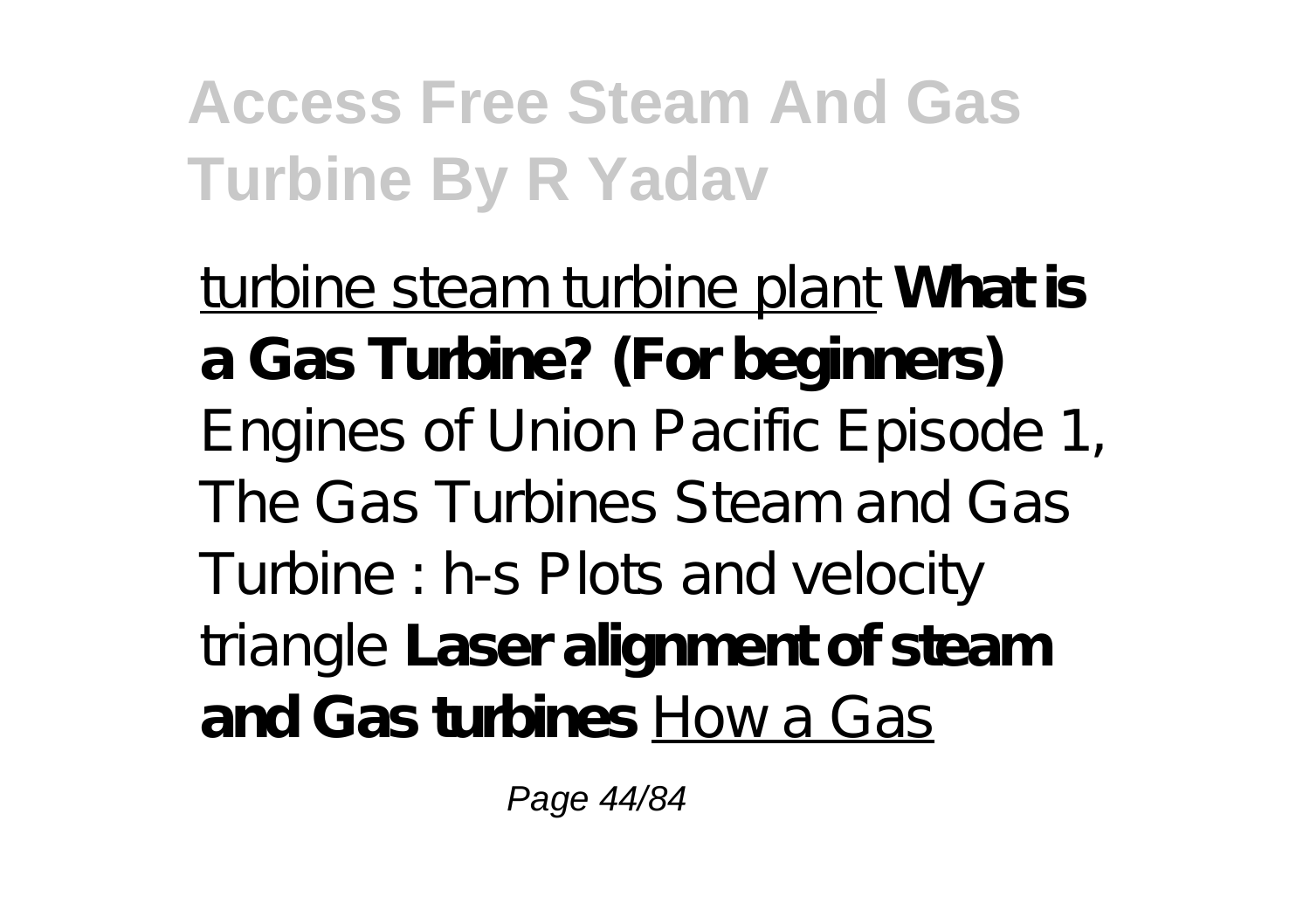Turbine Works | Gas Power Generation | GE Power Steam Turbine, Compressor, and Gas Turbine Services Houston Facility *How Jet Engines Work* Compressors - Turbine Engines: A Closer Look

Page 45/84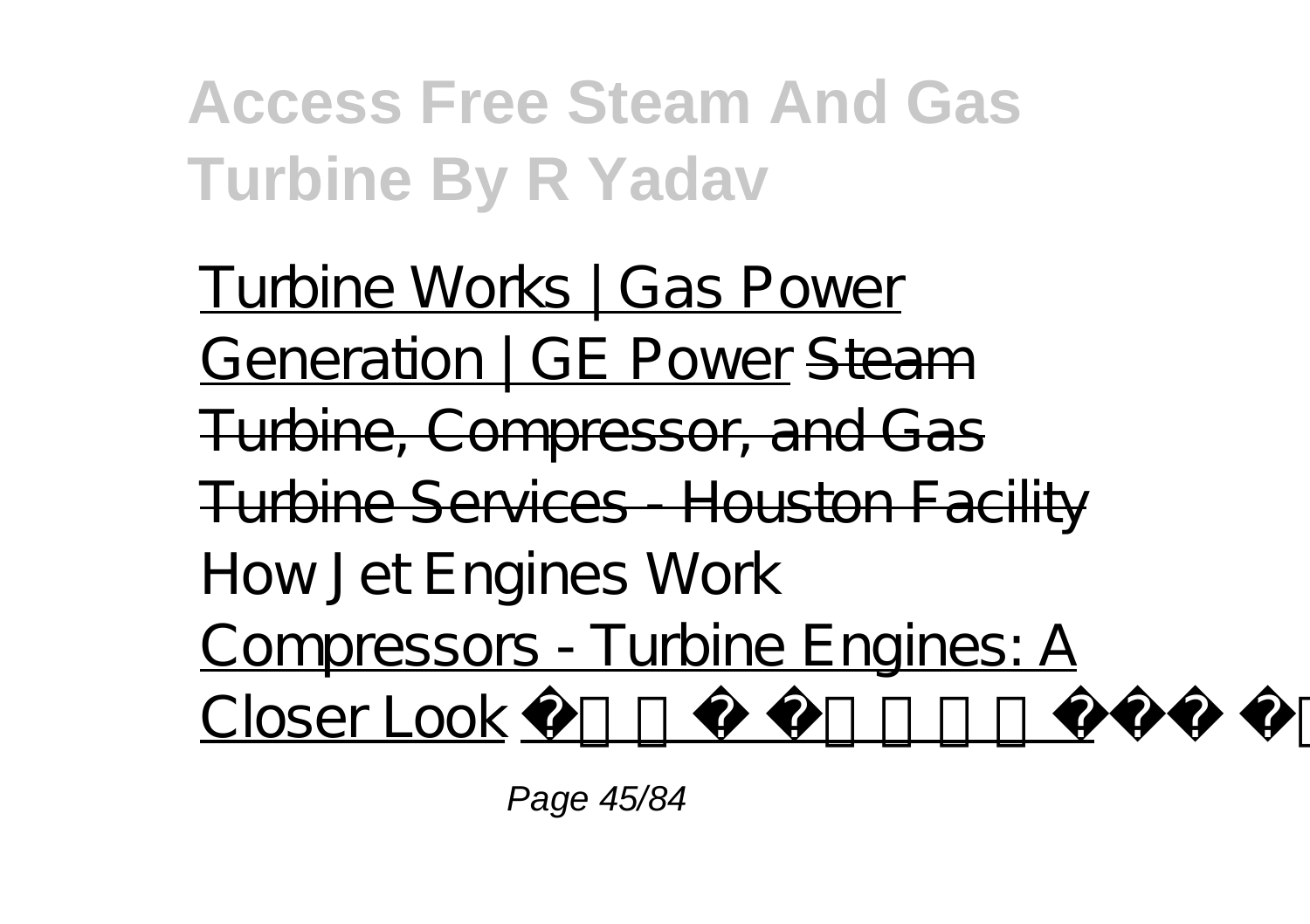*D3* يزاغلا نيبروتلا لمع *animation of industrial gas turbine working principle* How A Combined Cycle Power Plant Works | Gas Power Generation | GE Power *Steam Turbine Maintenance, Repair \u0026 Overhaul* How Plane

Page 46/84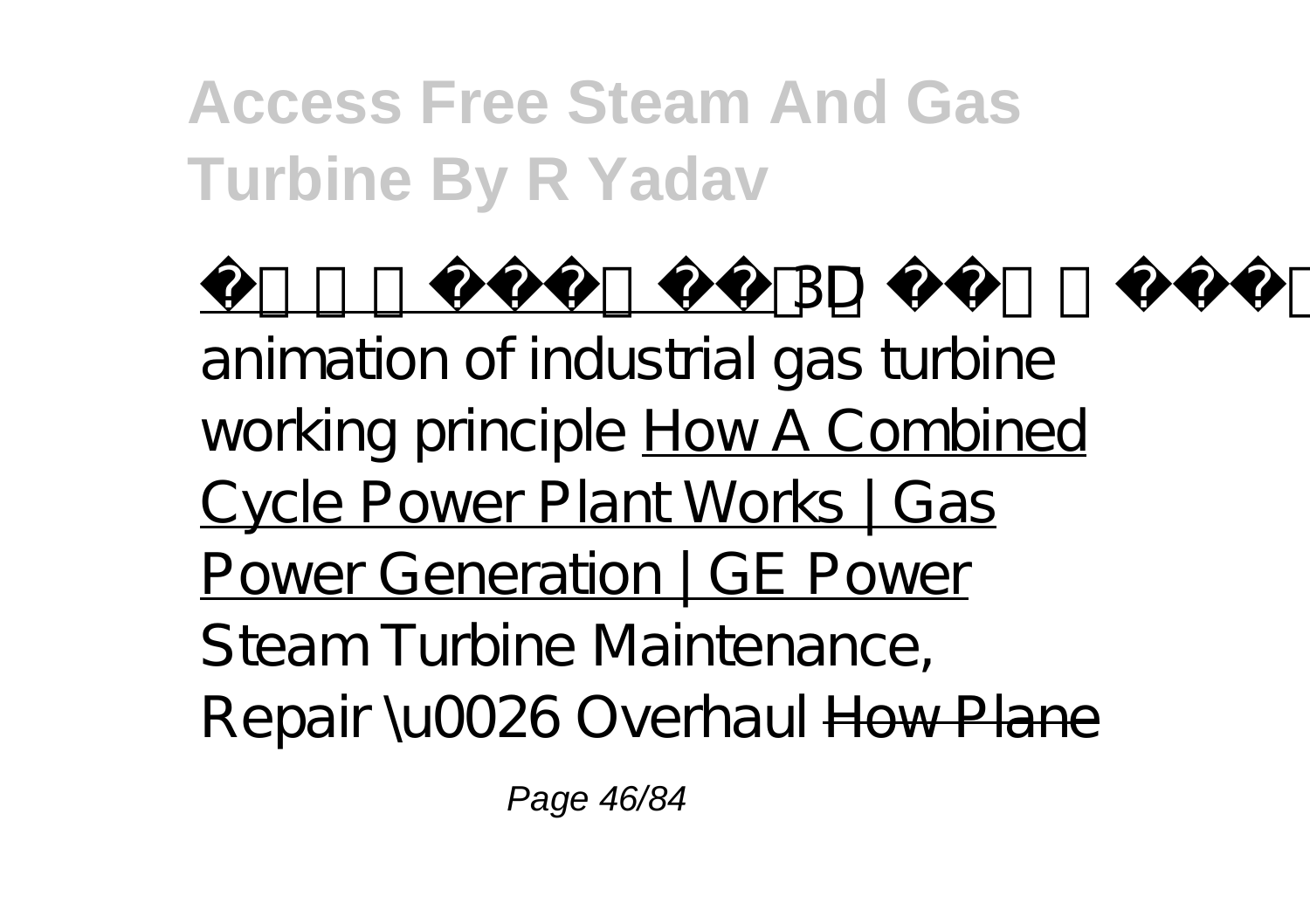Engines Work? (Detailed Video) #powerplant #Steam turbine : How Does a Steam Turbine Process?. Why Steam Turbine is better than Reciprocating Engine? Steam Boiler Fundamentals|Basic|and|Operation

Page 47/84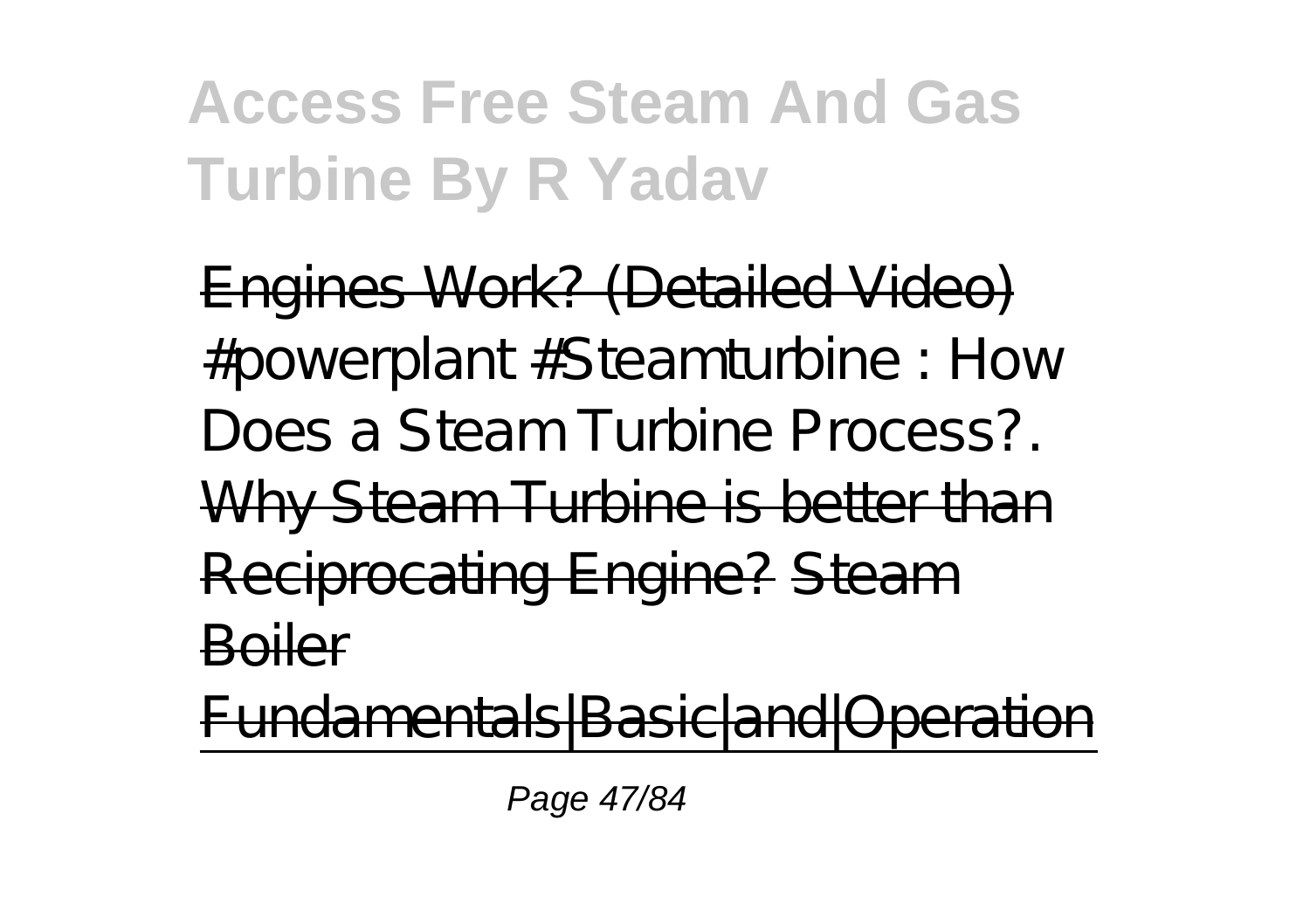5. Power Plant Engg.(Gas Turbines) All Books Very Imp Objectives for SSC JE and all level Exams Steam and Gas Turbine : Introduction and classification The Siemens SGT-800 A 50-MW-class industrial gas turbine *Know the*

Page 48/84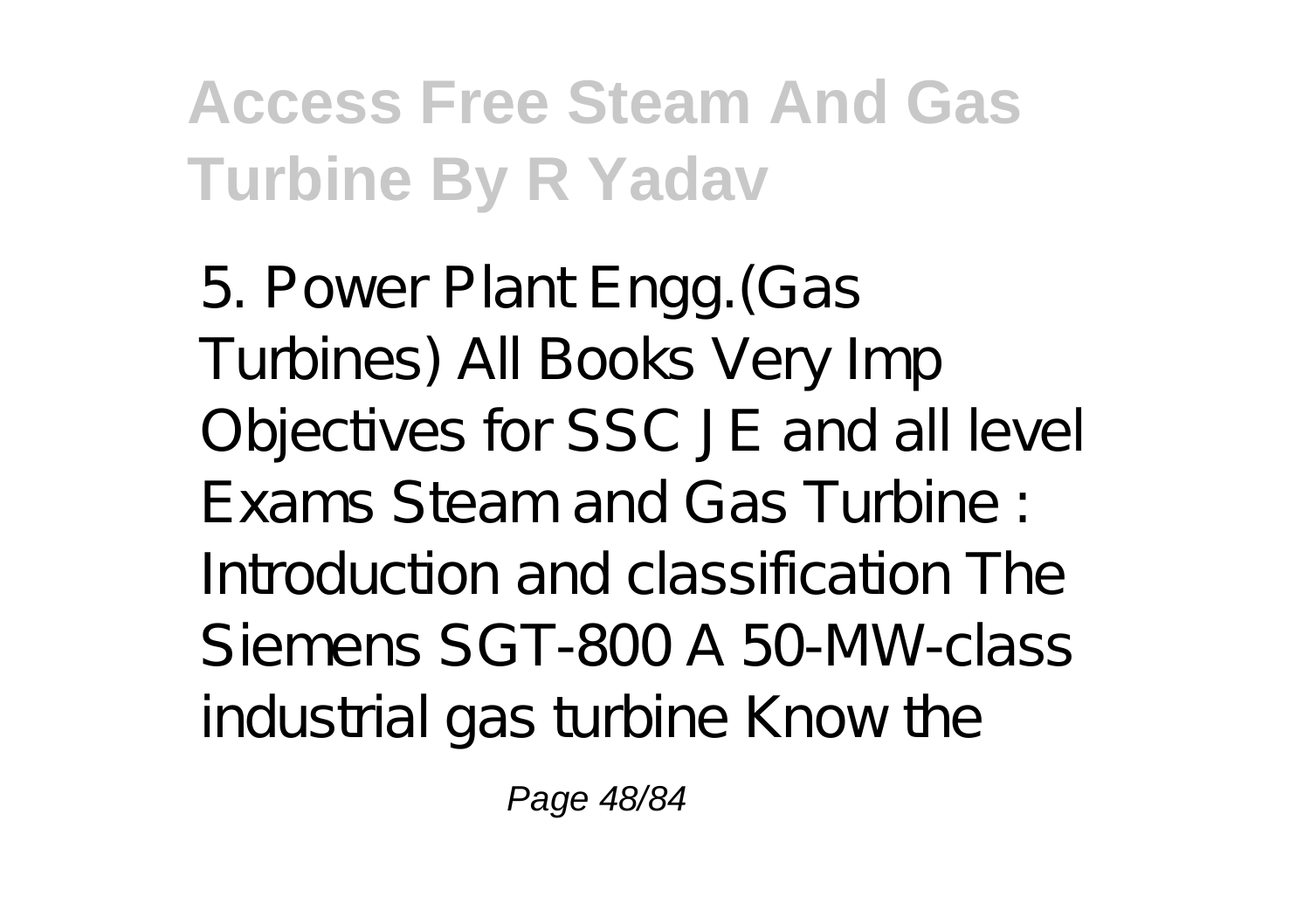*Difference between Gas Turbine Engine and Steam Turbine Engine* parts of turbine  $|$  gas turbine steam turbine<del>Introduction to Steam</del> Turbine | Thermodynamics and Applied Thermodynamics | New GATE 2021 Syllabus *Potentials of*

Page 49/84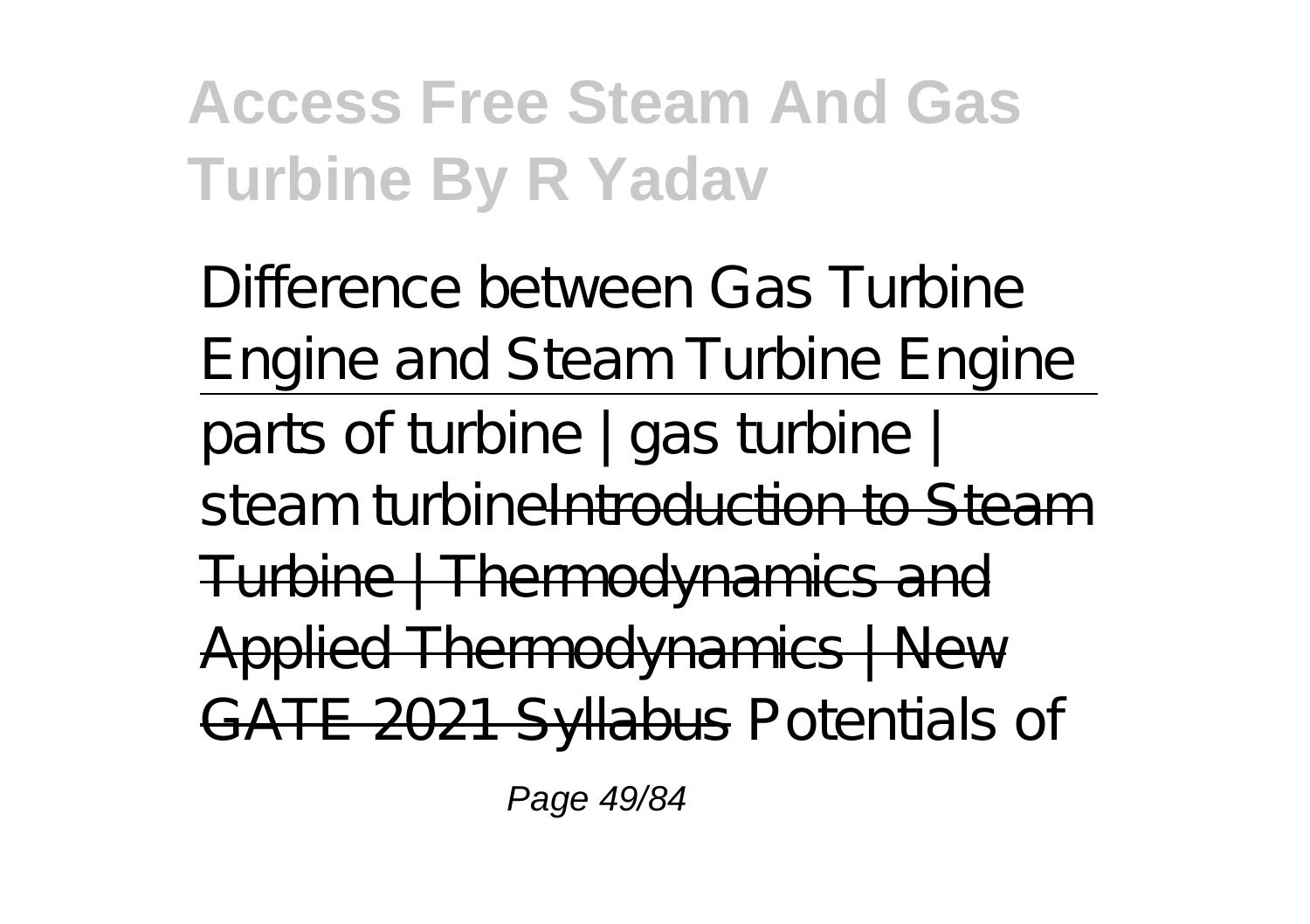*steam-injected and water*recovering gas turbine Steam And Gas Turbine By

Steam turbines therefore do not come into contact with the fuel deployed and work at temperatures between 500 and 650 °C. Several

Page 50/84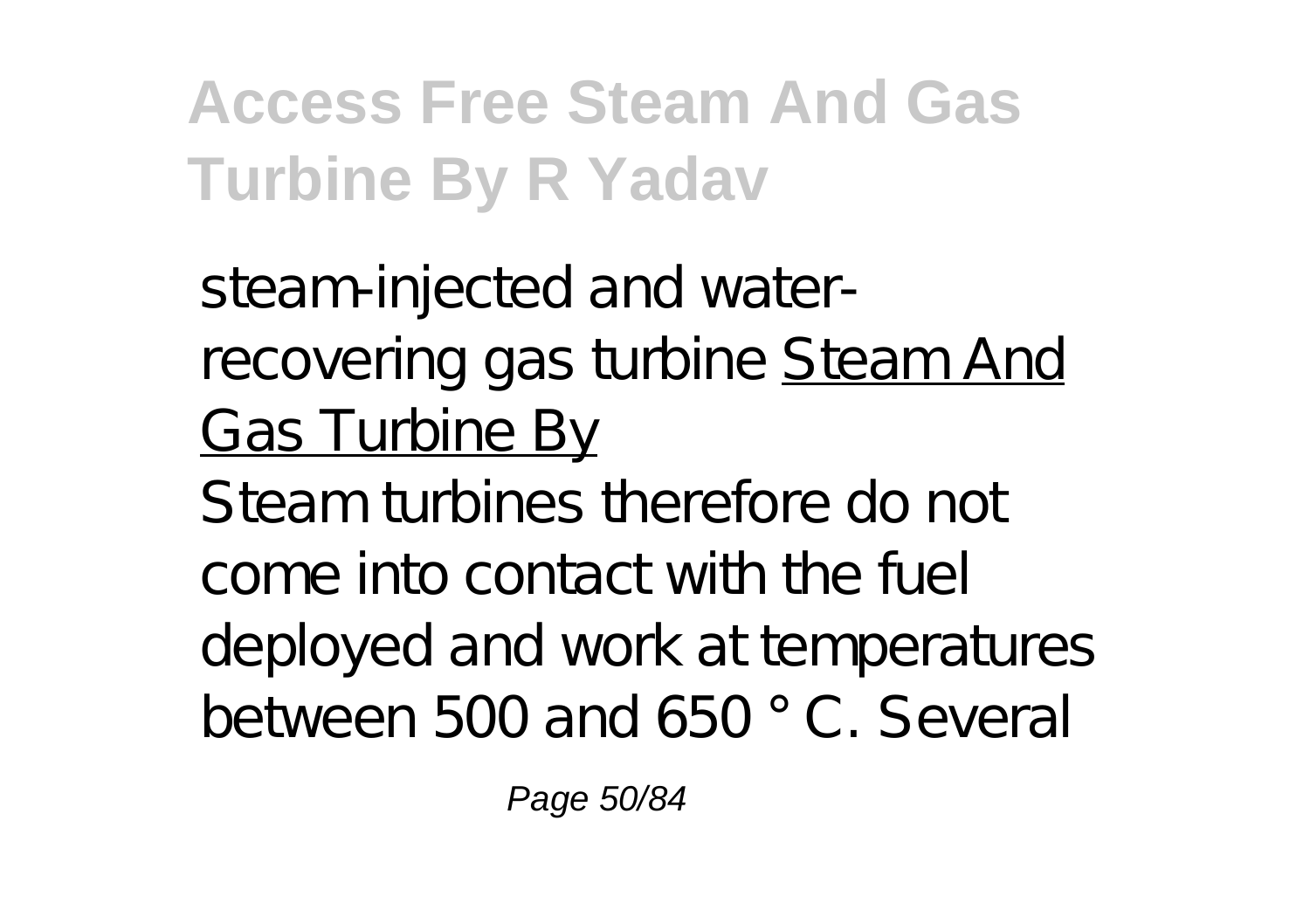steam turbines are often arranged in a row so that – configured for high, medium and low pressure – they are able to optimally convert the respective steam pressure into rotational movement. Gas turbines on the other hand rotate directly in

Page 51/84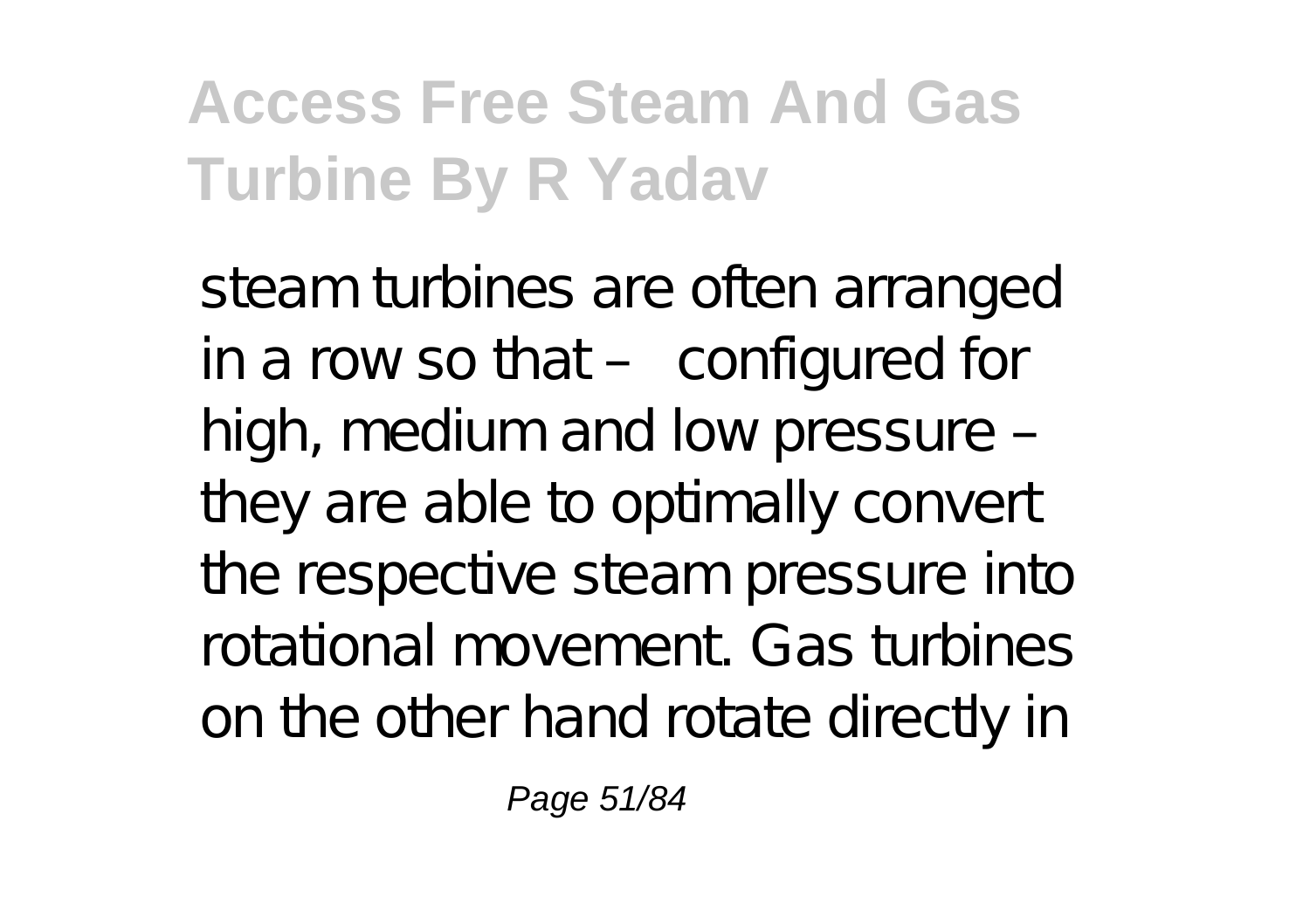the hot combustion gases. With temperatures up to 1500 °C, these gases are much hotter than those in steam turbines.

The difference between steam and gas turbines - Kraftwerk ...

Page 52/84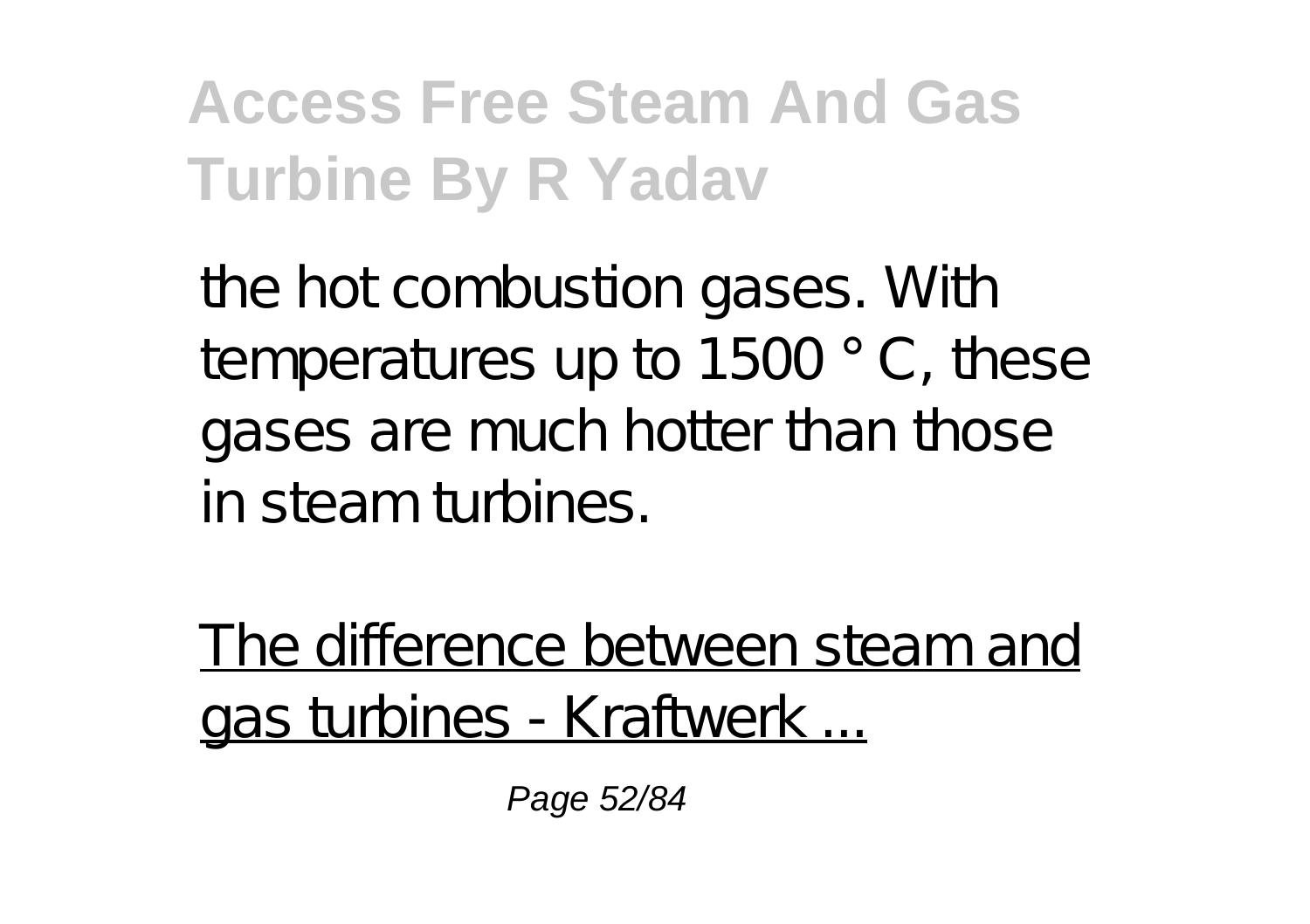The primary difference between steam and gas turbines is the fact that steam turbines receive power from expanding steam. Fuels such as natural gas can heat condensed water in a boiler, but it's also possible to utilize renewable

Page 53/84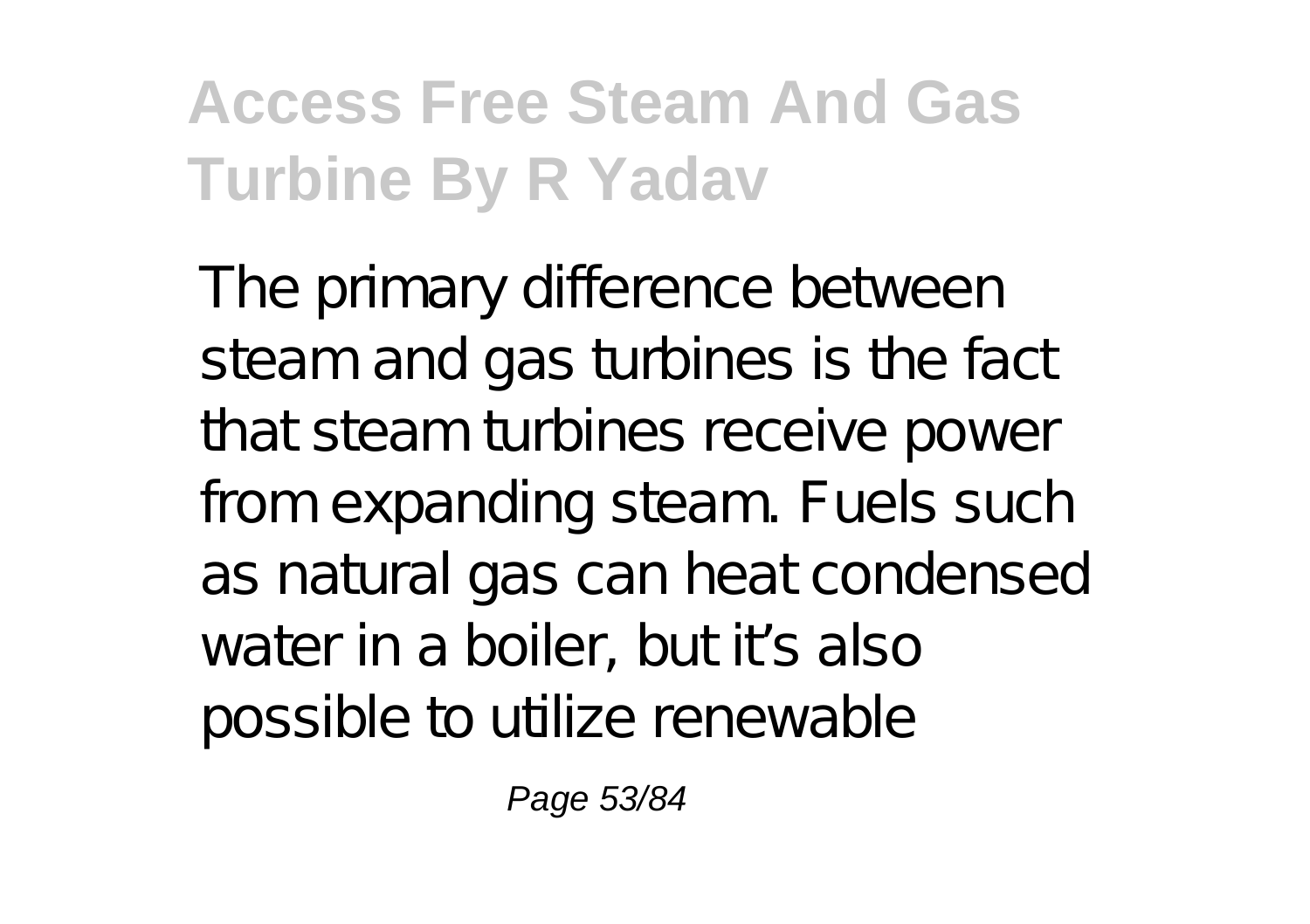thermal energy for this heating. This heated water evaporates into steam, which rotates turbine blades to create power. The internal temperature only reaches 500 to 650 degrees Celsius, less than half of the temperature of gas turbine

Page 54/84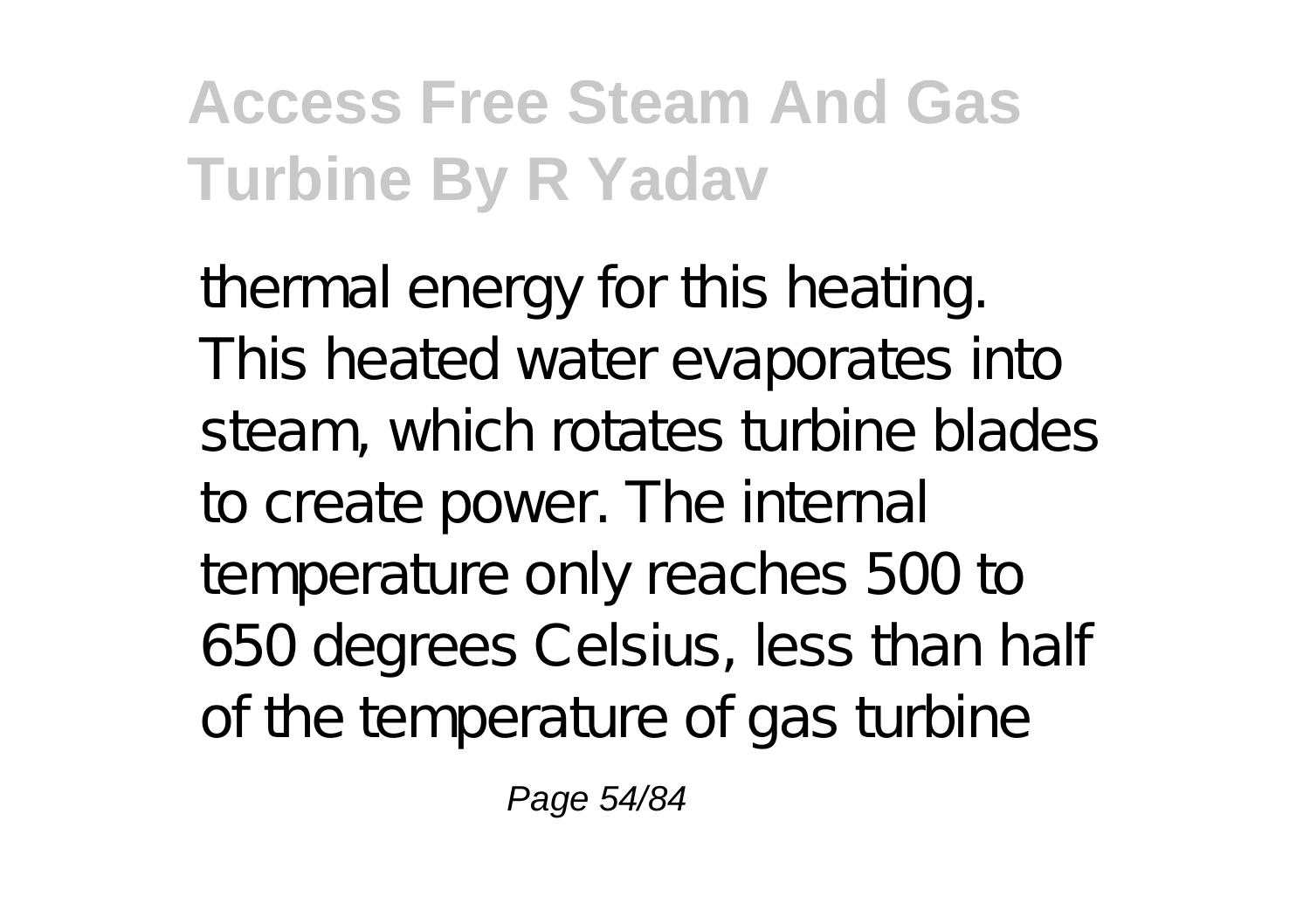reactions.

The Difference Between Steam and Gas Turbines

Combined gas and steam ( COGAS) is the name given to marine compound powerplants

Page 55/84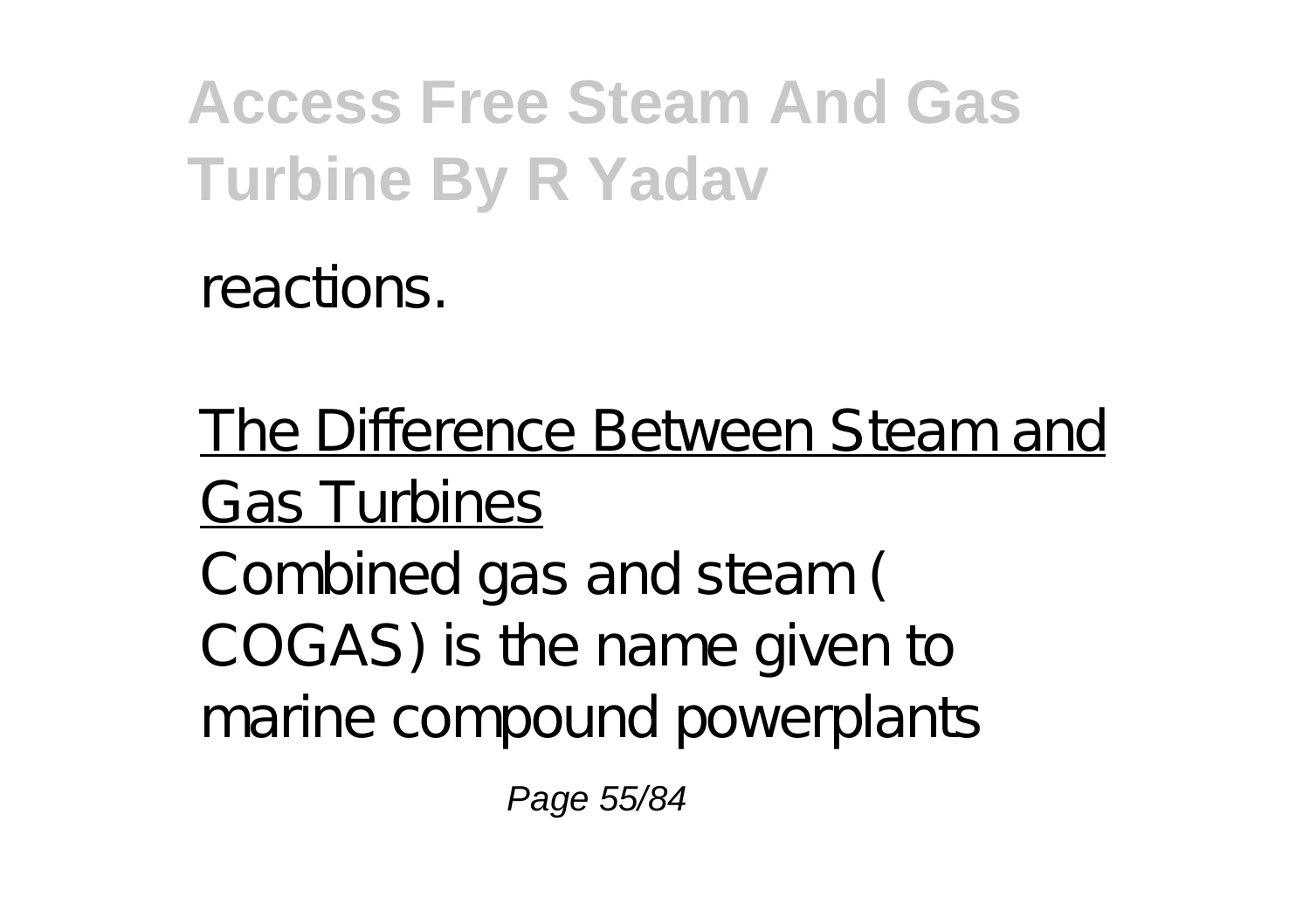comprising gas and steam turbines, the latter being driven by steam generated using the heat from the exhaust of the gas turbines. In this way, some of the otherwise lost energy can be reclaimed and the specific fuel consumption of the

Page 56/84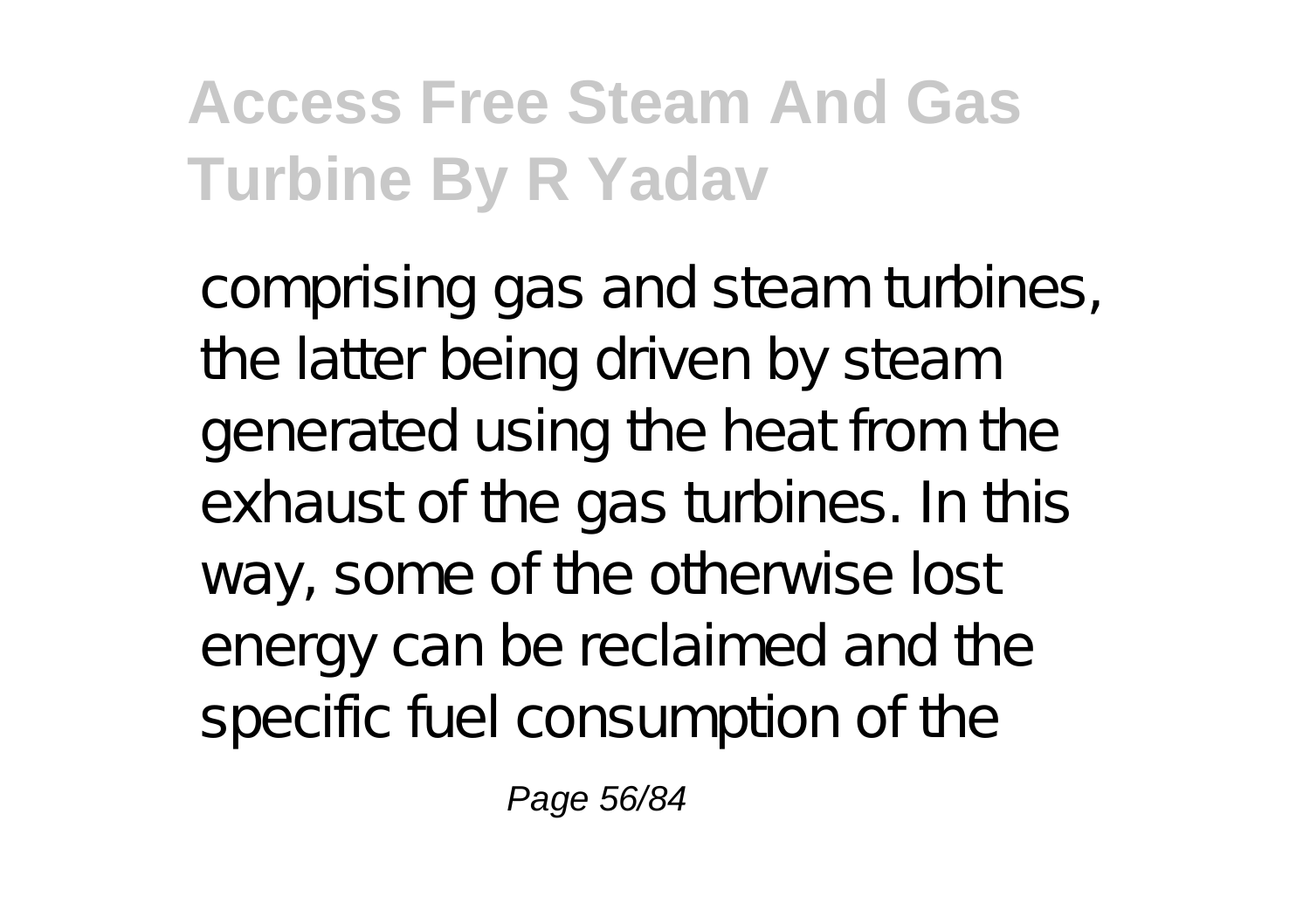plant can be decreased.

Combined gas and steam - Wikipedia

• Steam turbine uses high pressure steam as the working fluid, while the gas turbine uses air or some

Page 57/84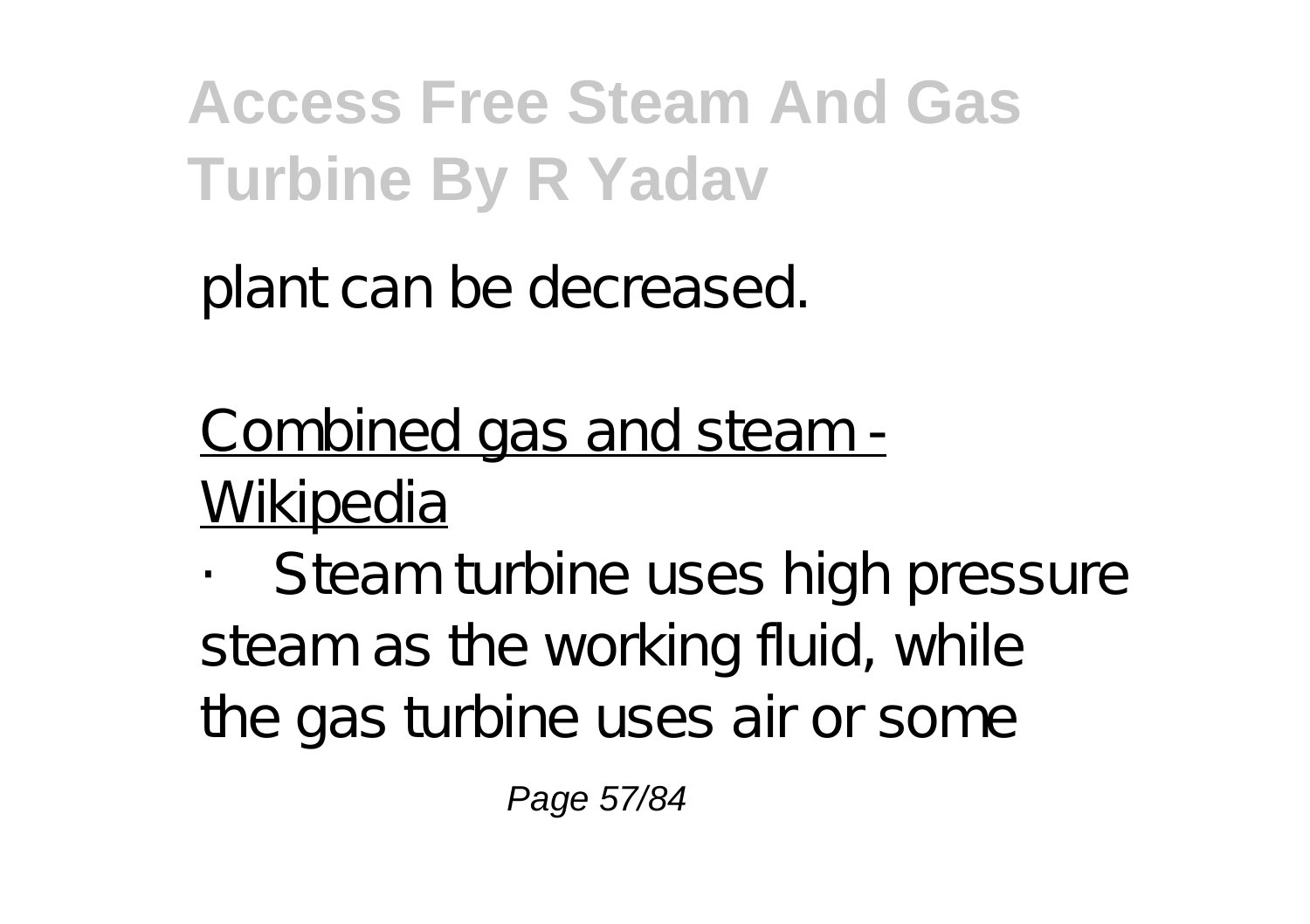other gas as the working fluid. • Steam turbine is basically an expander delivering torque as the work output, while a gas turbine is a combined device of compressor, combustion chamber, and turbine executing a cyclic operation to

Page 58/84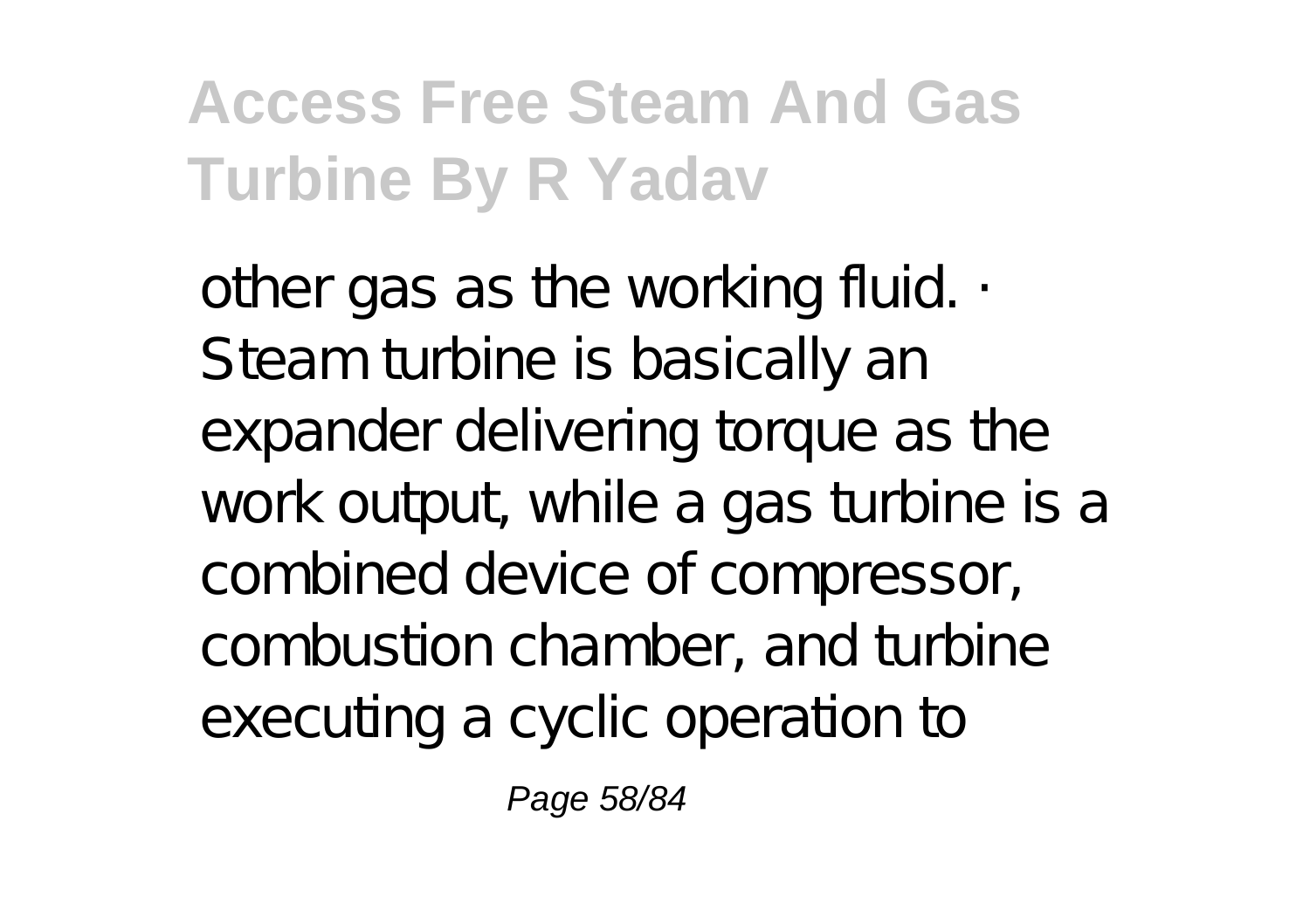deliver work as either torque or thrust.

Difference Between Gas Turbine and Steam Turbine | Compare ... Gas Turbine: Steam Turbine. 1. In the gas turbine, the compressor

Page 59/84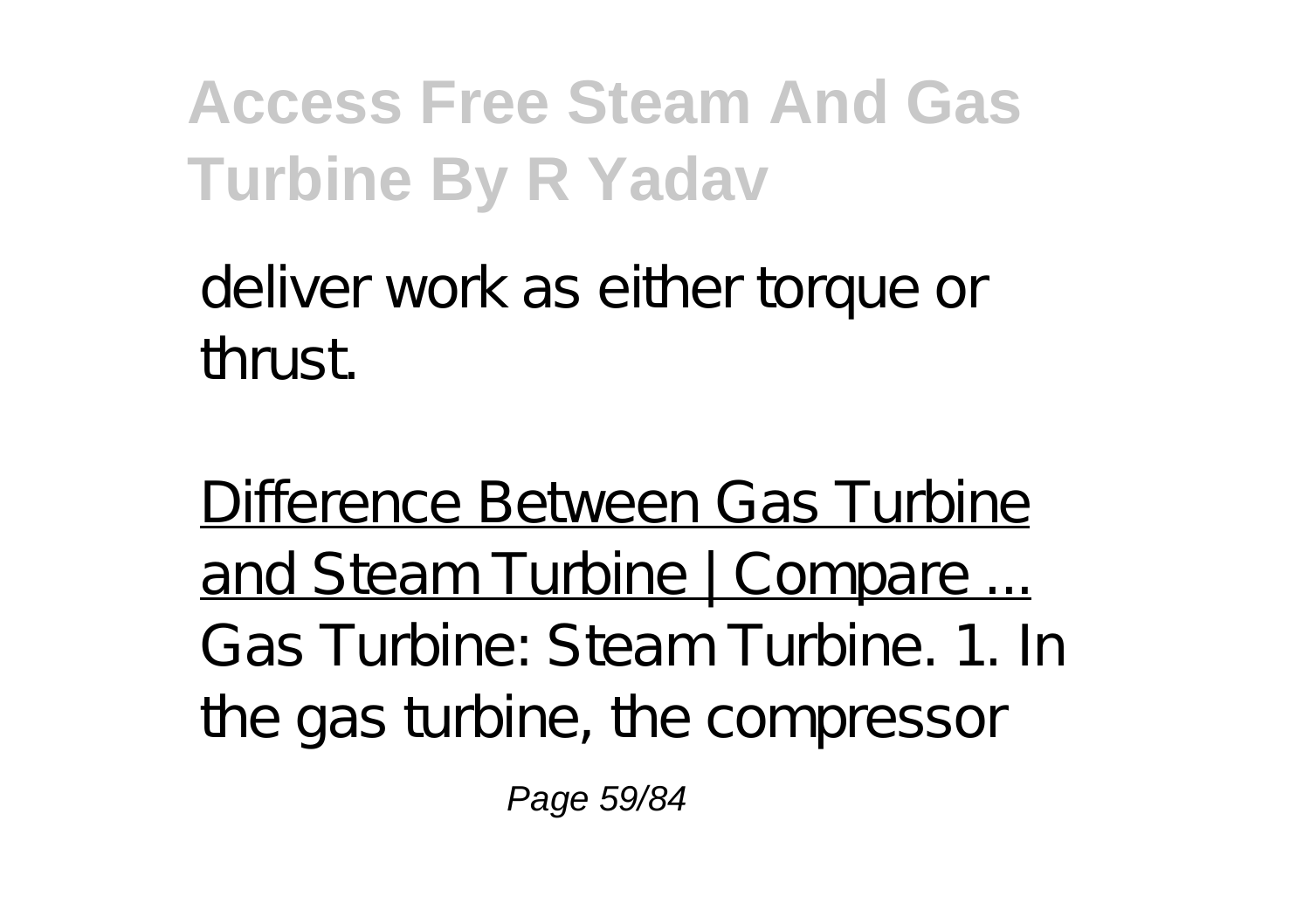and combustion chamber are important components. In the steam turbine, the steam boiler and accessories are important components. 2. Less space for installation is required. More space for installation is required. 3. The

Page 60/84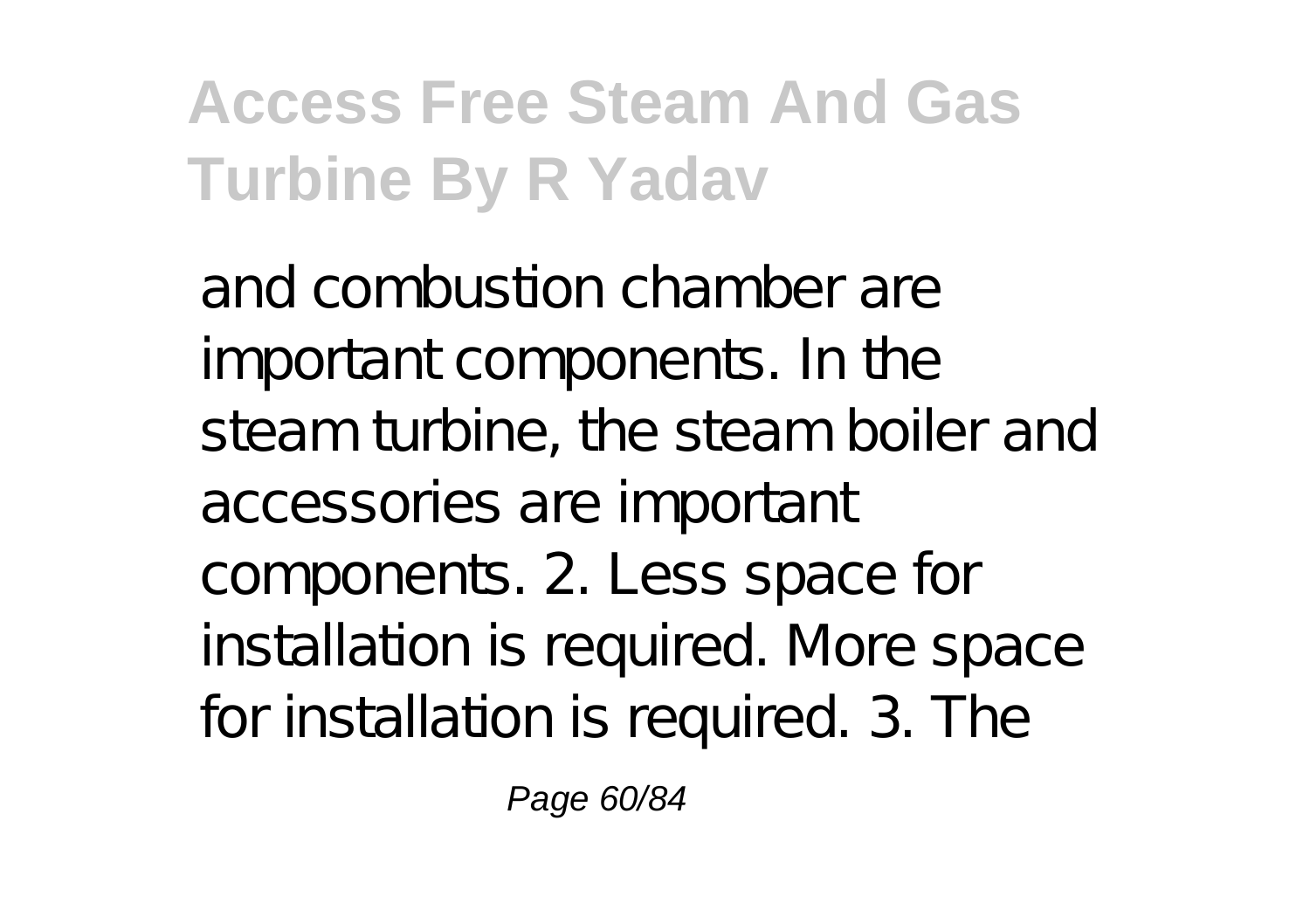mass of gas turbines per kW produced is less.

Difference Between Gas Turbine and Steam Turbine ... Steam Turbines. The two main standards for steam turbines are

Page 61/84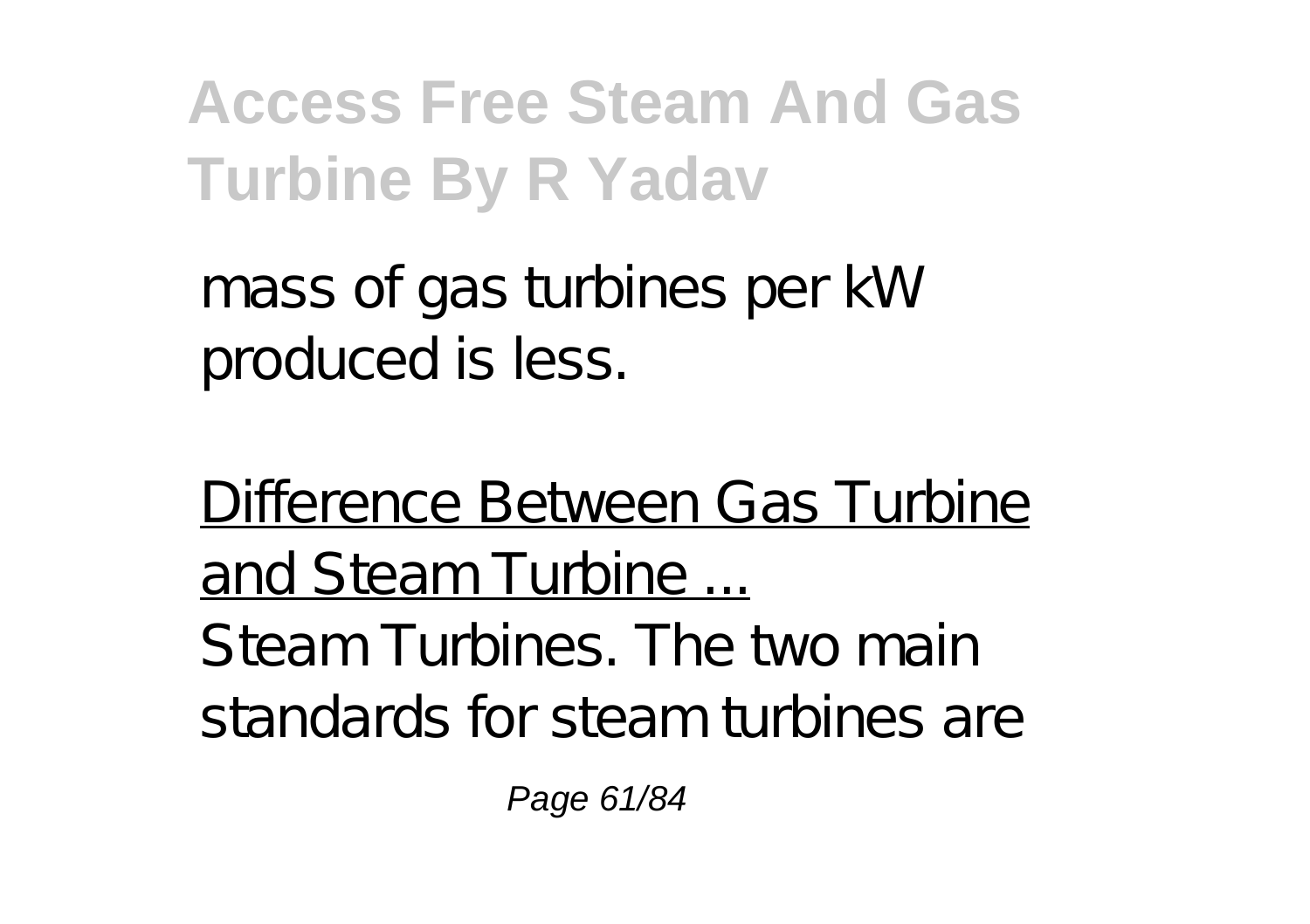API 611—General Purpose Steam Turbines, and API 612—Special-Purpose Steam Turbines. When selecting a steam turbine as a driver for an oil and gas application, the user must select either API 611 or API 612 standard to be followed.

Page 62/84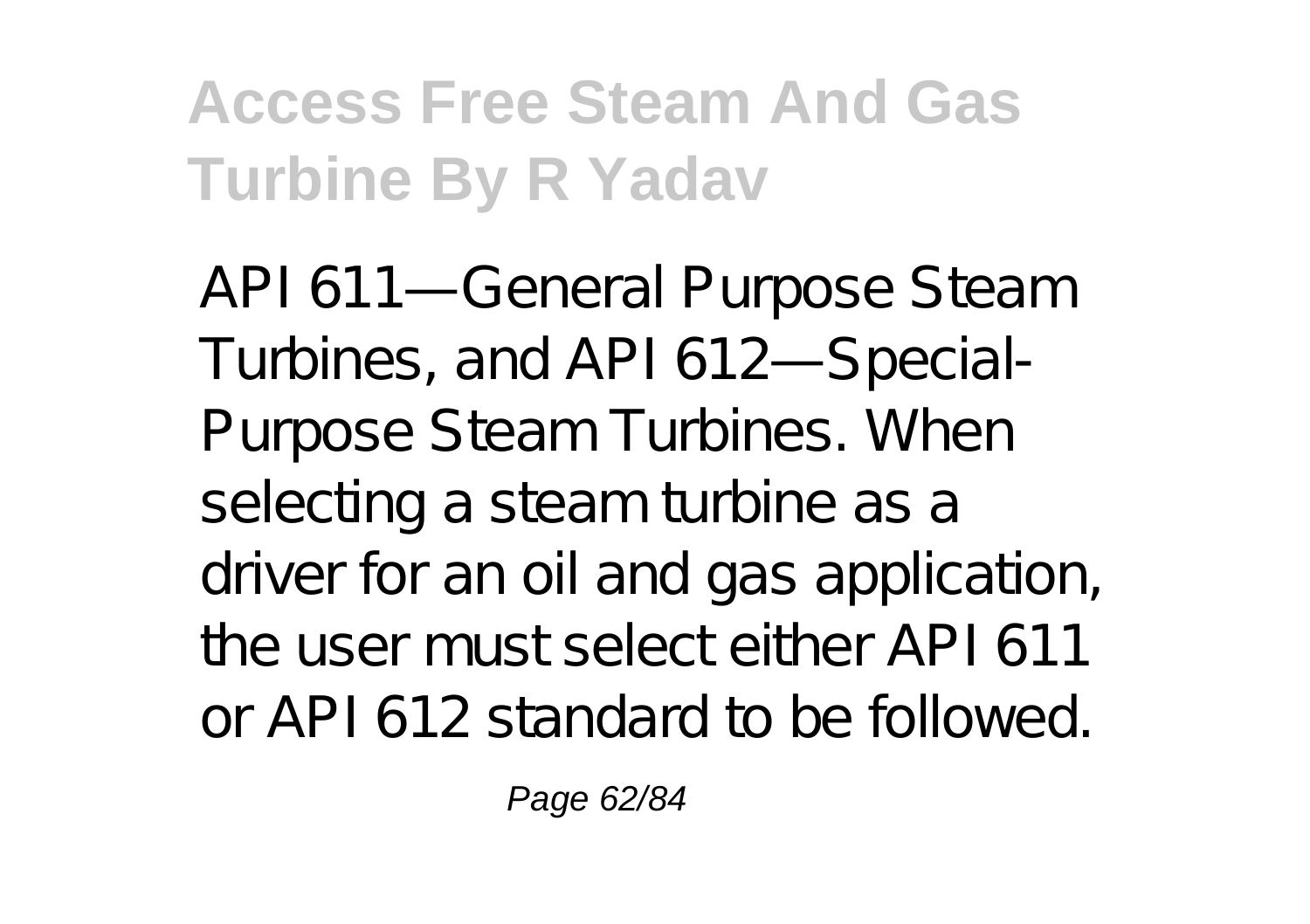Steam Turbine - an overview | ScienceDirect Topics MAN steam turbines for CHP plant in Leipzig Wednesday, May 13, 2020 by MAN Energy Solutions has been awarded the contract for two

Page 63/84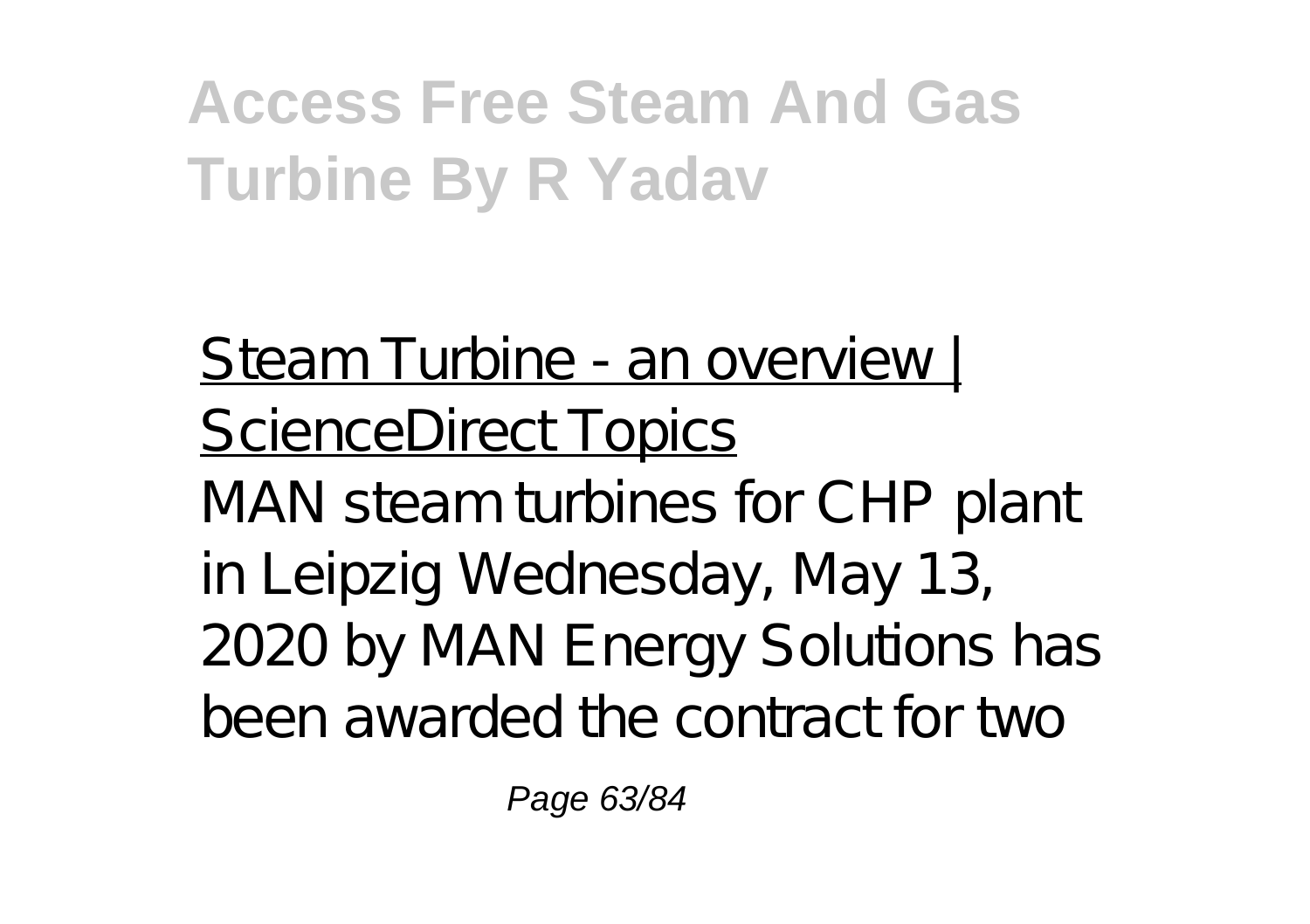MST050 steam turbines, each with a gearbox, generator and auxiliary components. The steam turbines, with a total power output... Siemens starts field tests of high efficiency GT technology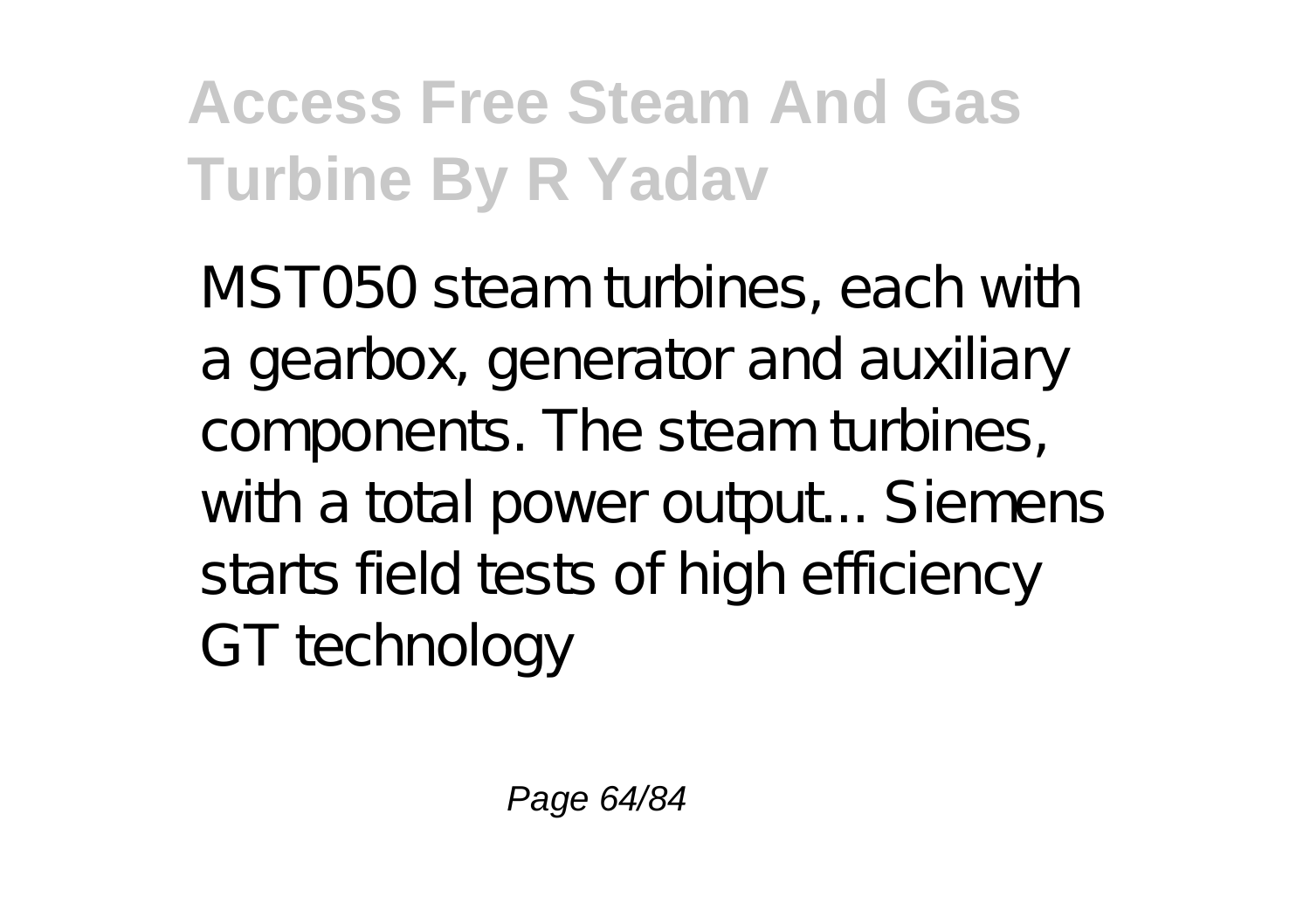Steam and gas turbine technology News, Page 1 - Modern ... A combined-cycle power plant uses both a gas and a steam turbine together to produce up to 50 percent more electricity from the same fuel than a traditional simple-

Page 65/84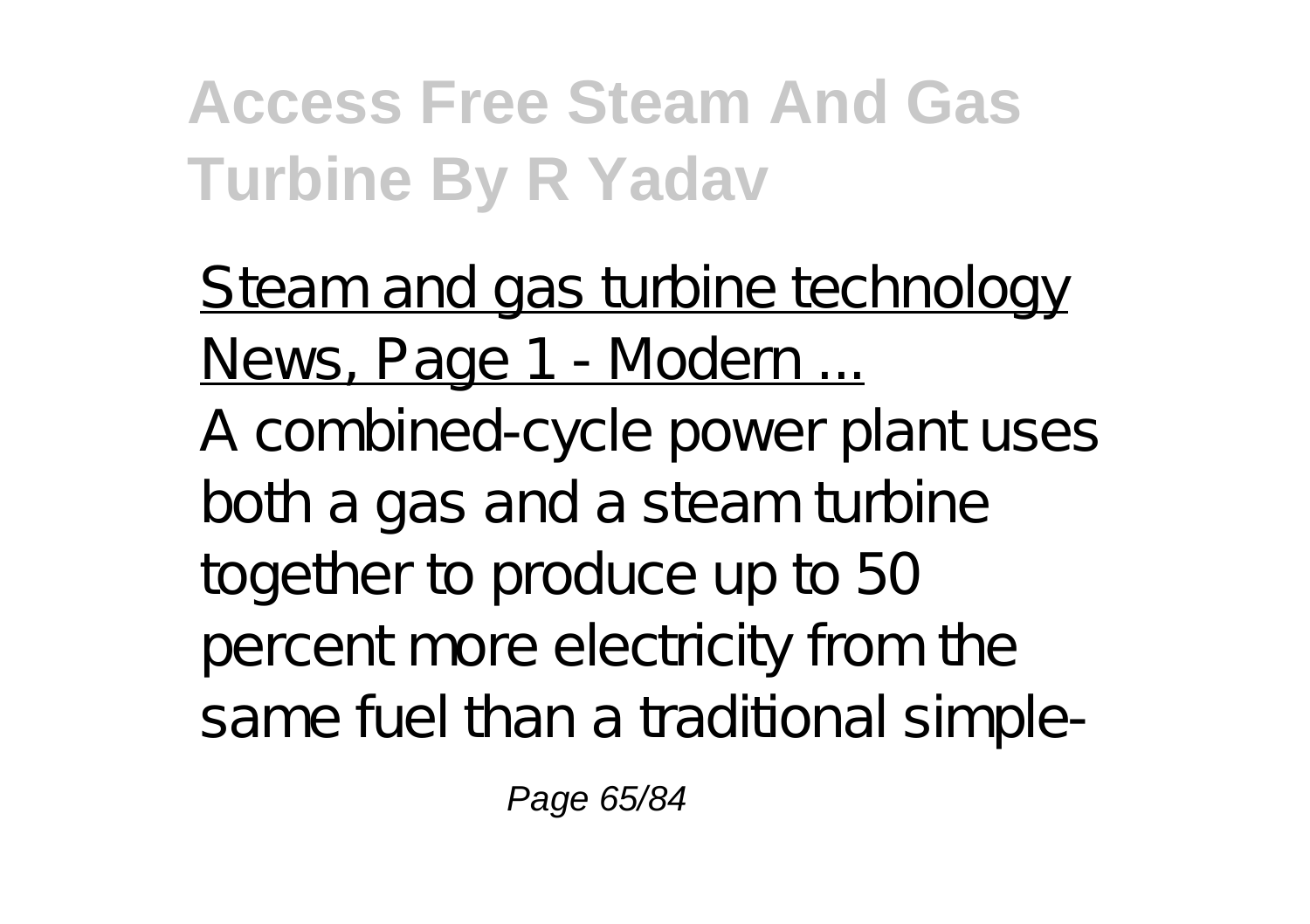cycle plant. The waste heat from the gas turbine is routed to the nearby steam turbine, which generates extra power. Improve Performance with Digital

Combined-Cycle Power Plant –

Page 66/84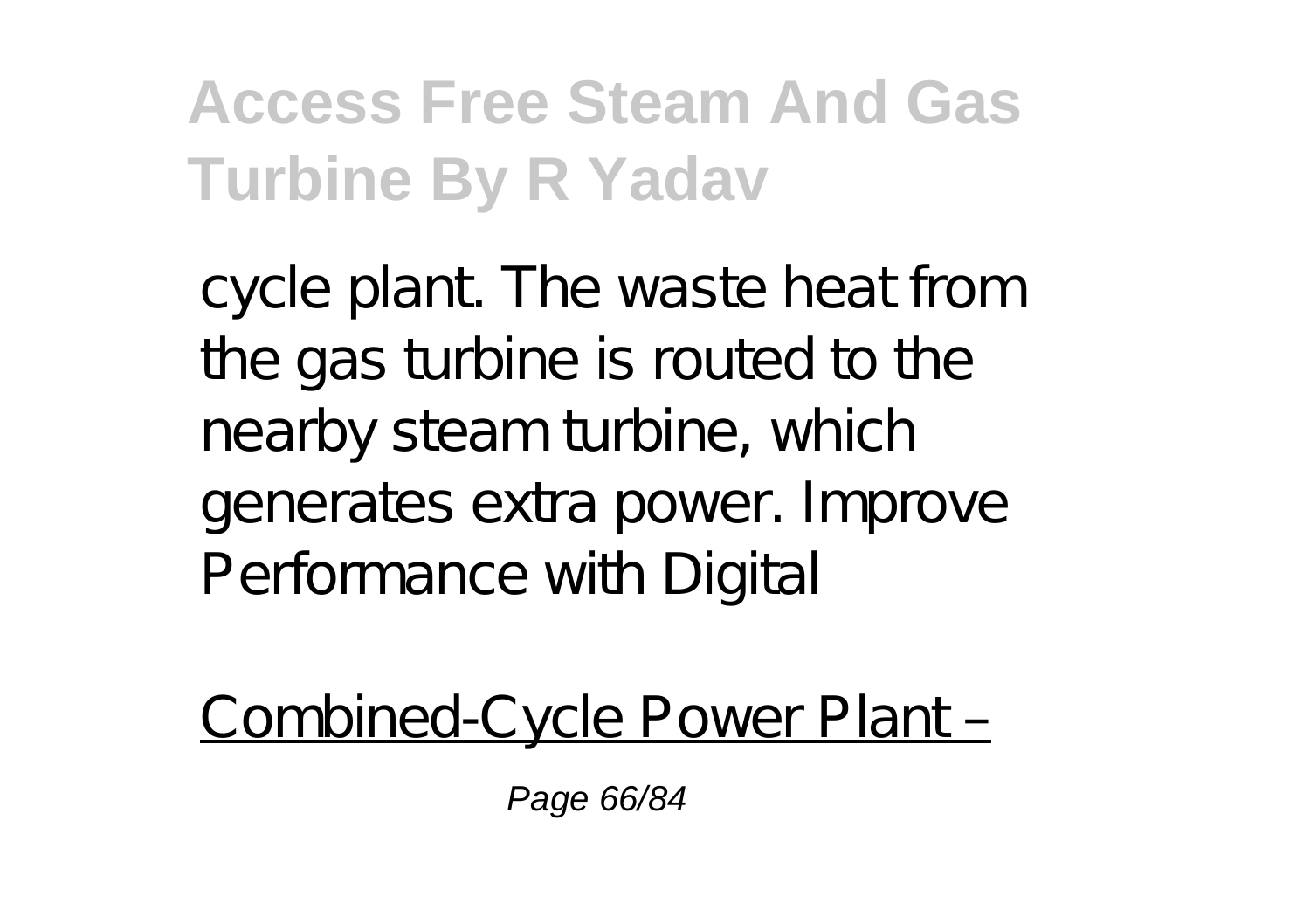How it Works | GE Power ... Steam turbine systems are essentially heat engines for converting heat energy into mechanical energy by alternately vaporising and condensing a working fluid in a process in a

Page 67/84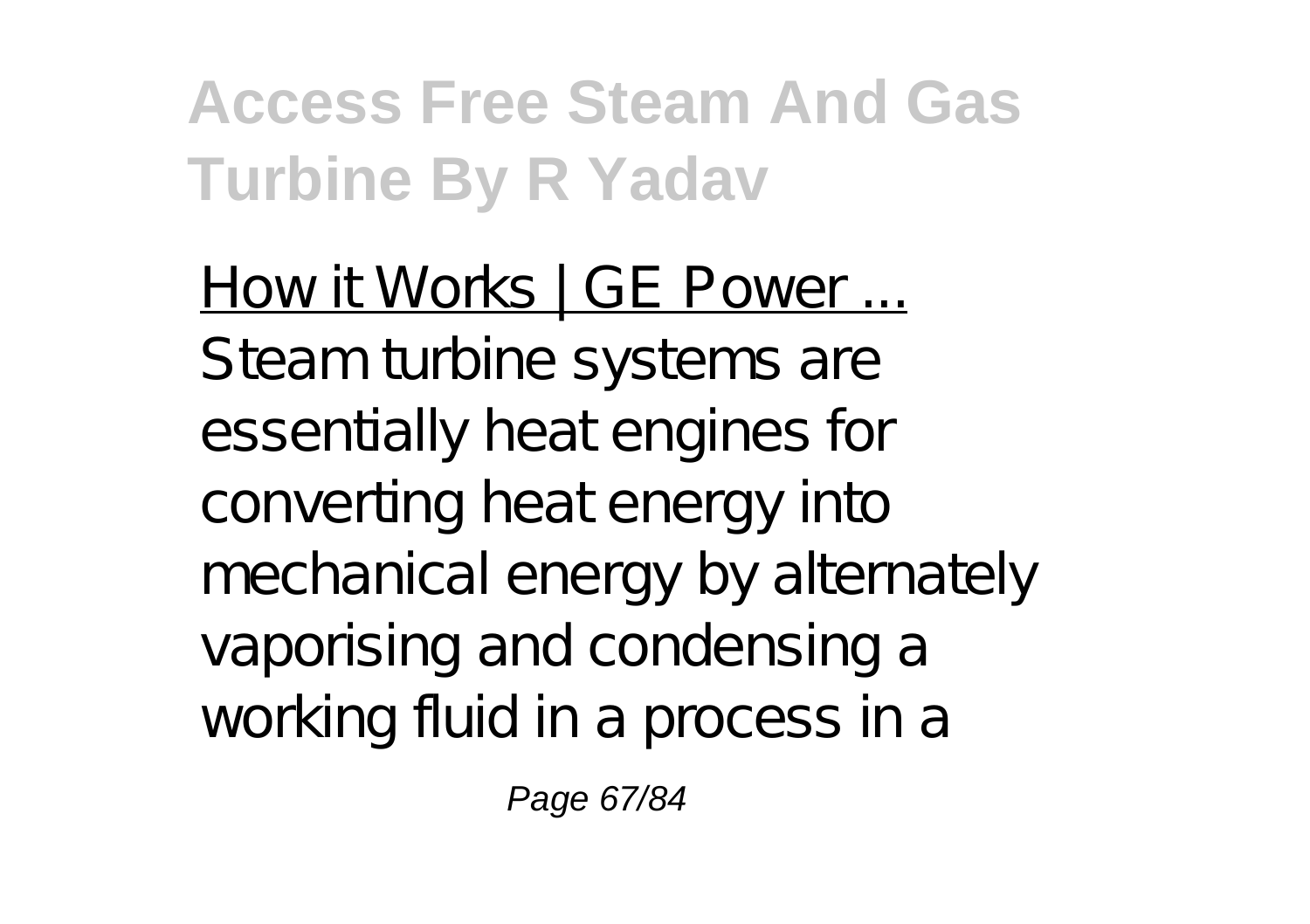closed system known as the Rankine cycle.

**Electricity Generation using Steam** Turbines

The gas turbines made by Mitsubishi undergo rigorous testing

Page 68/84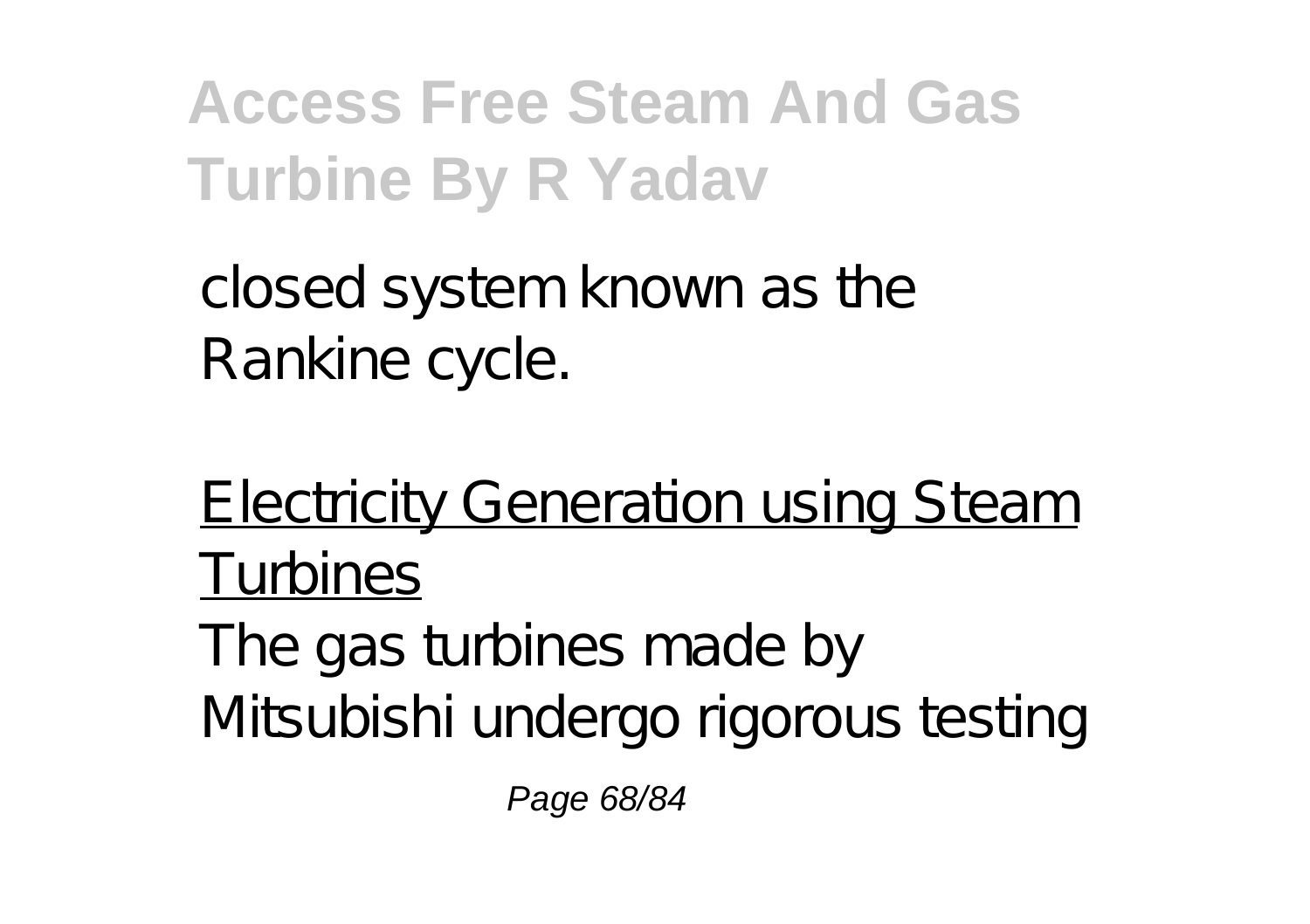in a combined cycle power plant before being installed at their destination facilities. The J series gas turbines produced by this company have the largest capacity and can achieve high efficiency with a turbine inlet temperature of

Page 69/84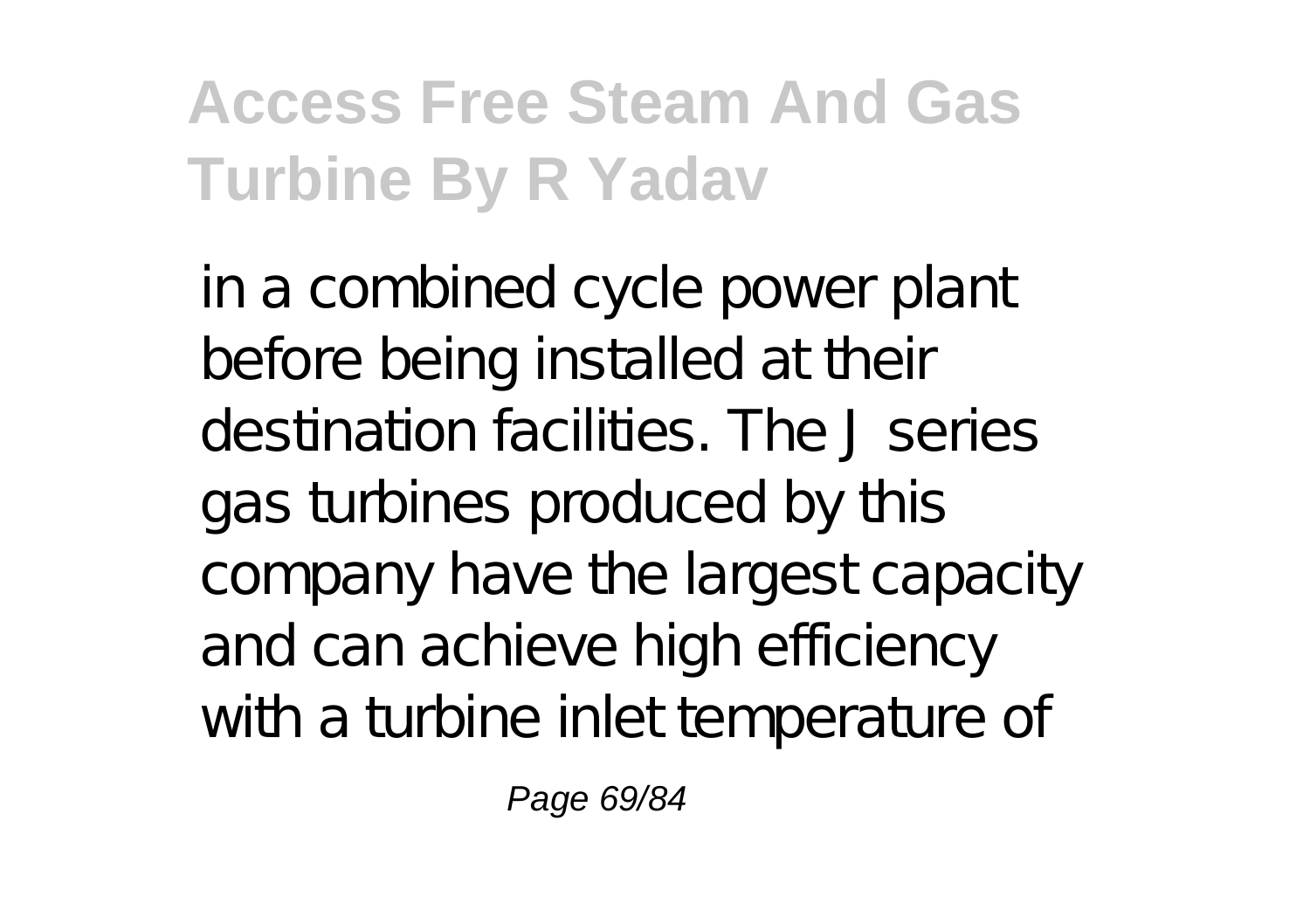1600 o C.

Top 10 Gas Turbine Manufacturers in the World 2018 | Gas ... The steam turbine is one kind of heat engine machine in which steam's heat energy is converted to

Page 70/84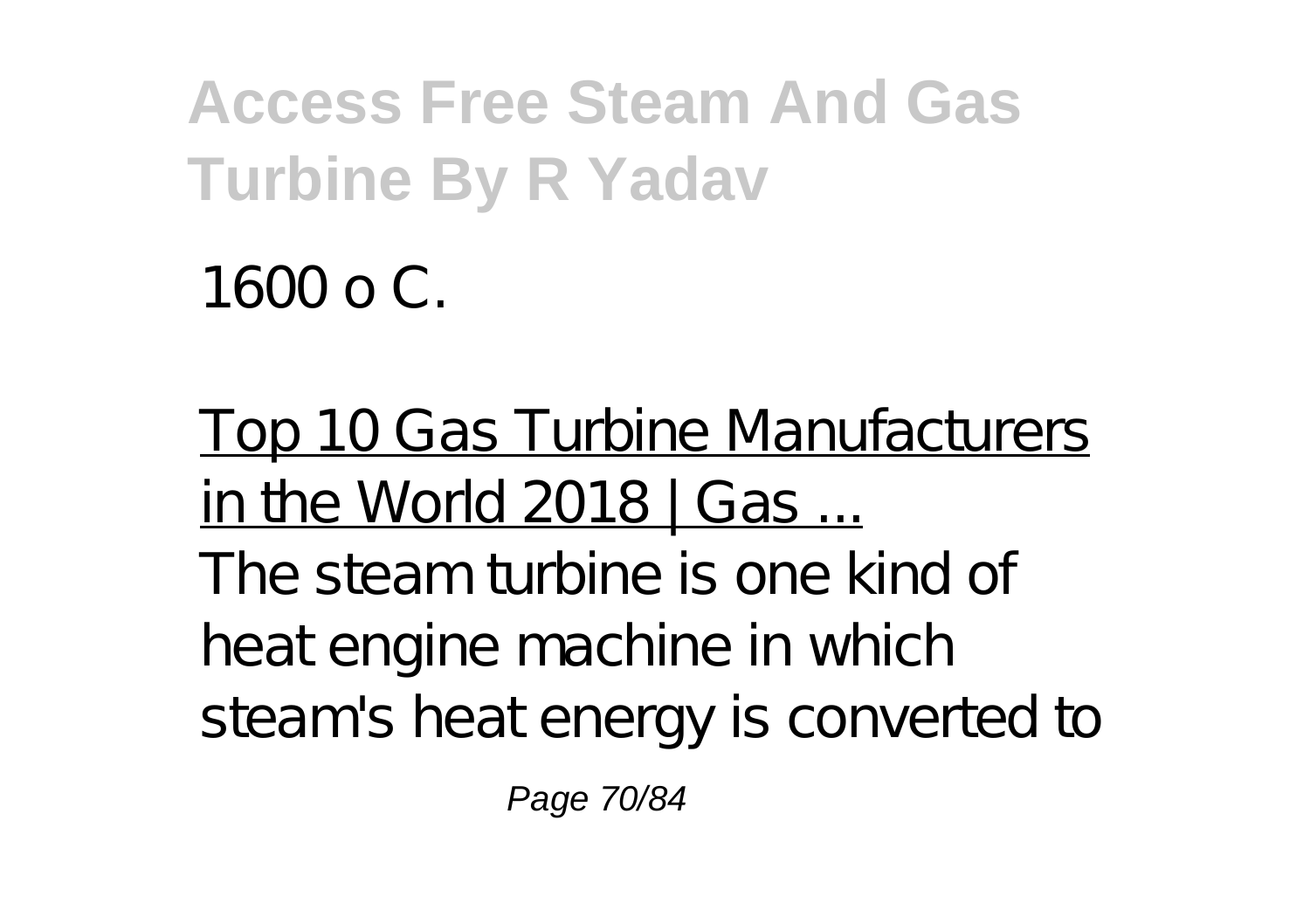mechanical work.The construction of steam turbine is very simple.There is no piston rod,flywheel or slide valves attached to the turbine.So maintenance is quite easy.It consists of a rotor and a set of

Page 71/84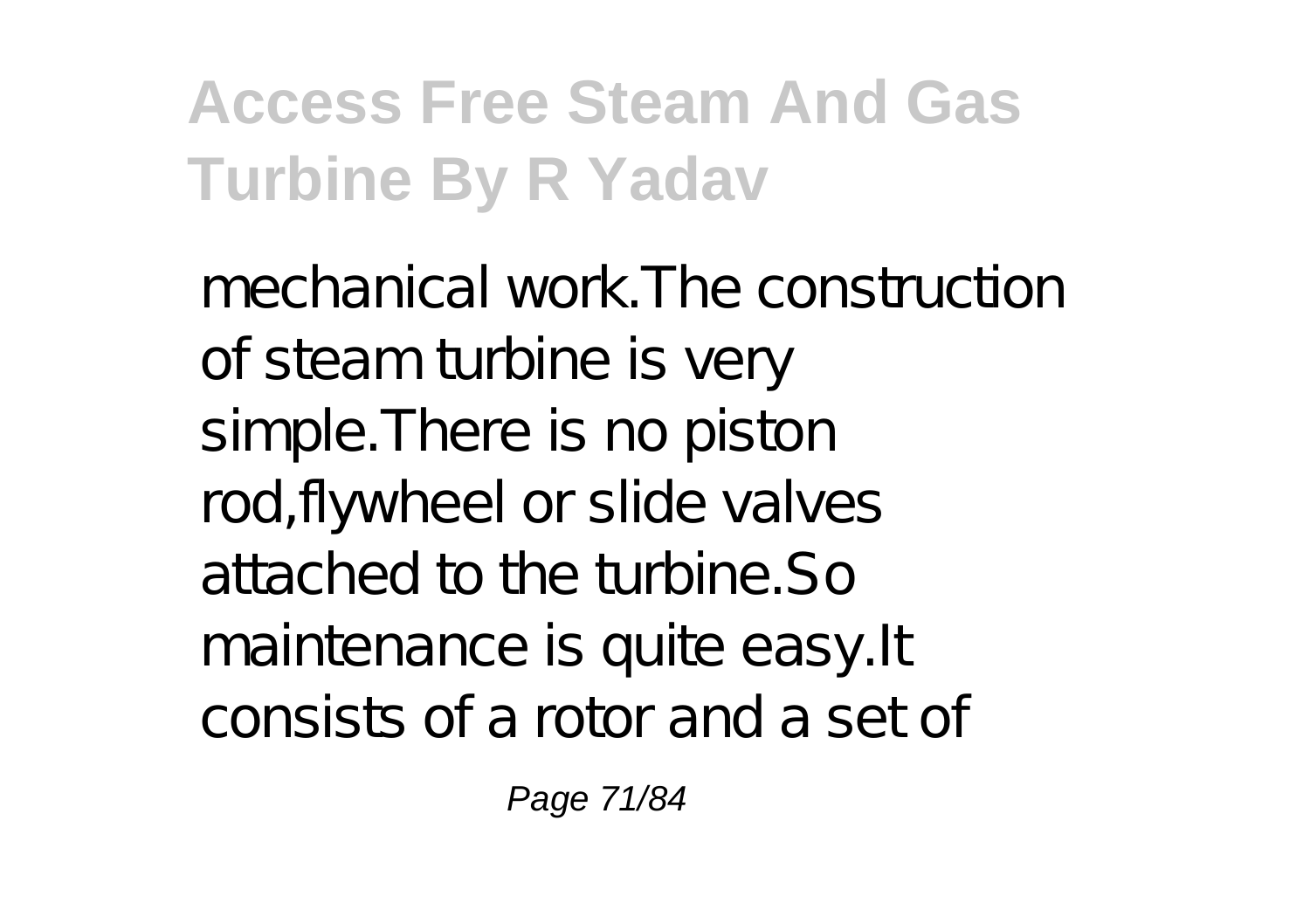rotating blades which are attached to a shaft and the shaft is placed in the middle of the rotor.An electric generator known as steam turbine generator is connected to the rotor shaft.The turbine ...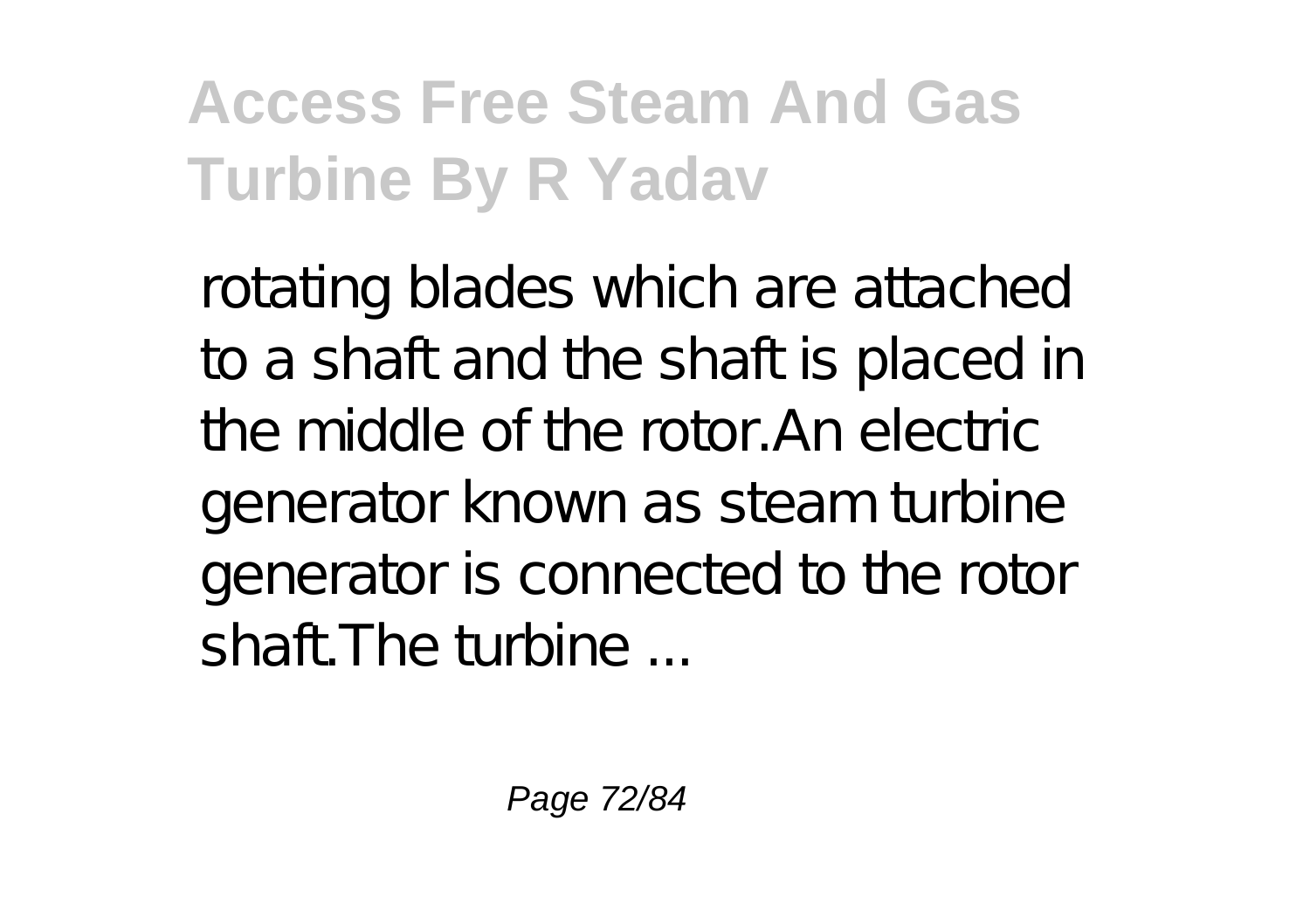Steam Turbine - Working Principle and Types of Steam Turbine Steam turbines. Steam turbines were fueled by coal or, later, fuel oil or nuclear power. The marine steam turbine developed by Sir Charles Algernon Parsons raised

Page 73/84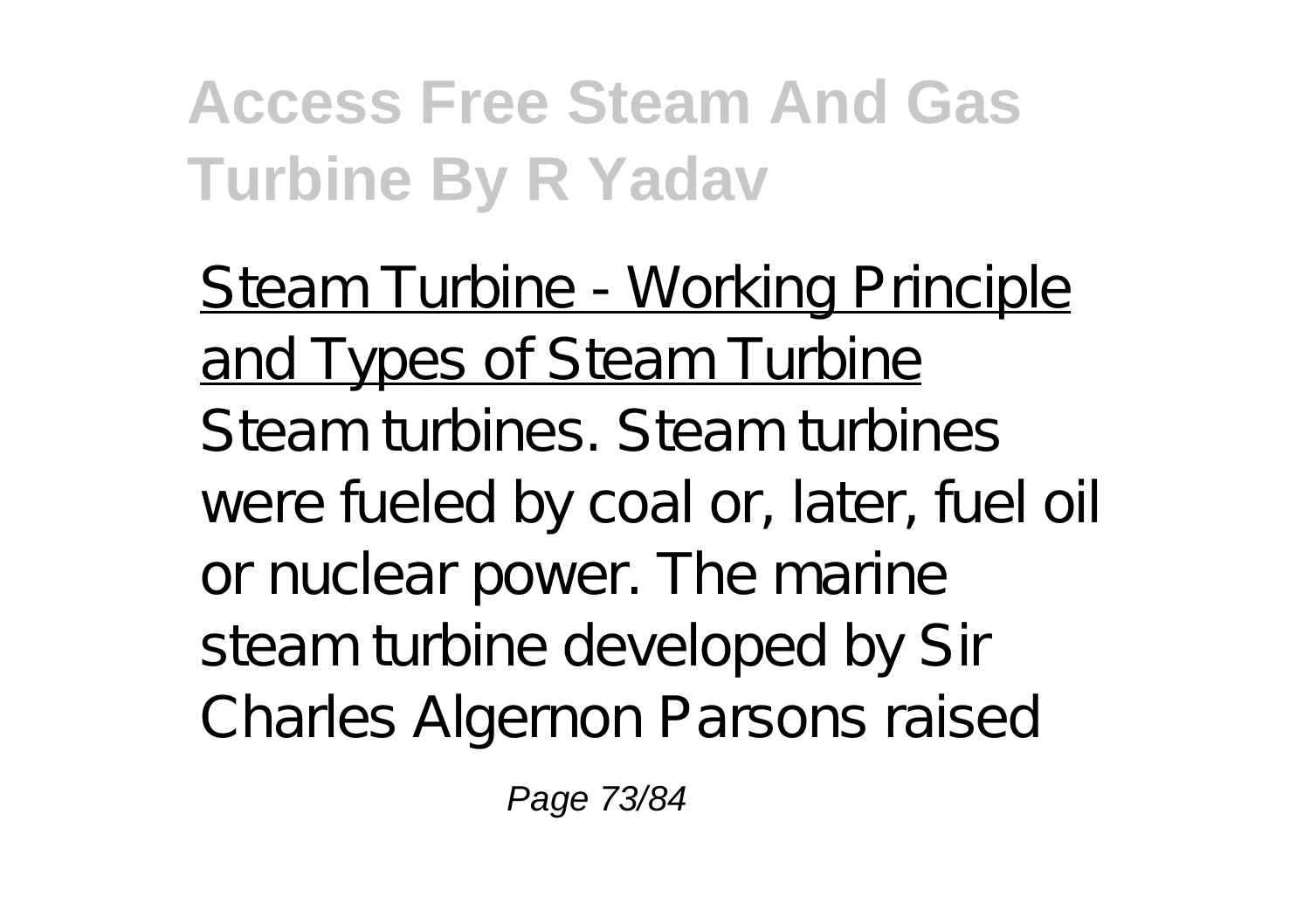the power-to-weight ratio. He achieved publicity by demonstrating it unofficially in the 100-foot (30 m) Turbinia at the Spithead Naval Review in 1897. This facilitated a generation of high-speed liners in the first half of the 20th century,

Page 74/84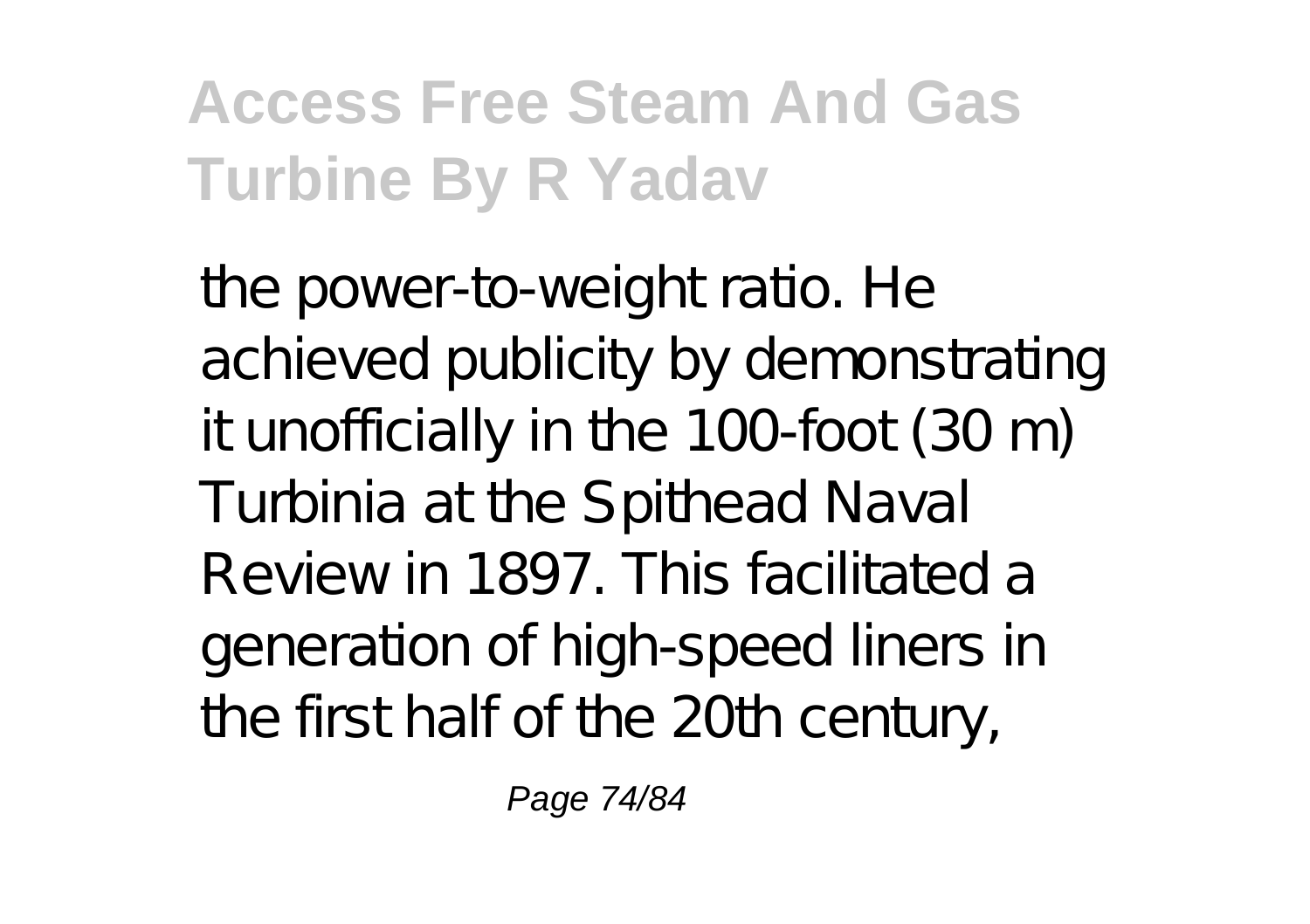and rendered the reciprocating steam engine obsolete; first in warships, and later in ...

Marine propulsion - Wikipedia Steam and Gas Turbine Stations globally have capabilities to perform

Page 75/84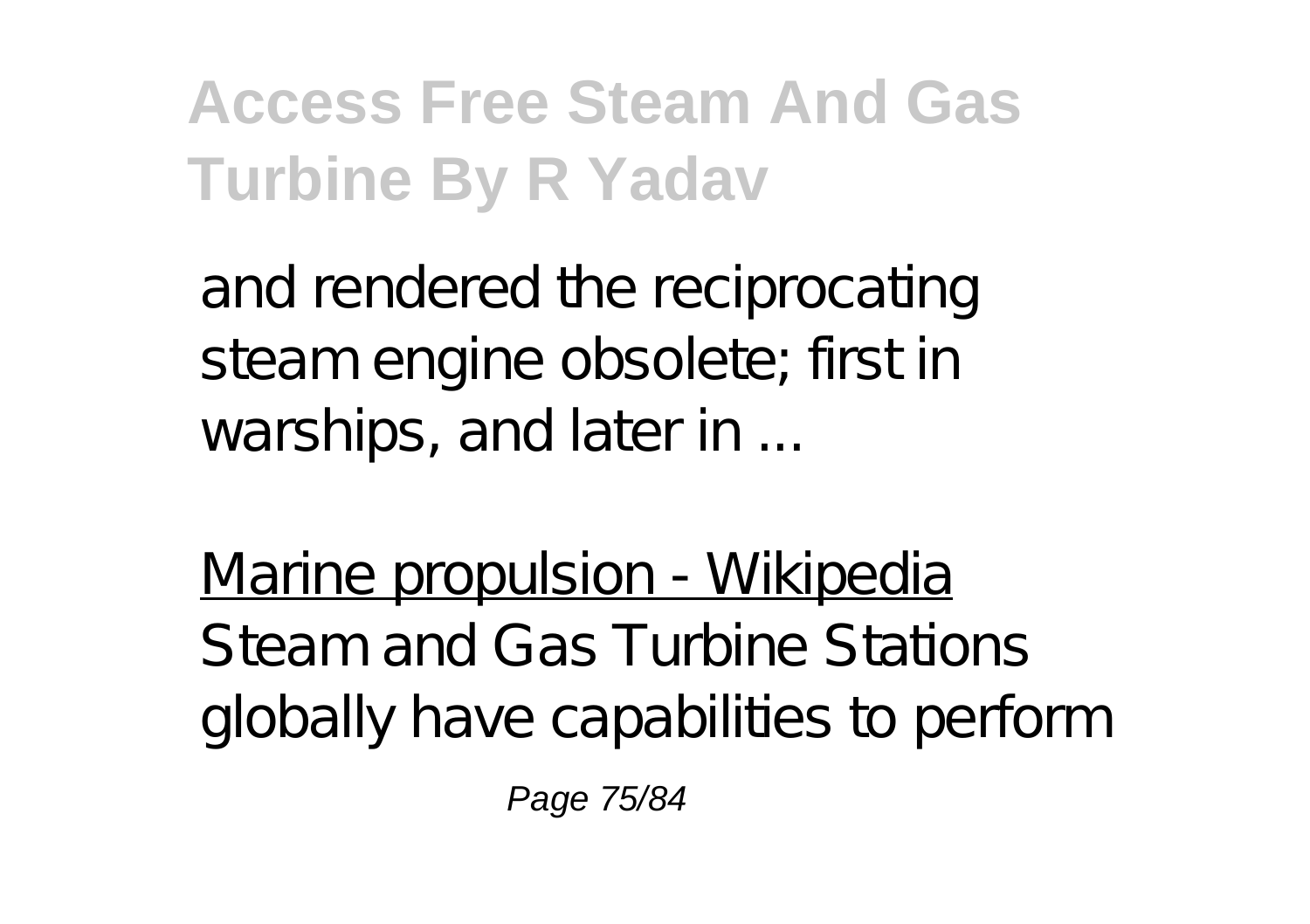in-place machining repairs while stations in the Middle East and Asia have broader turbine repair and maintenance capabilities.

Steam & Gas Turbine industry Parts & Repair | Goltens

Page 76/84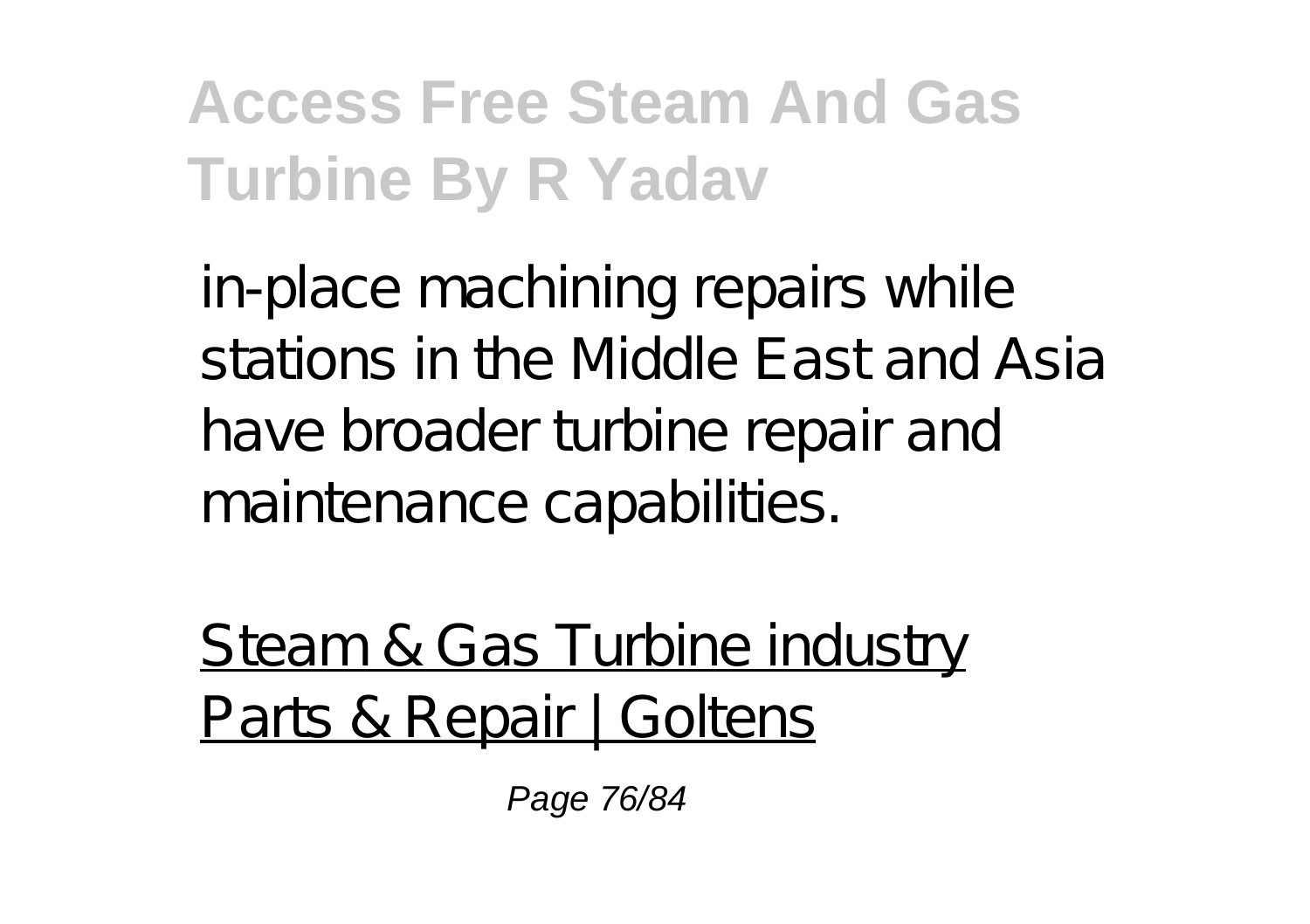Scope: 12 x SCC5-8000H (2x1), each with 2 x SGT5-8000 gas turbines, 1 x SST5-5000 steam turbine, 3 x SGen5-2000H generator, SPPA-T3000 I&C system, HRSG Combined-cycle power plant Düsseldorf, Germany

Page 77/84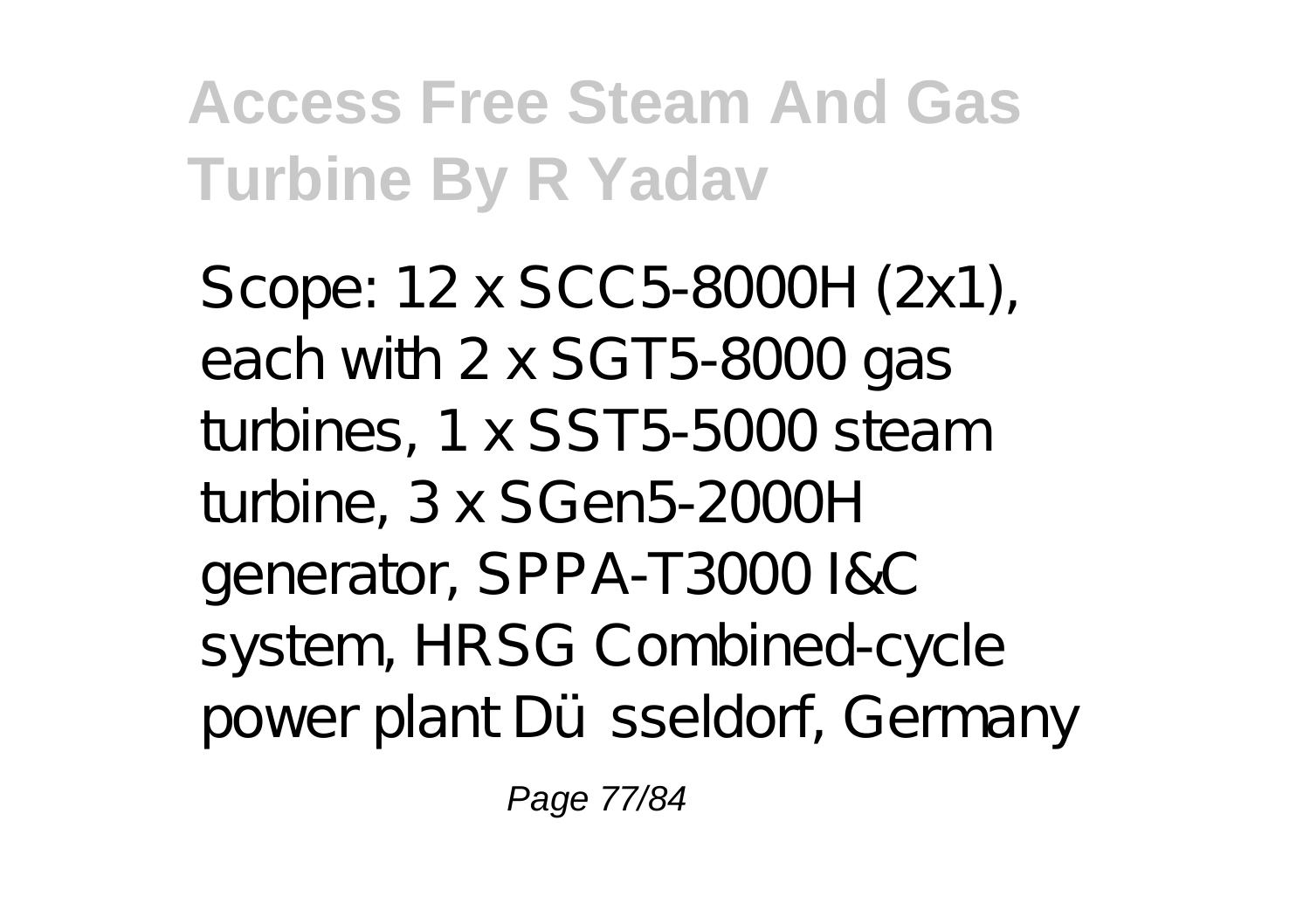Steam Turbines | Power Generation | Siemens Energy Global

Steam turbine was invented in 1884 by Sir Charles Parsons, whose first

Page 78/84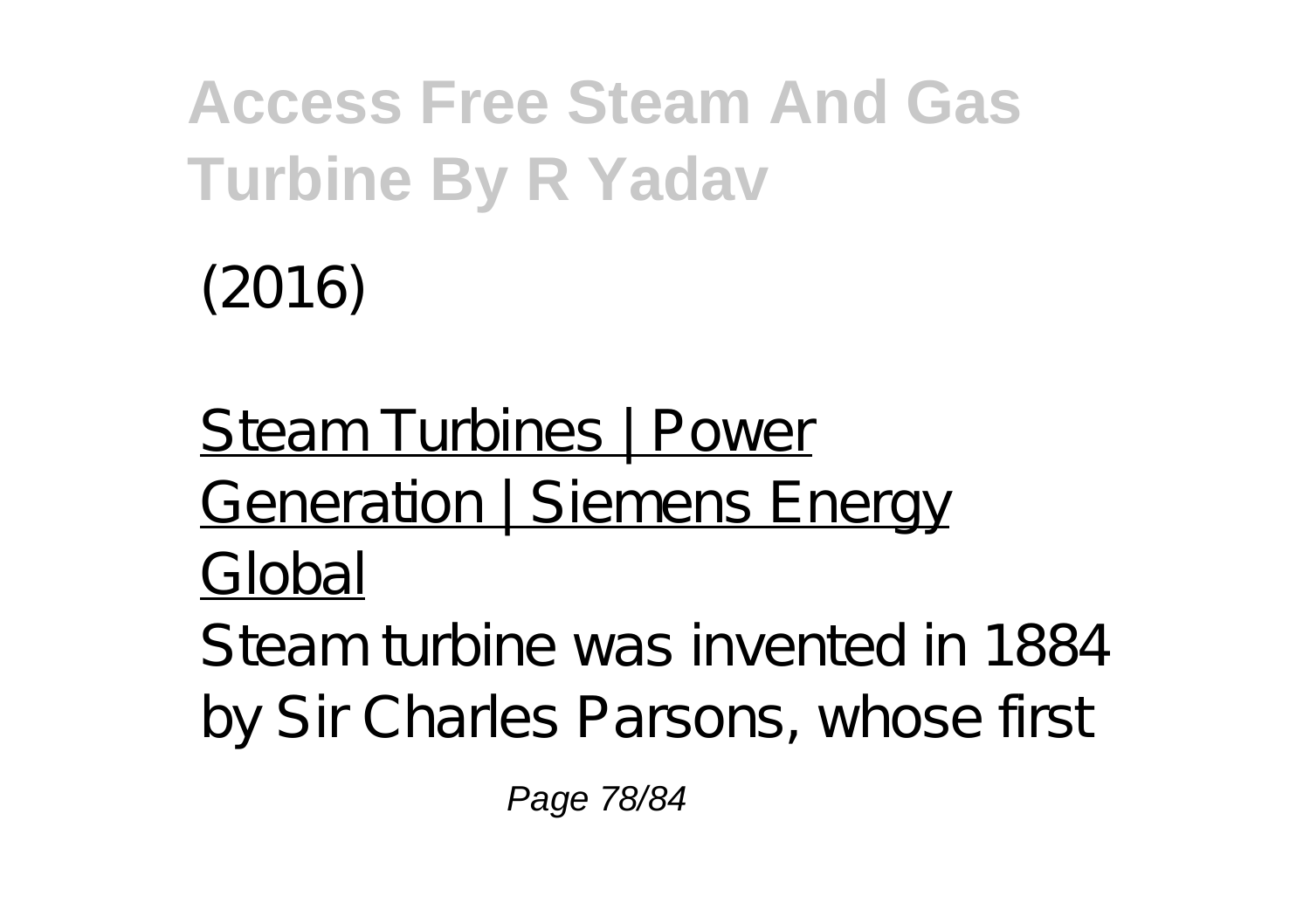model was connected to a dynamo that generated 7.5 kW (10 hp) of electricity. Steam turbine is a common feature of all modern and also future thermal power plants. In fact, also the power production of fusion power plants is based on the

Page 79/84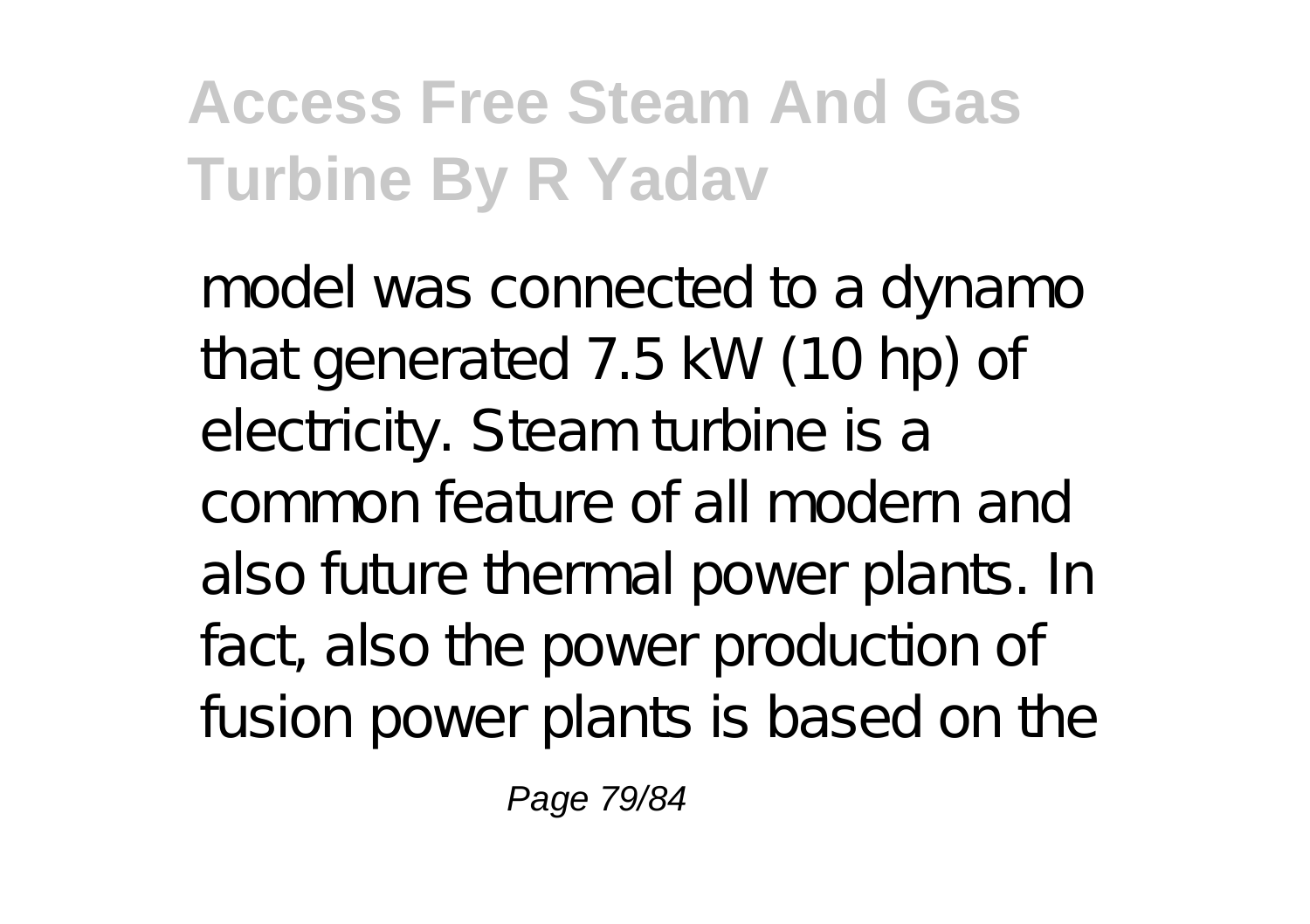use of conventional steam turbines.

What is Theory of Steam Turbines -Thermodynamics - Definition Gas, steam, and water turbines have a casing around the blades that contains and controls the

Page 80/84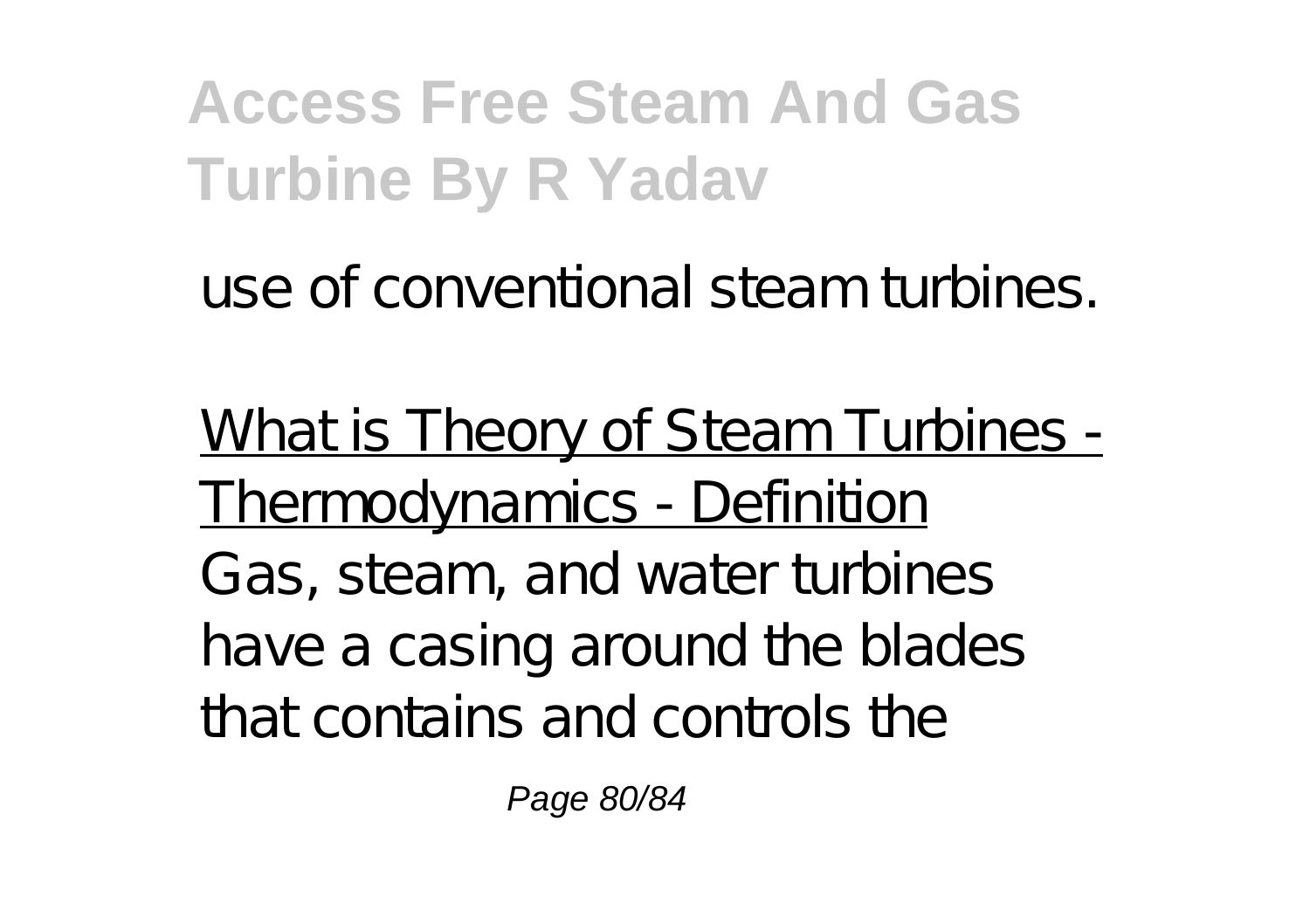working fluid. Credit for invention of the steam turbine is given both to Anglo-Irish engineer Sir Charles Parsons (1854–1931) for invention of the reaction turbine, ...

Turbine - Wikipedia

Page 81/84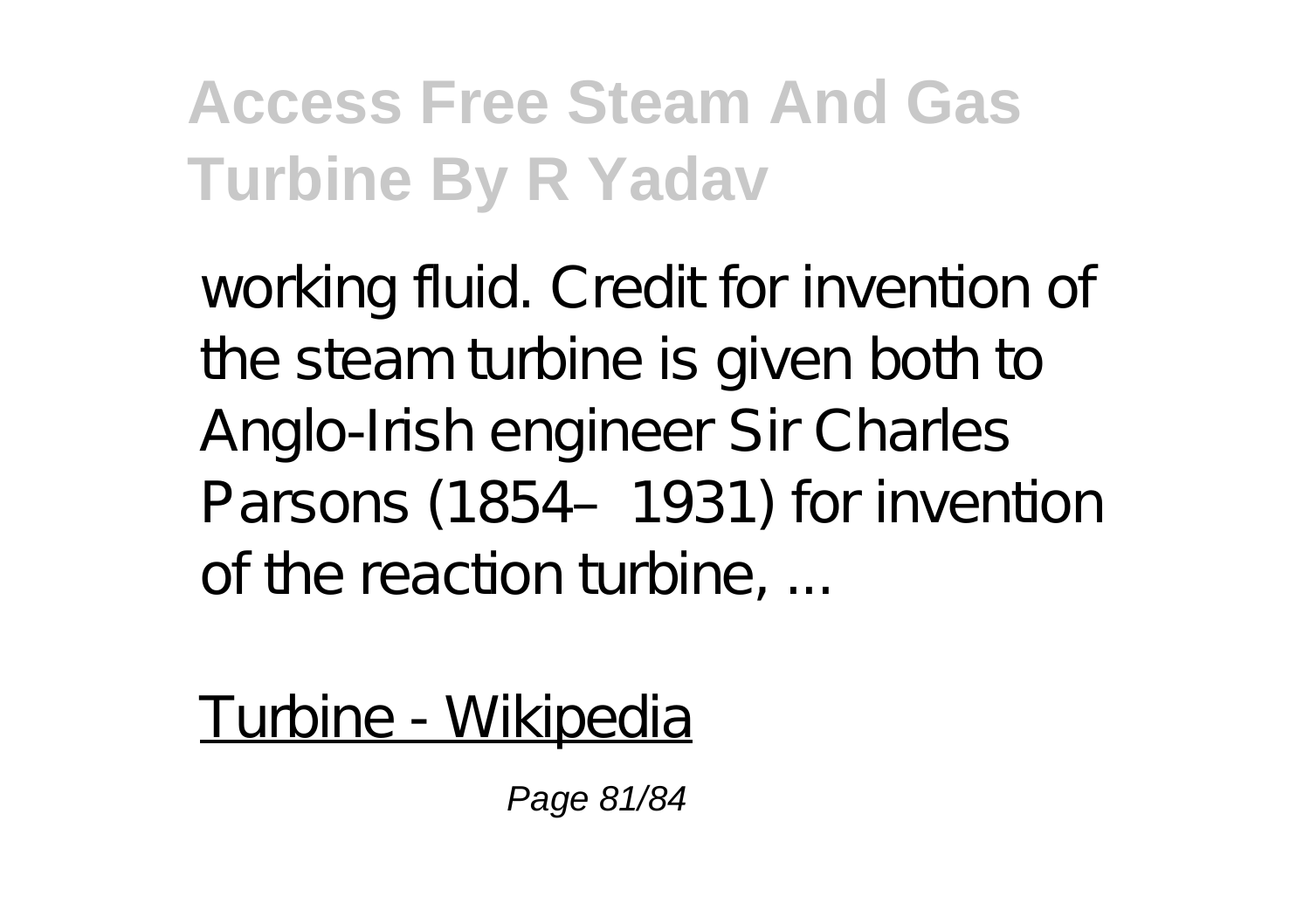Gas and steam turbines represent particularly demanding motion control applications because motion control is the key to machine performance, safety and ultimately the ability to supply power to households around the world.

Page 82/84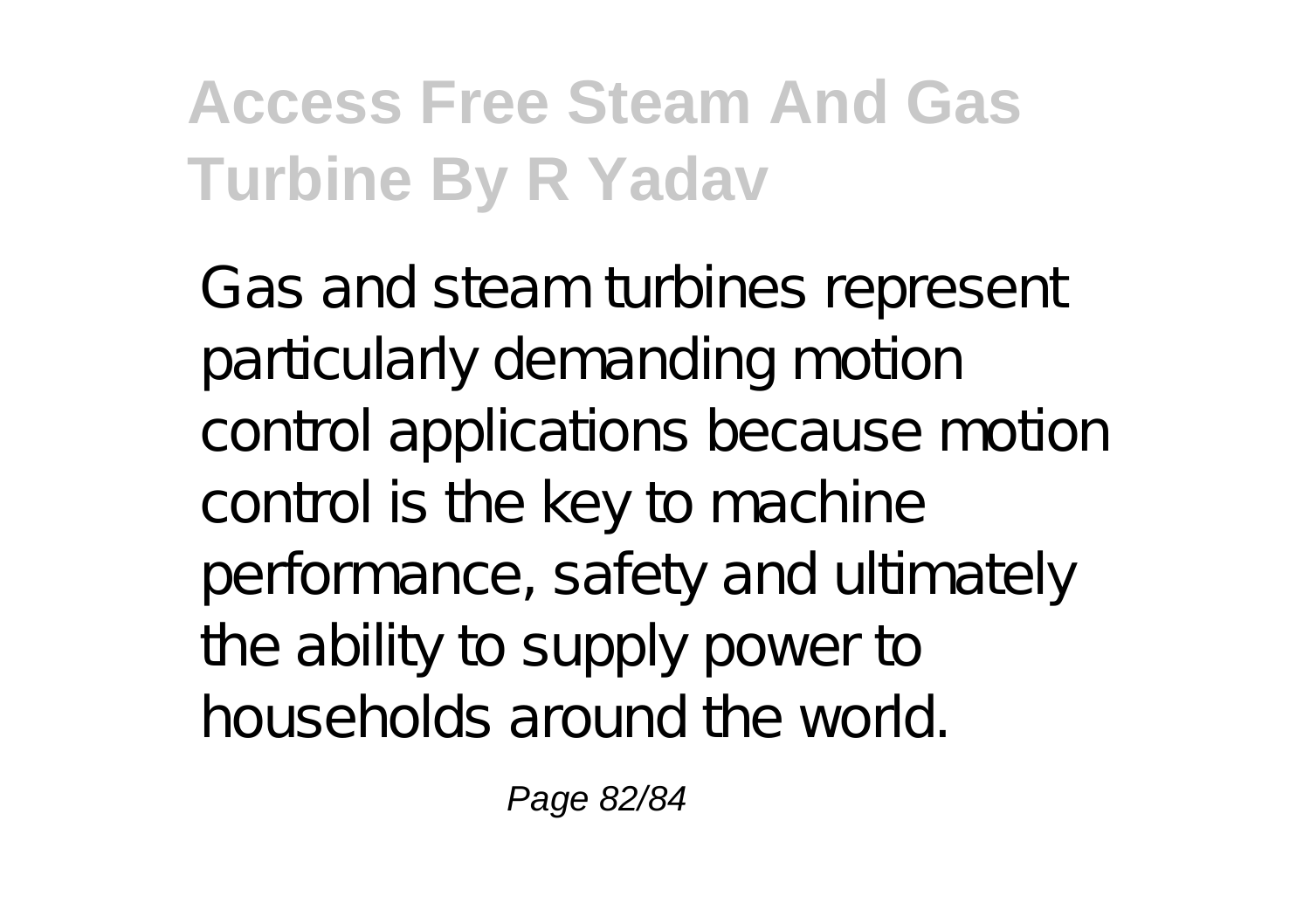#### Gas and Steam Turbines - Moog Inc.

Steam and Gas Turbine Turbine work Combine: Sir Charles Parsons built the first steam turbine used in a power station in Cambridge,

Page 83/84